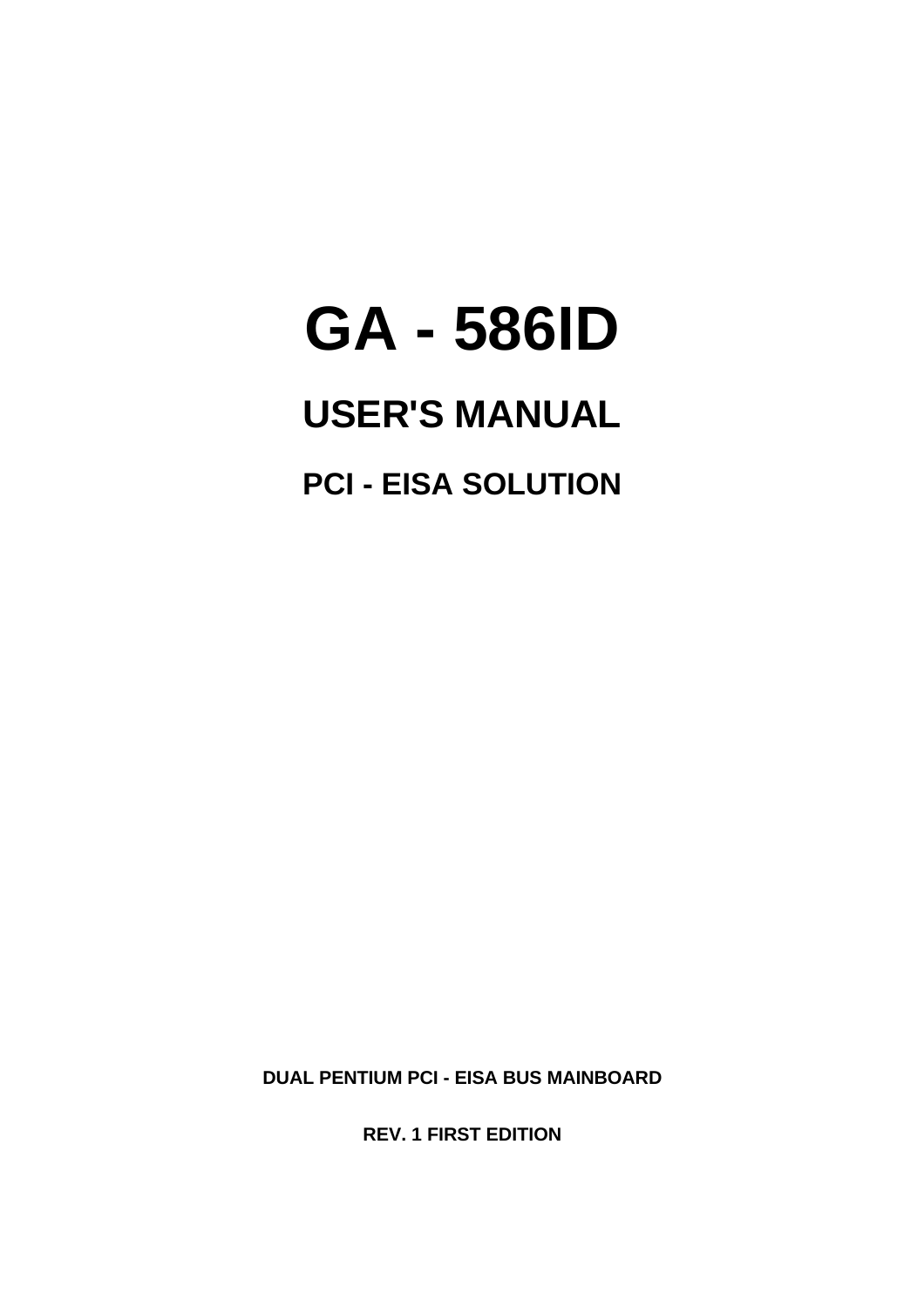The author assumes no responsibility for any errors or omissions which may appear in this document nor does it make a commitment to update the information contained herein.

\_\_\_\_\_\_\_\_\_\_\_\_\_\_\_\_\_\_\_\_\_\_\_\_\_\_\_\_\_\_\_\_\_\_\_\_\_\_\_\_\_\_\_\_\_\_\_\_\_\_\_\_\_\_\_\_\_\_\_\_\_\_\_\_\_\_\_\_\_\_\_\_\_\_\_\_\_\_

IBM PC/AT, PC/XT are trademarks of International Business Machine Corporation. PENTIUM is a trademark of Intel Corporation. AWARD is a trademark of Award Software, Inc. MS-DOS WINDOWS NT are registered trademarks of Microsoft Corporation. UNIX is a trademark of Bell Laboratories.

July 04, 1994 Taipei, Taiwan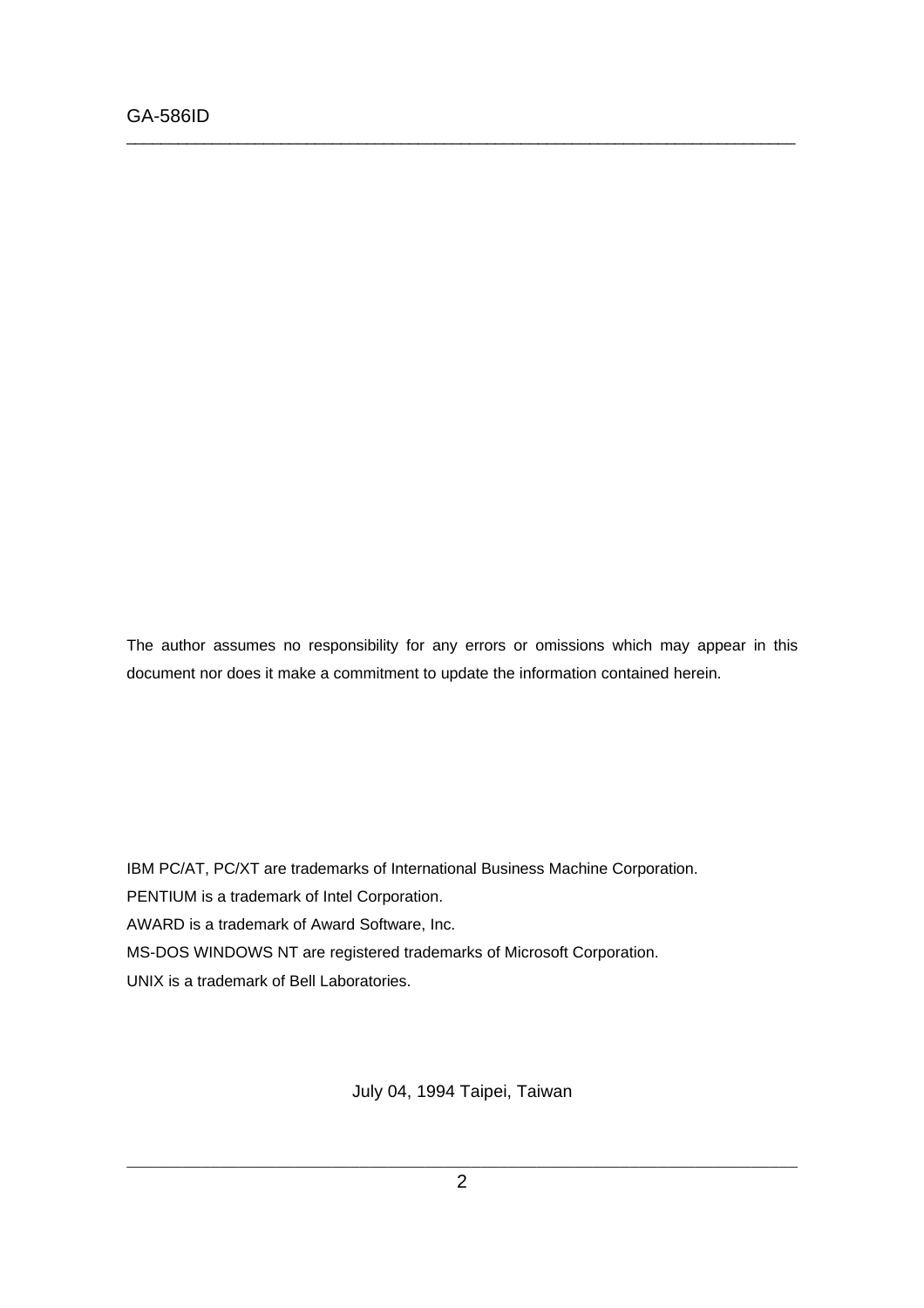# **TABLE OF CONTENTS**

| 3.3. QUICK REFERENCE FOR JUMPERS & CONNECTORS  12         |  |
|-----------------------------------------------------------|--|
|                                                           |  |
| 3.5. SRAM INSTALLATION AND JUMPERS SETUP 15               |  |
|                                                           |  |
|                                                           |  |
|                                                           |  |
| 3.9. POWER LED & KEY LOCK CONNECTOR INSTALLATION 17       |  |
| 3.10. TURBO SWITCH CONNECTOR INSTALLATION  17             |  |
|                                                           |  |
| 3.12. HARDWARE RESET SWITCH CONNECTOR INSTALLATION 18     |  |
|                                                           |  |
|                                                           |  |
|                                                           |  |
|                                                           |  |
|                                                           |  |
|                                                           |  |
| 4.3.2. Status Page Setup Menu / Option Page Setup Menu 20 |  |
|                                                           |  |
|                                                           |  |
|                                                           |  |
|                                                           |  |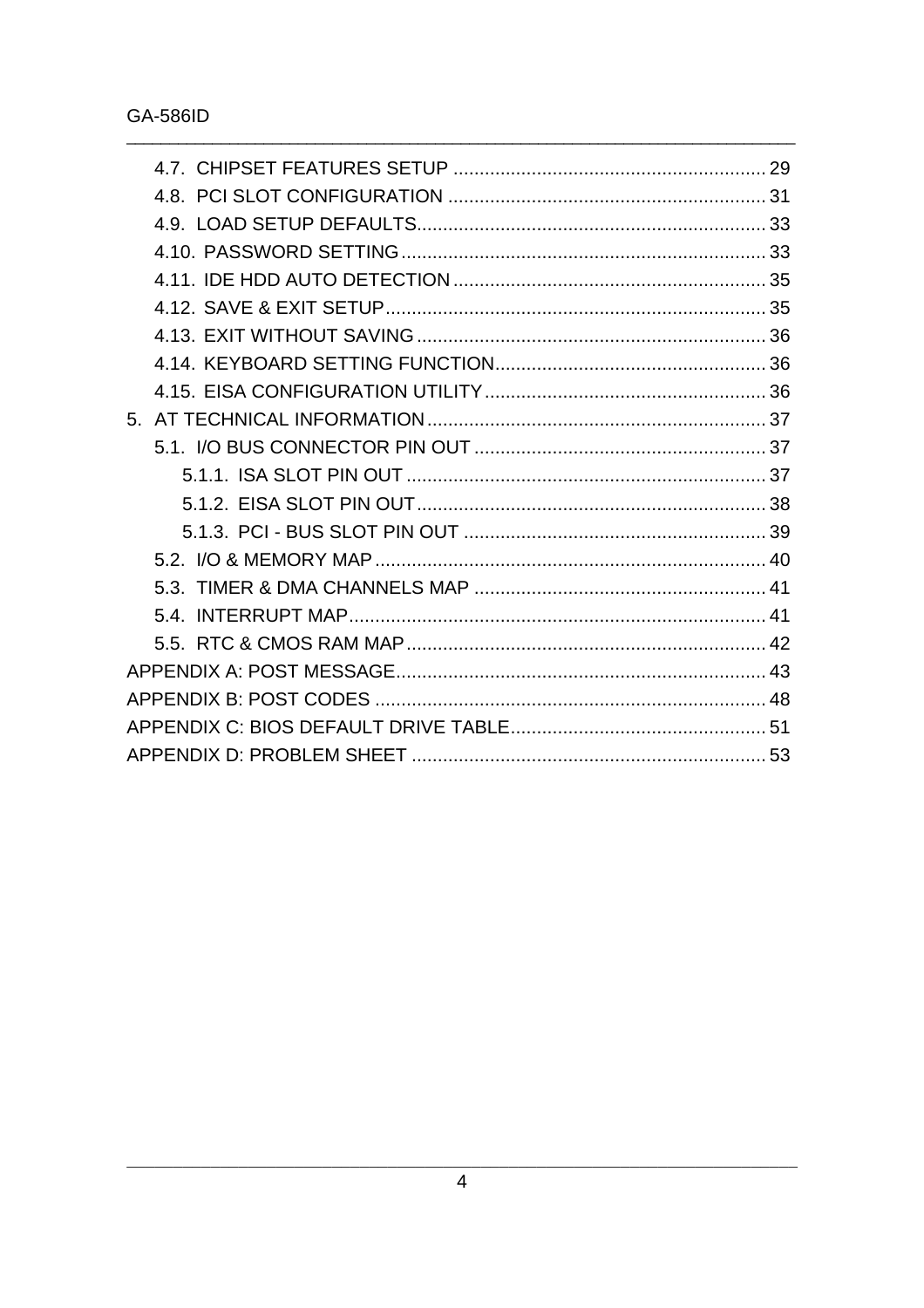# **1 INTRODUCTION**

# **1.1 PREFACE**

Welcome to use the GA - 586ID motherboard. The motherboard is a 256 / 512 KB CACHE DUAL PENTIUM™ CPU based PC/AT compatible system with EISA bus and PCI LOCAL BUS, and has been designed to be the fastest PC/AT system. There are some new features allow you to operate the system with just the performance you want.

\_\_\_\_\_\_\_\_\_\_\_\_\_\_\_\_\_\_\_\_\_\_\_\_\_\_\_\_\_\_\_\_\_\_\_\_\_\_\_\_\_\_\_\_\_\_\_\_\_\_\_\_\_\_\_\_\_\_\_\_\_\_\_\_\_\_\_\_\_\_\_\_\_\_\_\_\_\_

This manual also explains how to install the motherboard for operation, and how to set up your CMOS CONFIGURATION with BIOS SETUP program.

# **1.2 KEY FEATURES**

- □ 90/100 MHz Pentium based PC/AT compatible mainboard with PCI EISA Bus.
- q 3 SLAVE/MASTER PCI Bus slots, 5 EISA Bus slots (4 MASTER).
- □ Supports Pentium (Dual) / P54CT running at 90/100 MHz.
- $\Box$  Supports true 64 bit CACHE and DRAM access mode.
- $\Box$  Supports Dual 320 pin(Socket 5) ZIF socket on board.
- □ Supports 256 / 512 KB 2nd cache memory.
- □ CPU & L2 CACHE are WRITE-BACK operation.
- $\Box$  Supports 2 512 MB DRAM memory on board.
- □ Supports shadow RAM for BIOS & VIDEO BIOS.
- $\Box$  Supports shadow RAM cacheable function to improve performance.
- $\Box$  Supports H/W & S/W speed change function.
- □ Licensed AWARD BIOS/FLASH MEMORY .
- $\Box$  RTC and 8 KB EISA configuration memory.
- $\Box$  BABY AT size, 6 layers PCB.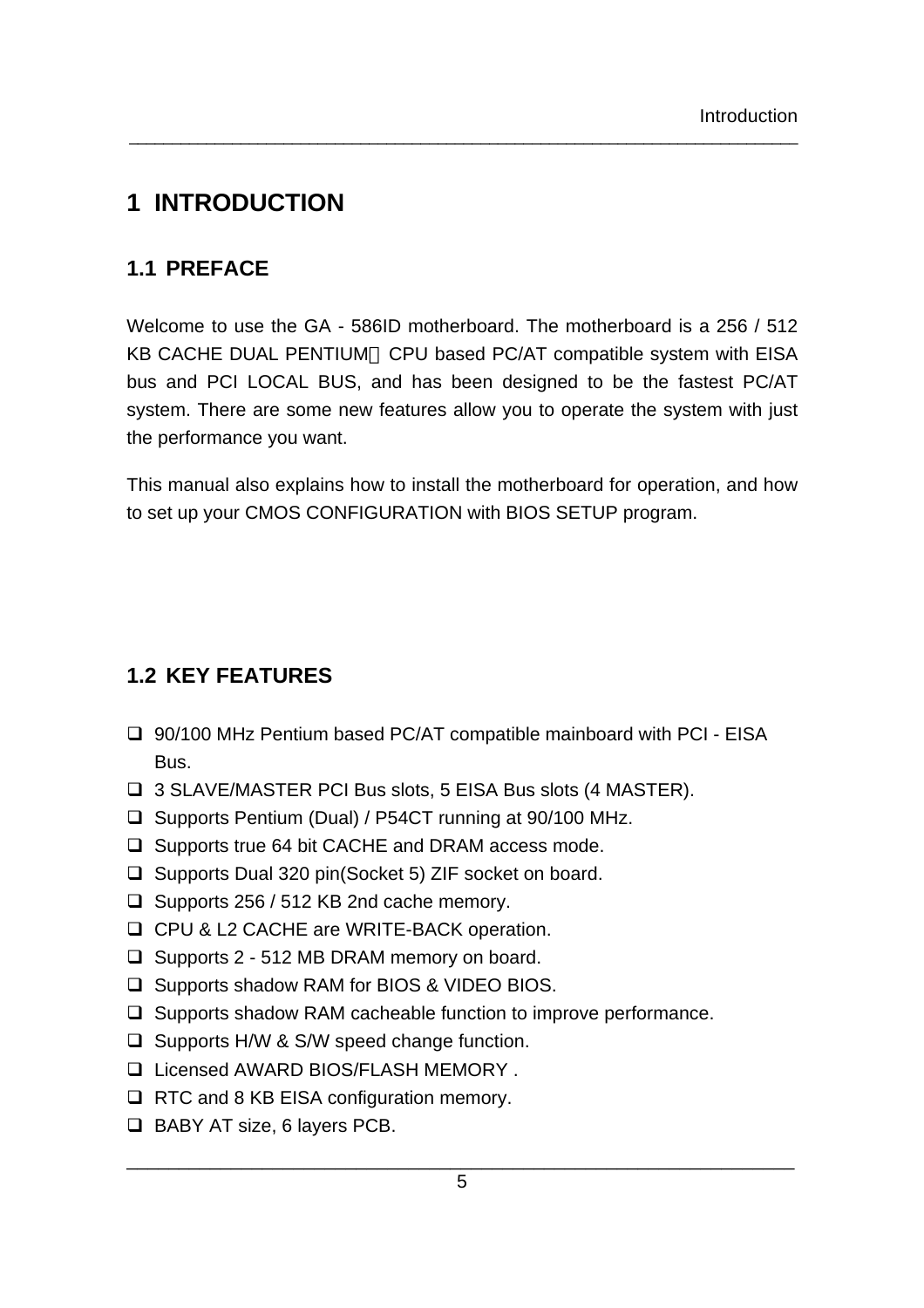# **1.3 PERFORMANCE LIST**

The following performance data list is the testing results of some popular benchmark testing programs. These data are just referred by users, and there is no responsibility for different testing data values gotten by users.( The different H/W & S/W configuration will result in different benchmark testing results.)

- CPU : Pentium 90/100 MHz
- DRAM : 16 MB 70 ns
- CACHE SIZE : 256K
- DISPLAY : GA 306 PCI VGA
- STORAGE : GA 410 PCI Bus SCSI
- $\bullet$  O. S.  $\bullet$  : MS DOS V6.2

| <b>Testing Program</b> | Ver. | Item                   | <b>Unit</b>     | <b>GA-586ID</b> |           |
|------------------------|------|------------------------|-----------------|-----------------|-----------|
|                        |      |                        |                 | 100/66 MHz      | 90/60 MHz |
| Landmark               | 1.14 | <b>CPU</b>             | <b>MHz</b>      | $200+$          | $200+$    |
| Landmark               | 2.0  | <b>CPU</b>             | <b>MHz</b>      | 577.05          | 519.51    |
|                        |      | <b>FPU</b>             | <b>MHz</b>      | 1690.40         | 1521.85   |
| SI                     | 7.0  | <b>CPU</b>             |                 | 316.8           | 285.2     |
| <b>Benchmark</b>       | 8.0  | <b>Processor Score</b> |                 | 111.77          | 100.51    |
| <b>PM</b>              | 1.7  | <b>MIPS</b>            | <b>Mips</b>     | 68.4            | 61.9      |
|                        |      | <b>Dhrystone</b>       | K-Dstone/s      | 87.7            | 79.3      |
|                        |      | Whetstone              | K-Wstone/s      | 1959.44         | 17844.9   |
| <b>Byte</b>            | 2.1  | <b>CPU</b>             | <b>AT Class</b> | 31.88           | 27.17     |
|                        |      |                        | 386 Class       | 11.99           | 8.30      |
|                        |      | <b>FPU</b>             | <b>AT Class</b> | 227.82          | 202.45    |
|                        |      |                        | 386 Class       | 31.87           | 28.33     |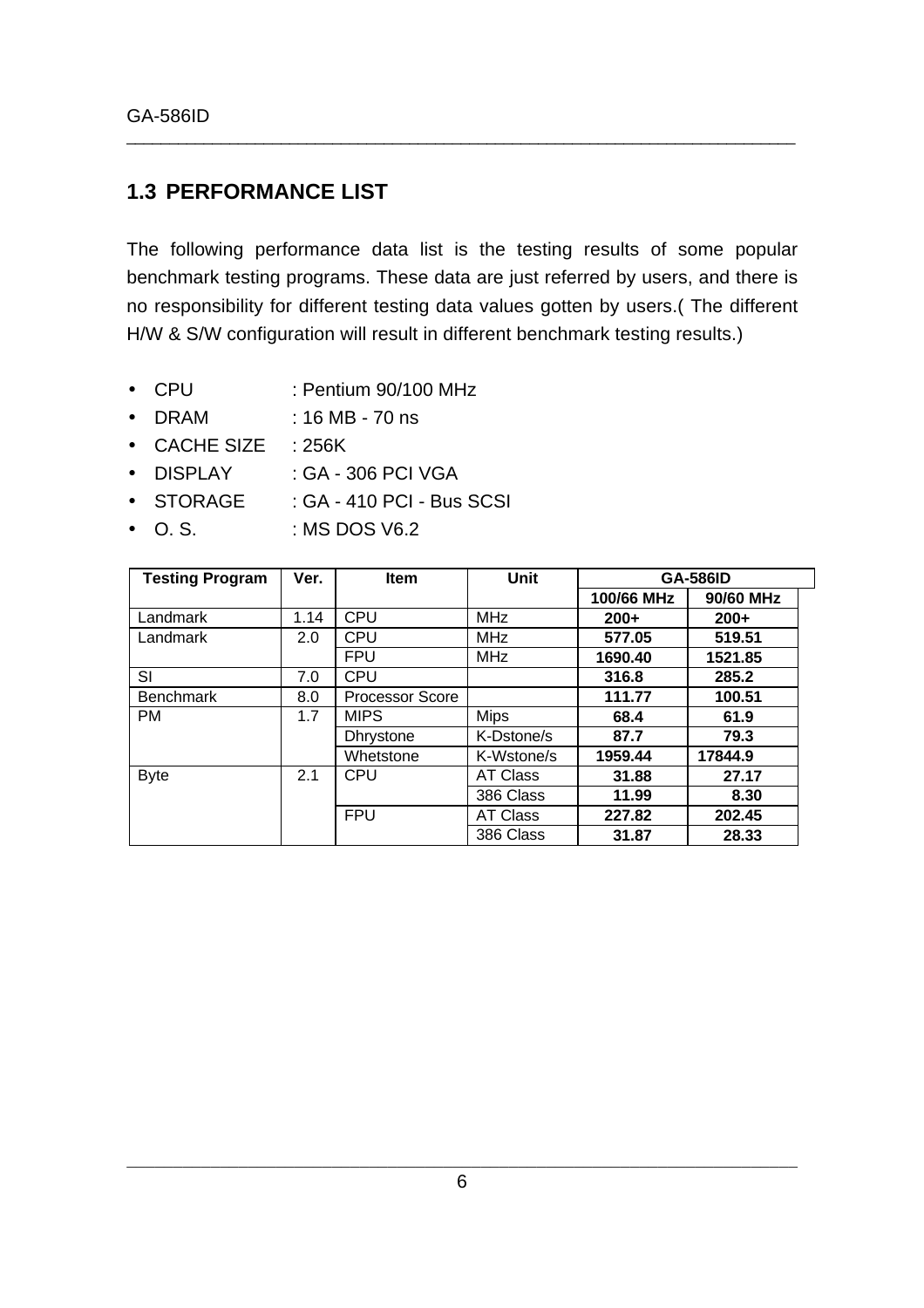# **1.4 BLOCK DIAGRAM**

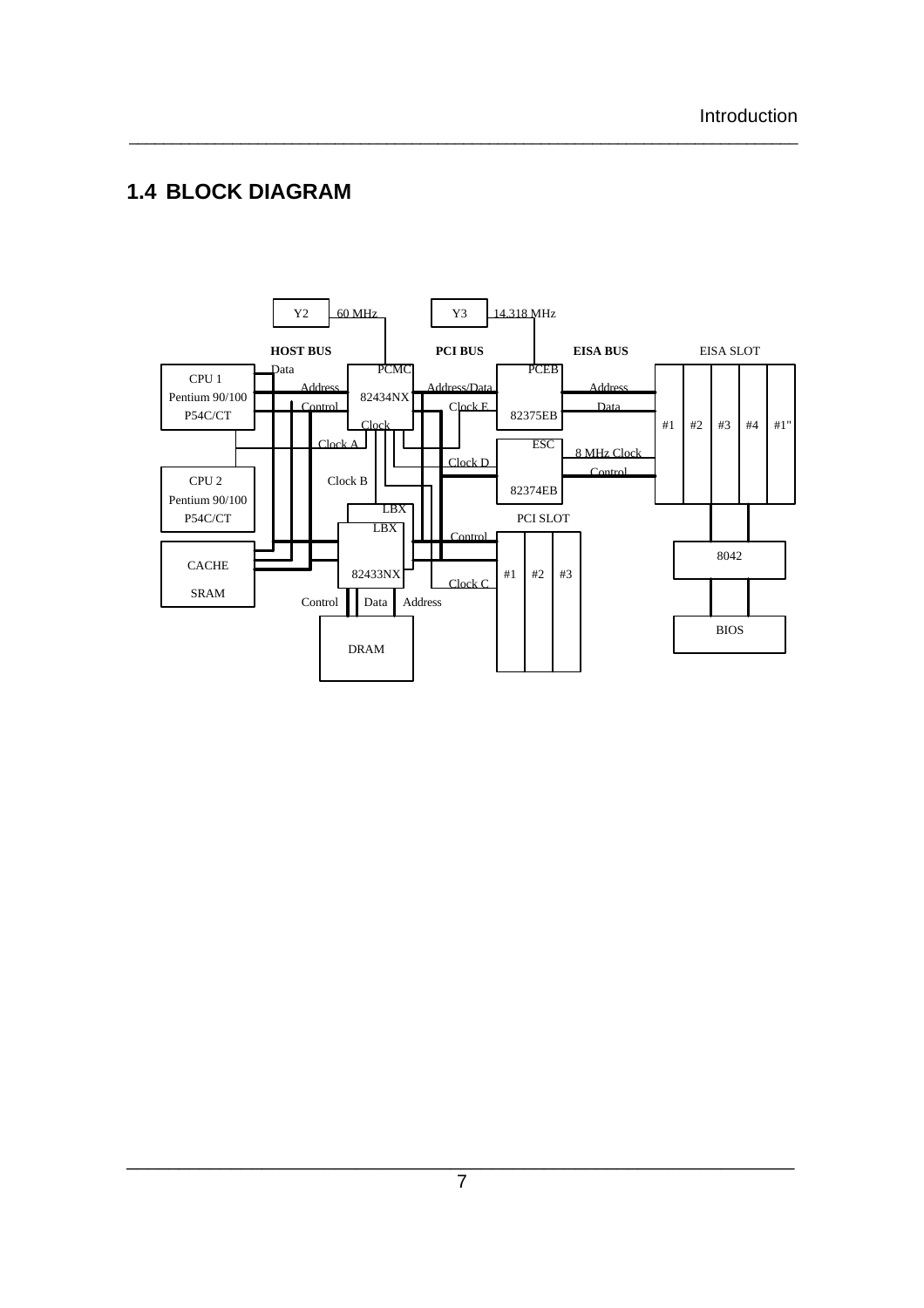# **1.5 INTRODUCE THE PCI - BUS**

Connecting devices to a CPU local bus can dramatically increase the speed of I/O-bound peripherals with only a slight increase in cost over traditional systems. This price/performance point has created a vast market potential for local bus products. The main barrier to this market has been the lack of an accepted standard for local bus peripherals. Many mainboard and chipset manufactures developed their own local bus implementations, but they are incompatible with each other. The VL (Video Electronics Standards Association) local bus and PCI (Peripheral Component Interconnect) bus specification was created to end this confusion.

\_\_\_\_\_\_\_\_\_\_\_\_\_\_\_\_\_\_\_\_\_\_\_\_\_\_\_\_\_\_\_\_\_\_\_\_\_\_\_\_\_\_\_\_\_\_\_\_\_\_\_\_\_\_\_\_\_\_\_\_\_\_\_\_\_\_\_\_\_\_\_\_\_\_\_\_\_\_

The PCI - bus standard, under development since Jun. 1992, which is designed to bring workstation-level performance to standard PC platform. The PCI - bus removes many of the bottlenecks that have hampered PC for several years. On the PCI - bus, peripherals operate at the native speed of the computer system, thus enabling data transfer between peripherals and the system at maximum speed. This performance is critical for bandwidth-constrained devices such as video, multimedia, mass storage, and networking adapters.

PCI - bus standard provides end-users with a low-cost, extendible and portable local bus design, which will allow system and peripherals from different manufactures to work together.

- FEATURES
- $\Box$  32 bits bus transfer mode.
- **□** Bus Master or Slave access.
- $\Box$  Memory burst transfer to 132 MB/sec.
- $\Box$  33 MHz operation speed.
- $\Box$  10 device loading ability.
- $\Box$  CPU independent.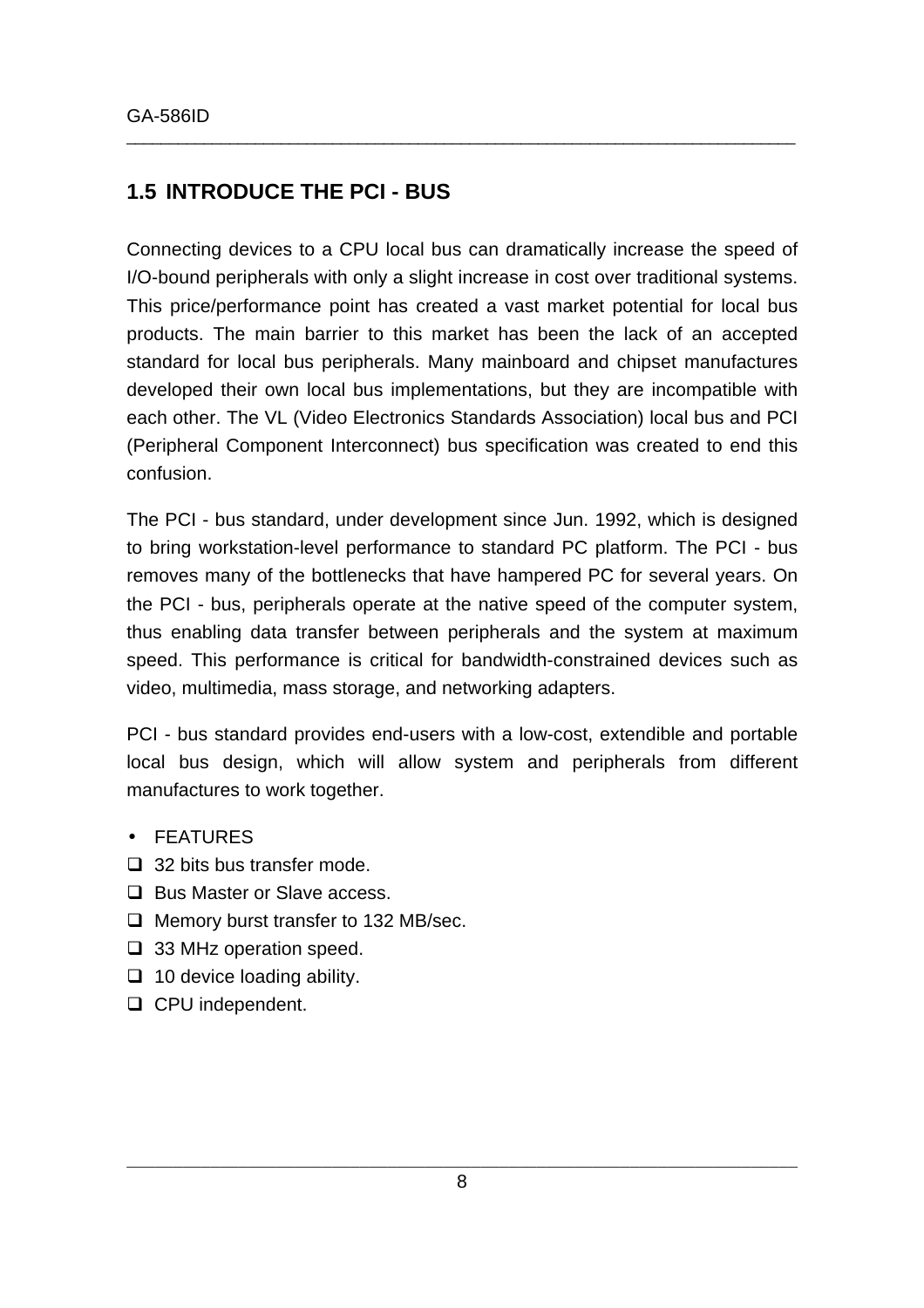# **2 SPECIFICATION**

# **2.1 HARDWARE**

|           | <b>CPU</b>          | - Pentium 90 / 100 MHz, P54CT or Dual Pentium.         |  |  |  |
|-----------|---------------------|--------------------------------------------------------|--|--|--|
|           |                     | - Dual 320 Pin (Socket 5) ZIF WHITE socket on board.   |  |  |  |
|           | COPROCESSOR         | - Included in Pentium.                                 |  |  |  |
|           | <b>SPEED</b>        | - 60 / 66 MHz system and 30 / 33 PCI - Bus speed.      |  |  |  |
|           |                     | - 7.5 / 8 MHz AT Bus speed.                            |  |  |  |
|           |                     | - H / W and S / W speed switchable function (cache or  |  |  |  |
|           |                     | non-cache).                                            |  |  |  |
|           | DRAM MEMORY         | banks 72 pins SIMM MODULE sockets on<br>- 3 double     |  |  |  |
|           |                     | board.                                                 |  |  |  |
|           |                     | - Use 1 / 2 / 4 / 8 / 16 / 32 / 64 / 128 MB 70 ns SIMM |  |  |  |
|           |                     | module DRAM.                                           |  |  |  |
|           |                     | - 2 - 512 MB DRAM size.                                |  |  |  |
|           |                     | - Support FAST PAGE DRAM access mode.                  |  |  |  |
|           |                     | CACHE MEMORY - 16 KB cache memory included in Pentium. |  |  |  |
|           |                     | - 256 / 512 KB 2nd cache memory on board.              |  |  |  |
|           |                     | - Support Pentium BURST Read/Write mode on 2nd         |  |  |  |
|           |                     | cache memory acces                                     |  |  |  |
|           |                     | - Both CPU & 2nd CACHE Write Back Operation.           |  |  |  |
|           | <b>SHADOW RAM</b>   | - Main BIOS shadow function                            |  |  |  |
|           |                     | - Video BIOS shadow function.                          |  |  |  |
|           |                     | - Shadow RAM cacheable function programmable.          |  |  |  |
|           | I/O BUS SLOTS       | - 3 SLAVE/MASTER PCI - Bus.                            |  |  |  |
|           |                     | - 5 EISA Bus (4 Master).                               |  |  |  |
|           | <b>DIMENSION</b>    | - BABY AT size.                                        |  |  |  |
| $\bullet$ | <b>BIOS ROM</b>     | - 128K x8 FLASH MEMORY.                                |  |  |  |
|           | <b>2.2 SOFTWARE</b> |                                                        |  |  |  |
|           |                     |                                                        |  |  |  |
|           | <b>BIOS</b>         | - Licensed AWARD BIOS.                                 |  |  |  |
|           |                     | - AT CMOS SETUP, BIOS / CHIPSET SETUP,                 |  |  |  |
|           |                     | and HARD DISK utility included.                        |  |  |  |
|           |                     | - Intel Multiprocessor specification                   |  |  |  |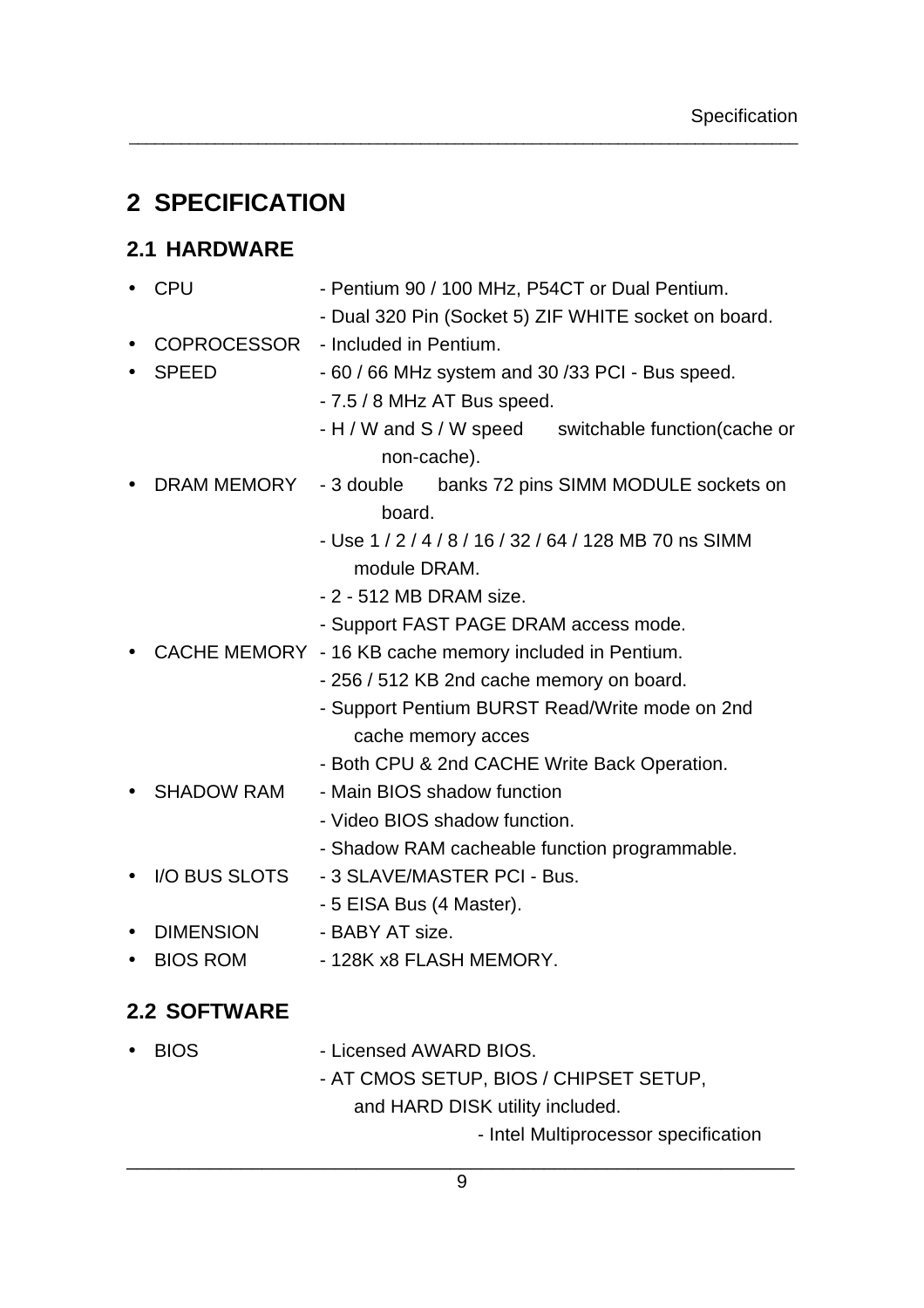Ver.1.1 compliance.

• OS. • Operation with MS-DOS, WINDOWS NT, OS/2, NOVELL, SCO UNIX.

\_\_\_\_\_\_\_\_\_\_\_\_\_\_\_\_\_\_\_\_\_\_\_\_\_\_\_\_\_\_\_\_\_\_\_\_\_\_\_\_\_\_\_\_\_\_\_\_\_\_\_\_\_\_\_\_\_\_\_\_\_\_\_\_\_\_\_\_\_\_\_\_\_\_\_\_\_\_

# **2.3 ENVIRONMENT**

| AMBIENT TEMP.      | $-0$ to $+50$ C (operating)     |
|--------------------|---------------------------------|
| RELATIVE HUM.      | $-0$ to $+85%$ (operating)      |
| <b>ALTITUDE</b>    | $-0$ to 10,000 feet (operating) |
| <b>VIBRATION</b>   | $-0$ to 1000 Hz                 |
| <b>ELECTRICITY</b> | $-4.9V$ to 5.2V                 |
|                    | - 5A to 7A current              |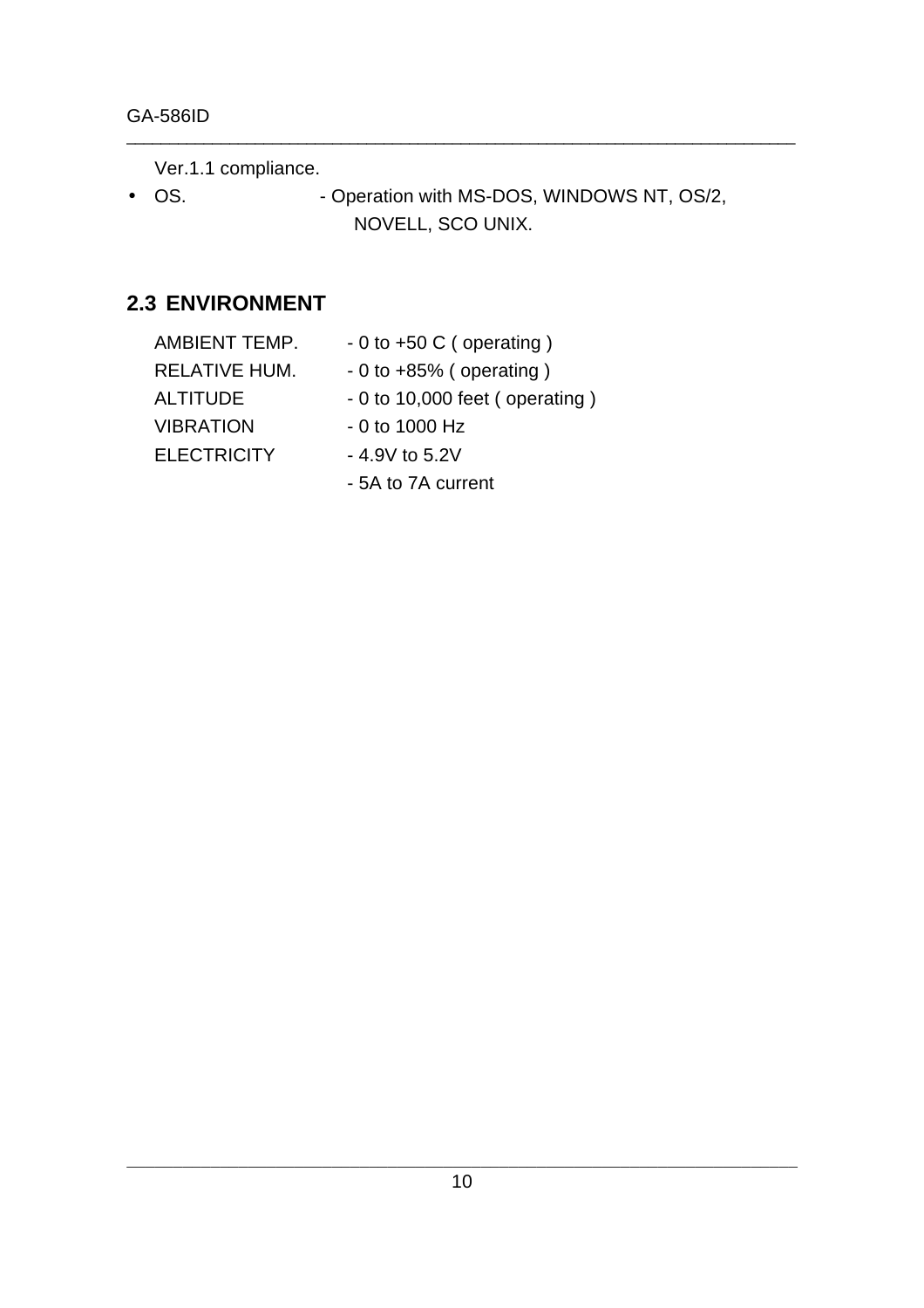# **3 HARDWARE INSTALLATION**

# **3.1 UNPACKING**

The mainboard package should contain the following:

- The GA-586ID mainboard.
- USER'S MANUAL.
- EISA CFG. diskette.

The mainboard contains sensitive electric components which can be easily damaged by static electricity, so the mainboard should be left in its original packing until it is installed.

\_\_\_\_\_\_\_\_\_\_\_\_\_\_\_\_\_\_\_\_\_\_\_\_\_\_\_\_\_\_\_\_\_\_\_\_\_\_\_\_\_\_\_\_\_\_\_\_\_\_\_\_\_\_\_\_\_\_\_\_\_\_\_\_\_\_\_\_\_\_\_\_\_\_\_\_\_\_

Unpacking and installation should be done on a grounded anti-static mat. The operator should be wearing an anti static wristband, grounded at the same point as the anti-static mat.

Inspect the mainboard carton for obvious damage. Shipping and handling may cause damage to your board. Be sure there are no shipping and handling damages on the board before proceeding.

After opening the mainboard carton, extract the system board and place it only on a grounded anti-static surface component side up. Again inspect the board for damage. Press down on all of the socket IC's to make sure that they are properly seated. Do this only on with the board placed on a firm flat surface.

# **M DO NOT APPLY POWER TO THE BOARD IF IT HAS BEEN DAMAGED.**

You are now ready to install your maniboard. The mounting hole pattern on the mainboard matches the IBM-AT system board. It is assumed that the chassis is designed for a standard IBM XT/AT mainboard mounting.

Place the chassis on the anti-static mat and remove the cover. Take the plastic clips, Nylon stand-off and screws for mounting the system board, and keep them separate.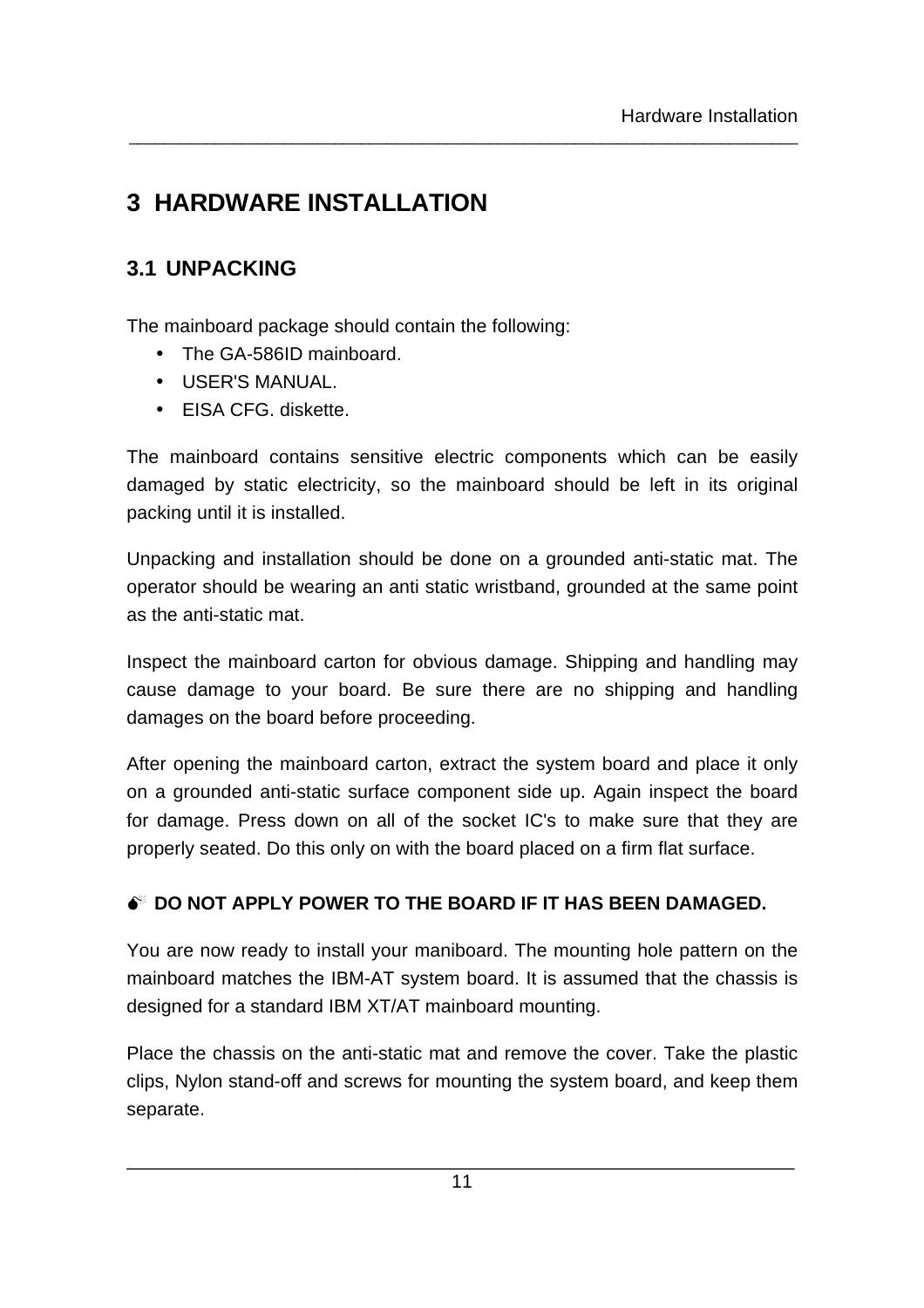# **3.2 MAINBOARD LAYOUT**



\_\_\_\_\_\_\_\_\_\_\_\_\_\_\_\_\_\_\_\_\_\_\_\_\_\_\_\_\_\_\_\_\_\_\_\_\_\_\_\_\_\_\_\_\_\_\_\_\_\_\_\_\_\_\_\_\_\_\_\_\_\_\_\_\_\_\_\_\_\_\_\_\_\_\_\_\_\_

# **3.3 QUICK REFERENCE FOR JUMPERS & CONNECTORS**

- ♦ J1: Speaker Connector
	- 1 Data
	- 2 NC
	- 3 GND
	- 4 VCC (+5V)
- J2: Turbo LED Connector
	- 1 LED cathode (-)
	- 2 LED anode (+)
- J3: Turbo Switch Connector
	- "Close" pin 2-3 for high speed
	- "Close: pin 1-2 for low speed (Non-cache)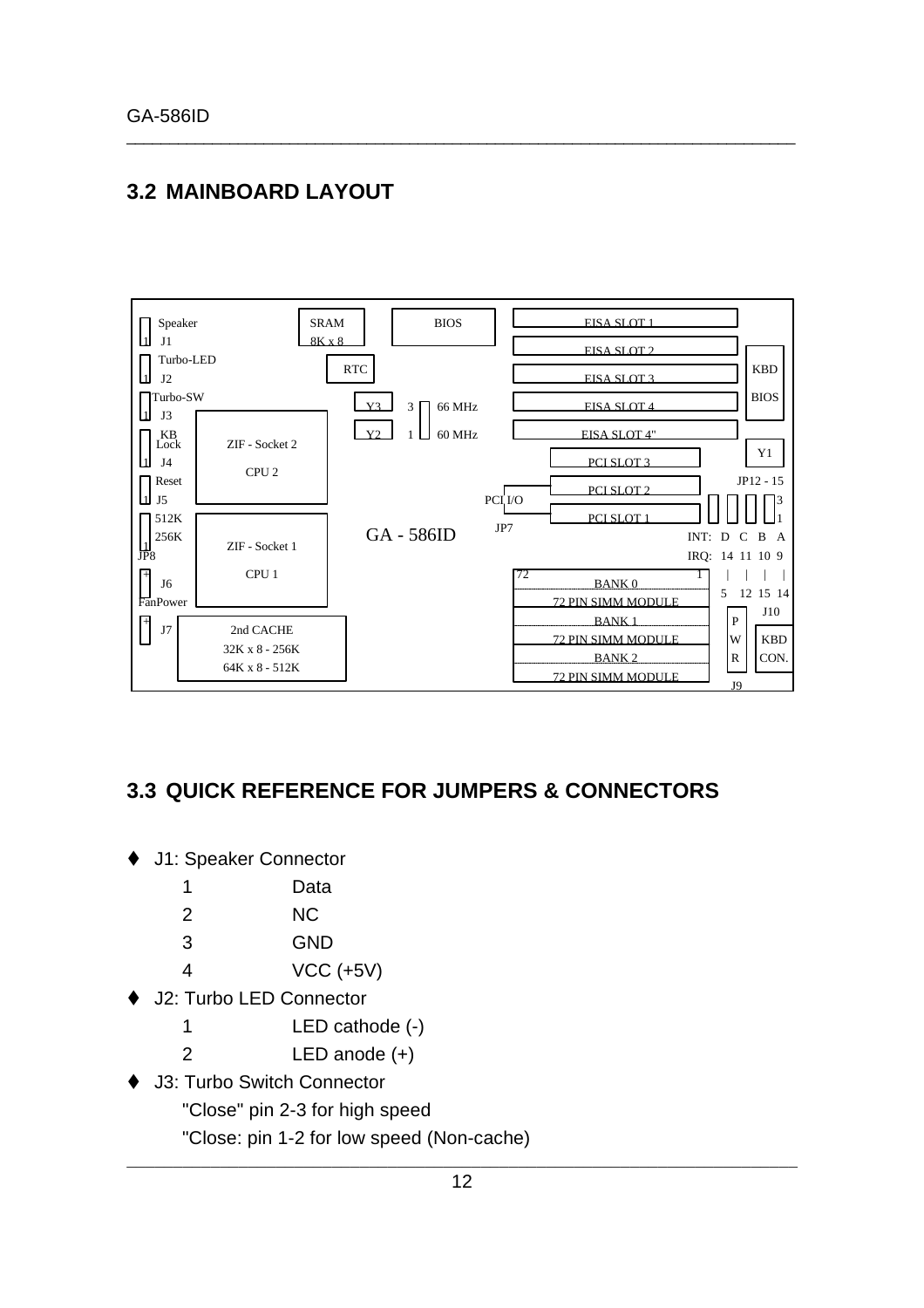- ♦ J4: Power LED and KeyLock Connector
	- 1 LED anode (+)
	- 2 NC
	- 3 LED cathode (-)
	- 4 KeyLock
	- 5 GND
- J5: Reset Connector
	- "Open" for normal operation
	- "Close" for hardware reset system
- **J6,7: CPU Cooling Fan Power Connector**

| 1 | <b>GND</b> |
|---|------------|
| 2 | $+12V$     |

J9: Power Connector

1 Power Good Signal

2,10,11,12 VCC (+5V)

| 3       | $+12V$ |
|---------|--------|
| 4       | -12V   |
| 5,6,7,8 | GND    |

- 9 -5V
- ♦ J18 J21: PCI Device Interrupt (IRQ) Selection

| "Close" JP15 pin 2 - 3 | enable PCI INT-A connect to ISA IRQ-9  |
|------------------------|----------------------------------------|
| "Close" JP15 pin 1 - 2 | enable PCI INT-A connect to ISA IRQ-14 |
| "Close" JP14 pin 2 - 3 | enable PCI INT-B connect to ISA IRQ-10 |
| "Close" JP14 pin 1 - 2 | enable PCI INT-B connect to ISA IRQ-15 |
| "Close" JP13 pin 2 - 3 | enable PCI INT-C connect to ISA IRQ-11 |
| "Close" JP13 pin 1 - 2 | enable PCI INT-C connect to ISA IRQ-12 |
| "Close" JP12 pin 2 - 3 | enable PCI INT-D connect to ISA IRQ-14 |
| "Close" JP12 pin 1 - 2 | enable PCI INT-D connect to ISA IRQ-5  |

- ♦ JP7: System Speed Selection
	- "Close" pin 1-2 for 60 MHz system speed
	- "Close" pin 2-3 for 66 MHz system speed
- ♦ JP8: 2nd Cache Size Selection
	- "Close" pin 1-2 for 256 KB cache size
	- "Close" pin 2-3 for 512 KB cache size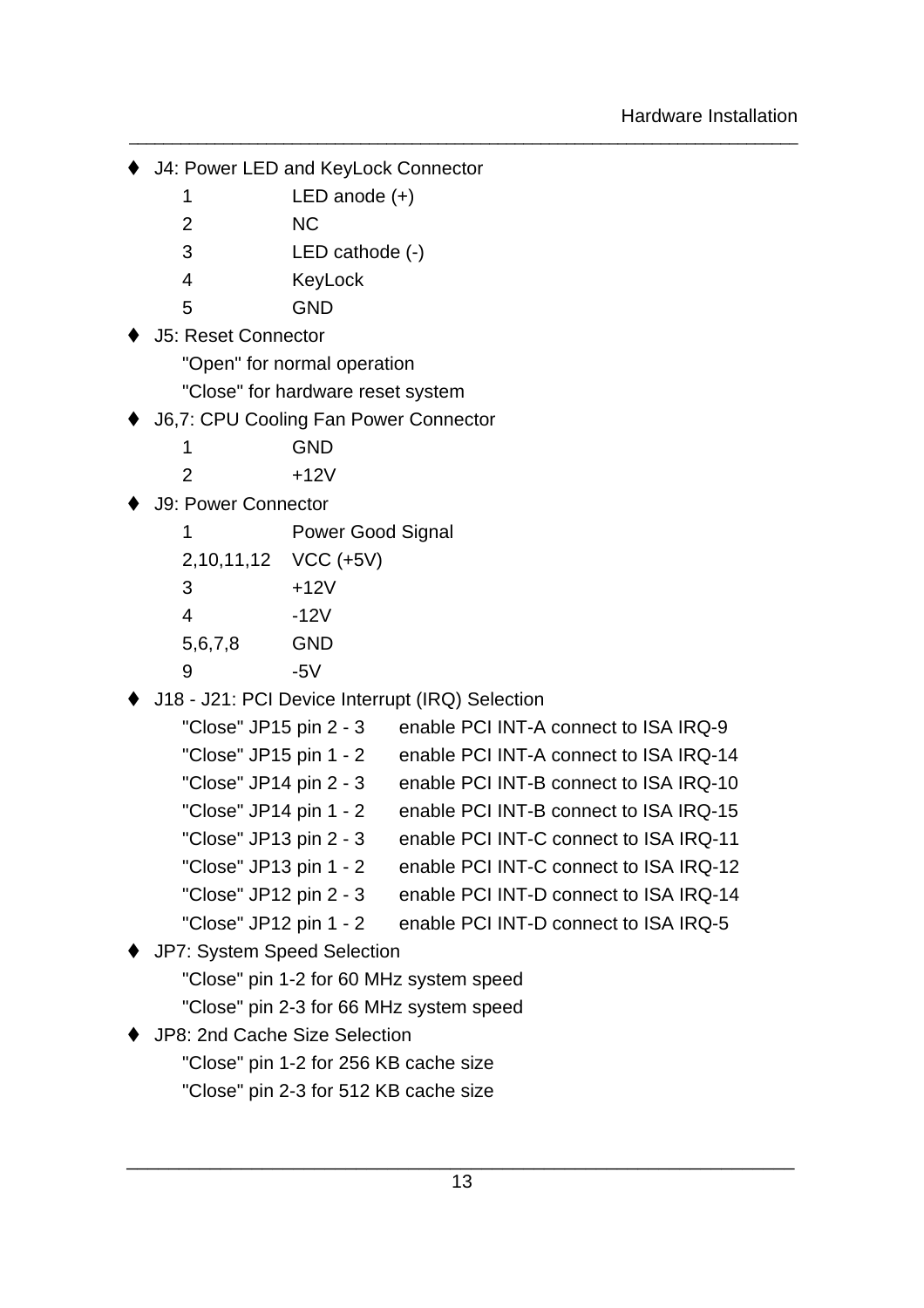### **3.4 DRAM INSTALLATION**

The mainboard can be installed with 1 / 2 / 4 / 8 / 16 / 32 / 64 / 128 MB 72 pins SIMM module DRAM, and the DRAM speed must be 70 ns. The DRAM memory system on mainboard consists of bank 0, 1 & bank 2. The DRAM of any bank can be installed first. Each bank consist of 2 pcs, 72 pins SIMM module DRAM. Because the 72 pins SIMM module is 32 bits width, using 2 pcs which can match a 64 bits system. The total memory size is 2 - 512 MB, and various configuration of DRAM types in the following TABLE are available:

| Size                 | Bank<br>0                                             | Bank<br>1                                 | Bank<br>-2                              |
|----------------------|-------------------------------------------------------|-------------------------------------------|-----------------------------------------|
| 2<br>MB              | 2<br>$\mathbf 1$<br>MB<br>$\mathbf x$                 | None                                      | None                                    |
| $\overline{4}$<br>MB | $\overline{2}$<br>1<br>MB<br>X                        | $\overline{a}$<br>1<br>MB<br>X            | None                                    |
| 4<br>МB              | $\overline{2}$<br>2<br>MB<br>X                        | None                                      | None                                    |
| б<br>МB              | $\overline{2}$<br>$\mathbf 1$<br>MB<br>X              | 2<br>1<br>MB<br>х                         | 2<br>1<br>MВ<br>х                       |
| 8<br>MB              | $\overline{2}$<br>$\overline{2}$<br>MB<br>$\mathbf x$ | $\overline{2}$<br>2<br>MВ<br>X            | None                                    |
| 8<br>MB              | 2<br>4<br>MB<br>х                                     | None                                      | None                                    |
| 12<br>MB             | 2<br>2<br>MB<br>X                                     | 2<br>2<br>MB<br>X                         | 2<br>2<br>MB<br>Х                       |
| 12<br>MB             | 2<br>4<br>MB<br>X                                     | 2<br>2<br>MB<br>X                         | None                                    |
| 16<br>MB             | 2<br>4<br>MB<br>X                                     | $\overline{2}$<br>2<br>MB<br>Х            | $\overline{2}$<br>2<br>$\rm MB$<br>х    |
| 16<br>MB             | $\overline{2}$<br>4<br>MB<br>X                        | 2<br>4<br>MB<br>X                         | None                                    |
| 16<br>MB             | $\overline{2}$<br>8<br>MB<br>X                        | None                                      | None                                    |
| 20<br>MB             | 2<br>4<br>MB<br>X                                     | $\overline{2}$<br>4<br>MB<br>X            | 2<br>2<br>MB<br>х                       |
| 20<br>MB             | $\overline{2}$<br>8<br>MВ<br>X                        | $\overline{2}$<br>2<br>МB<br>х            | None                                    |
| 24<br>MB             | $\overline{2}$<br>4<br>MB<br>X                        | 2<br>4<br>MB<br>X                         | $\overline{2}$<br>4<br>MB<br>X          |
| 24<br>MB             | $\overline{2}$<br>8<br>MB<br>X                        | 2<br>2<br>MB<br>х                         | $\overline{a}$<br>2<br>MB<br>х          |
| 24<br>MB             | $\overline{2}$<br>8<br>MB<br>X                        | $\overline{2}$<br>4<br>MB<br>х            | None                                    |
| 32<br>MВ             | $\overline{2}$<br>16<br>MB<br>$\mathbf x$             | None                                      | None                                    |
| 32<br>MB             | 2<br>8<br>MB<br>X                                     | $\overline{a}$<br>8<br>MB<br>х            | None                                    |
| 32<br>MB             | 2<br>8<br>MB<br>X                                     | 2<br>MB<br>4<br>х                         | 2<br>MB<br>4<br>х                       |
| 48<br>MB             | $\overline{2}$<br>16<br>MB<br>Х                       | 2<br>8<br>MB<br>X                         | None                                    |
| 48<br>MB             | 2<br>16<br>MB<br>$\bar{x}$                            | 4<br>MB<br>x2                             | $\overline{2}$<br>4<br>MB<br>х          |
| 48<br>MB             | $\overline{2}$<br>8<br>МB<br>X                        | $\overline{2}$<br>8<br>MB<br>X            | $\overline{2}$<br>MB<br>8<br>X          |
| 64<br>MB             | 32<br>$\overline{a}$<br>MB<br>$\bar{x}$               | None                                      | None                                    |
| 64<br>MB             | $\overline{2}$<br>16<br>MB<br>$\mathbf x$             | $\overline{2}$<br>16<br>MB<br>$\mathbf x$ | None                                    |
| 64<br>MB             | $\overline{2}$<br>16<br>MB<br>X                       | 2<br>MB<br>8<br>X                         | 2<br>8<br>MВ<br>Х                       |
| 96<br>MB             | $\overline{2}$<br>32<br>MB<br>X                       | $\overline{2}$<br>16<br>MB<br>$\bar{x}$   | None                                    |
| 96<br>MB             | 2<br>32<br>MB<br>X                                    | $\overline{2}$<br>MB<br>8<br>$\mathbf x$  | $\overline{2}$<br>MB<br>8<br>X          |
| 96<br>MB             | 2<br>16<br>MB<br>X                                    | MB<br>$\mathbf 2$<br>16<br>$\bar{x}$      | 16<br>MB<br>$\mathbf{2}$<br>$\mathbf x$ |
| 128<br>MB            | $\overline{2}$<br>32<br>MB<br>X                       | 2<br>32<br>MB<br>X                        | None                                    |
| 128<br>MB            | 2<br>32<br>MB<br>X                                    | 2<br>16<br>MB<br>X                        | 16<br>$\overline{2}$<br>MB<br>X         |
| 128<br>MB            | 2<br>64<br>MB<br>X                                    | None                                      | None                                    |
| 192<br>МB            | 2<br>32<br>MB<br>X                                    | $\overline{2}$<br>32<br>MВ<br>х           | $\overline{2}$<br>32<br>MВ<br>х         |
| 256<br>MB            | 2<br>64<br>MB<br>X                                    | 2<br>64<br>MB<br>X                        | None                                    |
| 256<br>MB            | $\overline{2}$<br>128<br>MB<br>X                      | None                                      | None                                    |
| 384<br>MB            | $\overline{2}$<br>64<br>MB<br>$\mathbf x$             | $\overline{2}$<br>64<br>MB<br>Х           | $\overline{2}$<br>64 MB<br>X            |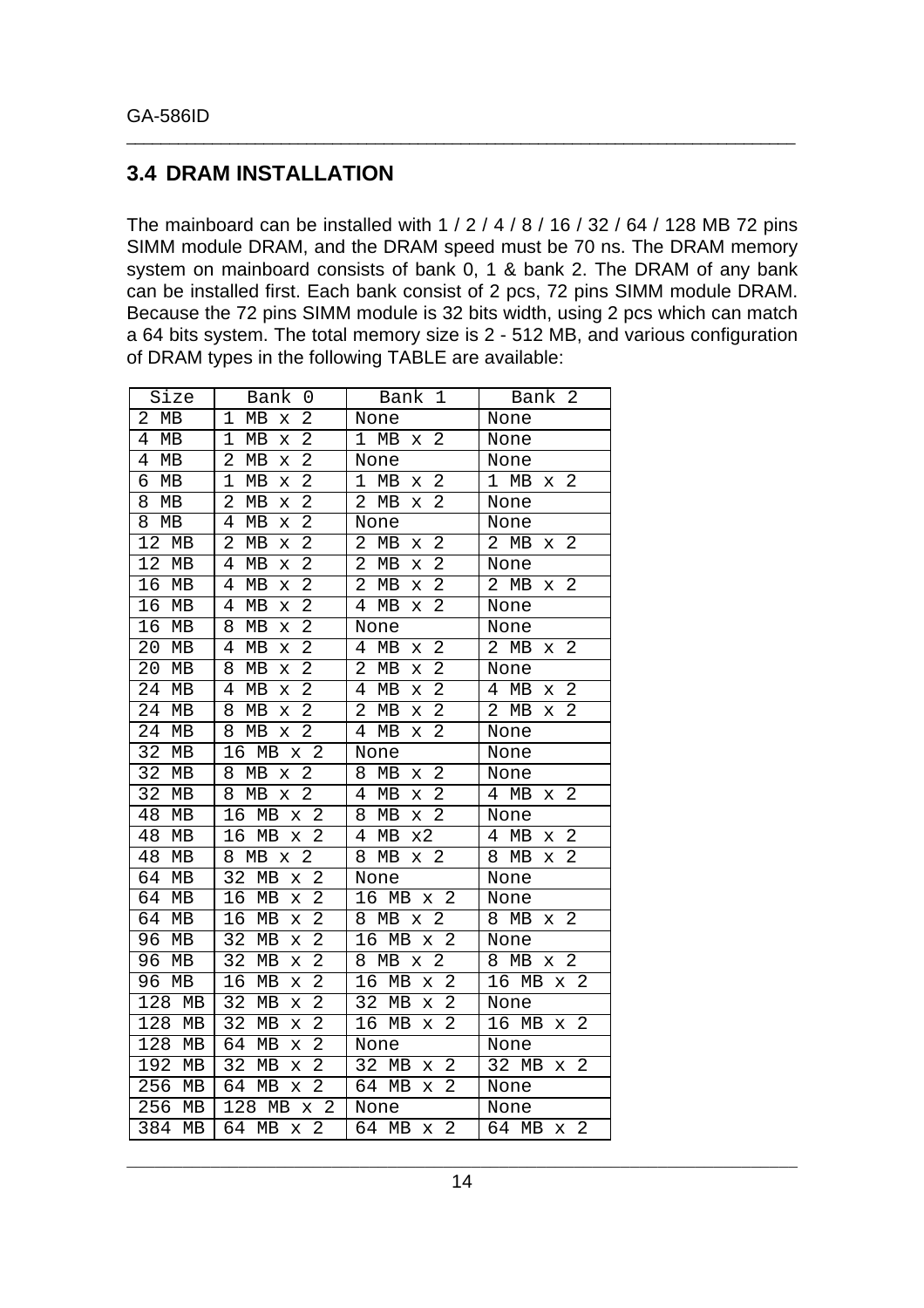| $512 \text{ MB}$ 128 MB x 2 128 MB x 2 None |  |
|---------------------------------------------|--|

The DRAM installation position refer to Figure 3.1, and notice the PIN-1 of SIMM module must match with the PIN-1 of SIMM socket when the DRAM SIMM module is installed.

\_\_\_\_\_\_\_\_\_\_\_\_\_\_\_\_\_\_\_\_\_\_\_\_\_\_\_\_\_\_\_\_\_\_\_\_\_\_\_\_\_\_\_\_\_\_\_\_\_\_\_\_\_\_\_\_\_\_\_\_\_\_\_\_\_\_\_\_\_\_\_\_\_\_\_\_\_\_

Insert the DRAM SIMM module into the SIMM socket at 45 degree angle. If there is a wrong direction of PIN-1, the DRAM SIMM module couldn't be inserted into socket completely. After completely insert SIMM module into socket, then press the SIMM module in vertical direction until the left and right metal holders can keep the SIMM module standing up con-firmly.

# **3.5 SRAM INSTALLATION AND JUMPERS SETUP**

The cache memory system consists of SRAM, the SRAM type is 3.3V 32Kx8-15 ns, 64Kx8-15/20 ns or 128Kx8-15 ns.

The mainboard can be installed with 256 KB or 512 KB cache memory when using 32Kx8 or 64Kx8 (128Kx8) type DATA SRAM separately. Please refer to the following table to install cache memory system :

| <b>SIZE</b> | <b>TYPF</b>           | IPR     |
|-------------|-----------------------|---------|
| 256 KB      | 32 K x 8              | $1 - 2$ |
| 512 KB      | 64 K x 8 or 128 K x 8 | $2 - 3$ |

Because there are not standard IC's coding number of SRAM, refer to the following table to identify the SRAM component:

| 32 K x 8    | 64 K x 8    | 128 K x 8    |
|-------------|-------------|--------------|
| W24257AK-15 | W24512AK-15 | W241024AK-15 |
| UM61256-15  | AS7C3512-15 | AS7C31024-15 |
| 71256-15    |             |              |
| AS7C3256-5  |             |              |

# **3.6 CPU INSTALLATION AND JUMPERS SETUP 3.6.1 SPEED SELECTION**

The system's speed depends on the frequency of CLOCK GENERATOR. The user can change the JUMPER (JP7) selection to set up the system speed to 60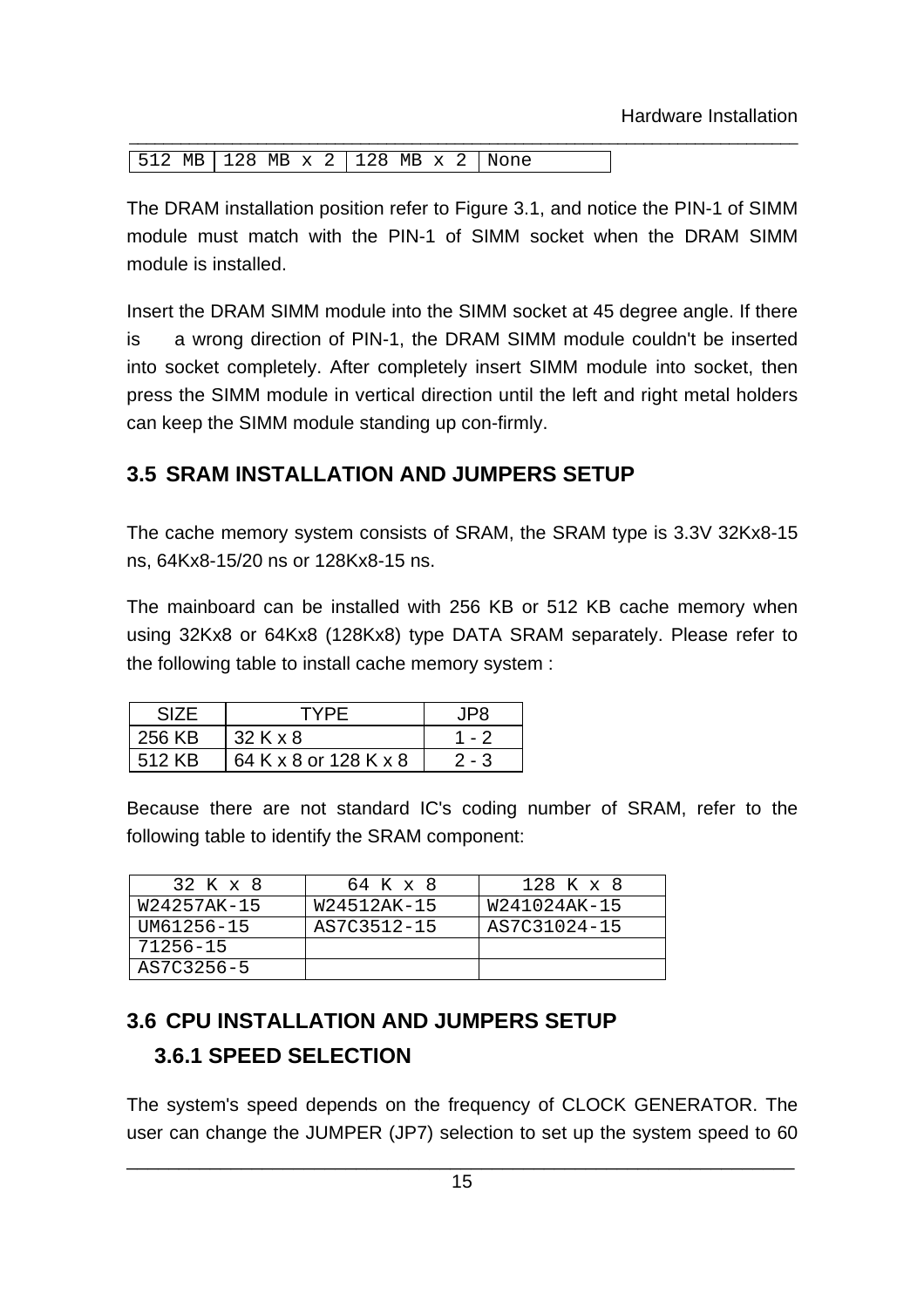MHz or 66 MHz for 90 or 100 MHz PENTIUM CPU.

The mainboard can use 3.3V PENTIUM or P54CT CPU, and the CPU speed must match with the frequency of CLOCK GEN. It will cause system hanging up if the CLOCK GEN.'S frequency is higher than CPU's.

\_\_\_\_\_\_\_\_\_\_\_\_\_\_\_\_\_\_\_\_\_\_\_\_\_\_\_\_\_\_\_\_\_\_\_\_\_\_\_\_\_\_\_\_\_\_\_\_\_\_\_\_\_\_\_\_\_\_\_\_\_\_\_\_\_\_\_\_\_\_\_\_\_\_\_\_\_\_

| JP7     | CPU Type      | CLK. GEN. Speed | CPU Speed |
|---------|---------------|-----------------|-----------|
| $1 - 2$ | PENTIUM - 90  | 60 MHz          | 90 MHz    |
| $2 - 3$ | PENTIUM - 100 | 66.667 MHz      | 100 MHz   |

- $\bullet^*$  The CPU is a sensitive electric component and it can be easily damaged **by static electricity, so users must keep it away from metal surface when the CPU is installed onto mainboard.**
- $\bullet^*$  When the user installs the CPU on socket, please notice the PIN 1 of **CPU is in the same corner as the PIN 1 of socket!**
- $\bullet^*$  Before the CPU is installed, the mainboard must be placed on a flat **plane in order to avoid being broken by the pressure of CPU installation.**

# **3.6.2 INSTALLION:**

1. Uni-processor:

Install P54C or P54CT on any of two ZIF socket.

2. Dual-processor:

Install P54C and P54CM on two ZIF socket, or Intel two P54C (stepping 4 or later version) on two ZIF socket.

Ø NOTE: BEfore Q3/94 Intel CORPORATION will sale P54C and P54CM CPU for Dual-processor solution and after Q3/94 Intel CORPORATION will sale Uni-package P54C for both Uni-processor or Dual-processor solution.

|                       | ZIF socket 1              | ZIF socket 2       |
|-----------------------|---------------------------|--------------------|
| Uni-processor system  | P54C or P54CT             | <b>NONE</b>        |
|                       | <b>NONE</b>               | P54C or P54CT      |
| Dual-processor system | P54C stepping B1~B3       | P54CM              |
|                       | P54C stepping B4 or later | P <sub>54</sub> CM |

Ø NOTE: P54CT cann't be used in the Dual-processor system.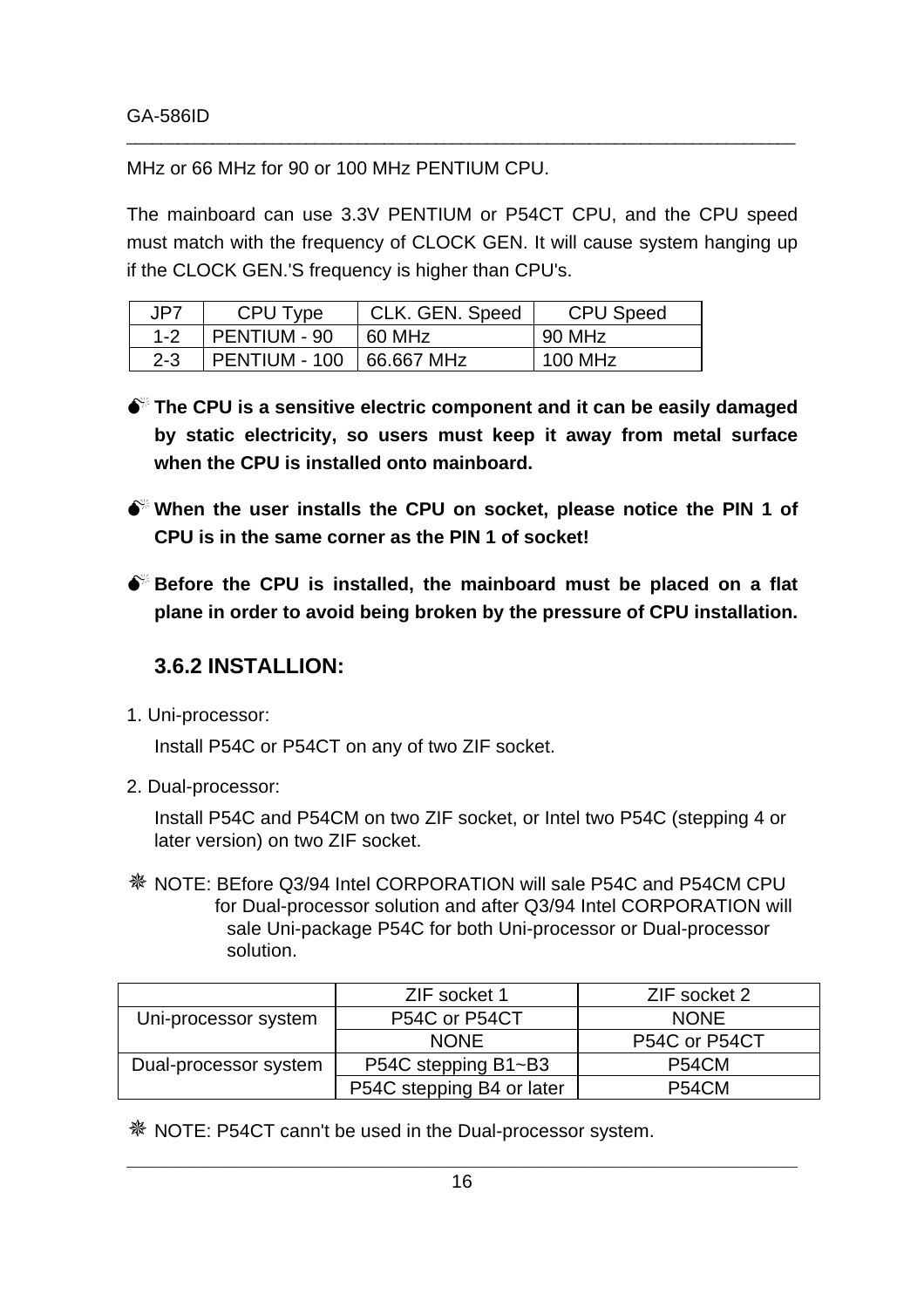# **3.7 CMOS RTC & EISA CFG CMOS SRAM**

There're RTC & CMOS SRAM on board, they have a power supply from internal battery to keep the DATA inviolate & effective. The RTC is a REAL-TIME CLOCK device which provides the DATE & TIME to system. The CMOS SRAM is used for keeping the information of EISA device system configuration, so the system can automatically boot OS. every time.

\_\_\_\_\_\_\_\_\_\_\_\_\_\_\_\_\_\_\_\_\_\_\_\_\_\_\_\_\_\_\_\_\_\_\_\_\_\_\_\_\_\_\_\_\_\_\_\_\_\_\_\_\_\_\_\_\_\_\_\_\_\_\_\_\_\_\_\_\_\_\_\_\_\_\_\_\_\_

Due to the life-time of RTC internal battery is 10 years, the user can change a new RTC to replace old one after it can not work. The new one's brand and type must be same with old one.

# **3.8 SPEAKER CONNECTOR INSTALLATION**

There is always a speaker in AT system for sound purpose. The 4-Pins connector J1 is used to connect speaker. The speaker can work well in both direction of connector when it is installed to the connector J11 on mainboard.

# **3.9 POWER LED & KEY LOCK CONNECTOR INSTALLATION**

There are a system power LED lamp and a key on the panel of case. The power LED will light on when system is powered-on, and the key can lock the keyboard input or unlock it, both of them are connected to a 5 PIN connector. The connector should be installed to J4 of mainboard in correct direction.

# **3.10 TURBO SWITCH CONNECTOR INSTALLATION**

The TURBO switch on the panel is used for controlling the system speed. Some program developed on XT should be executed with a low speed system, so a high speed system needs the speed switching function to change its running speed.

Because a PENTIUM cannot accept real clock speed change when program is executed, so the mainboard uses simulation method to implement TURBO switching function. The J3 on mainboard should be connected to the TURBO switch on panel, and user can push in or pop out the TURBO switch to enable or disable the turbo function of system.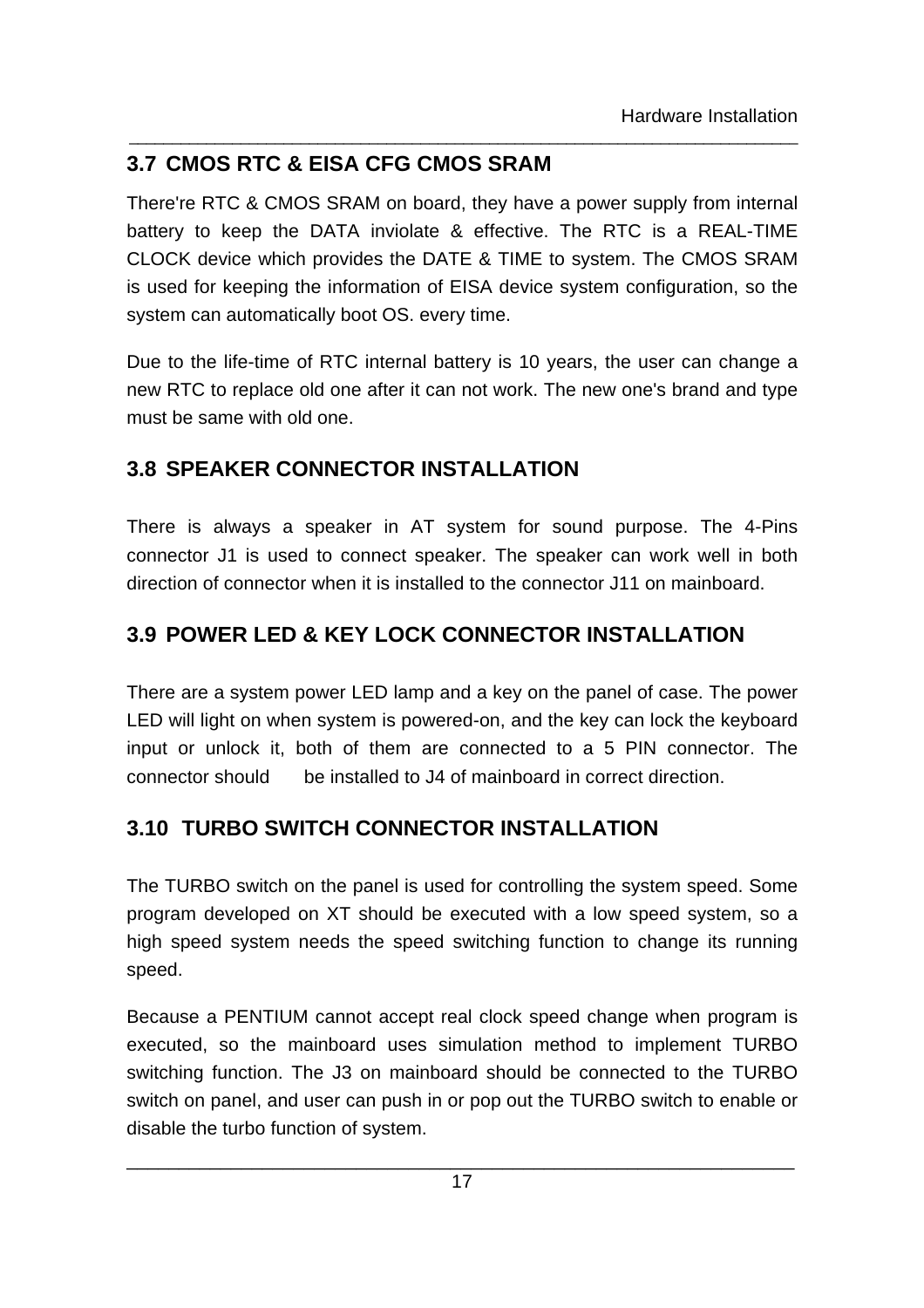# **F If not necessary, please don't use De-turbo mode. (always keep system in Turbo mode)**

\_\_\_\_\_\_\_\_\_\_\_\_\_\_\_\_\_\_\_\_\_\_\_\_\_\_\_\_\_\_\_\_\_\_\_\_\_\_\_\_\_\_\_\_\_\_\_\_\_\_\_\_\_\_\_\_\_\_\_\_\_\_\_\_\_\_\_\_\_\_\_\_\_\_\_\_\_\_

# **3.11 TURBO LED CONNECTOR INSTALLATION**

The TURBO LED on panel can indicate the current speed status of system. The TURBO LED connector should be installed to J2 in correct direction.

# **3.12 HARDWARE RESET SWITCH CONNECTOR INSTALLATION**

The RESET switch on panel provides users with HARDWARE RESET function which is almost the same as power-on/off. The system will do a cold start after the RESET switch is pushed and released by user. The RESET switch is a 2 PIN connector and should be installed to J6 on mainboard.

# **3.13 PERIPHERAL DEVICE INSTALLATION**

After the device installation and jumpers setup, the mainboard can be mounted into the case and fixed by screw. To complete the mainboard installation, the peripheral device could be installed now. The basic system needs a display interface card and a disk control interface card.

If the PCI - Bus device is to be installed in the system, any one of three PCI - Bus slots can be used no matter Slave or Master PCI - Bus device being installed.

After installing the peripheral device, the user should check everything again, and prepare to power-on the system.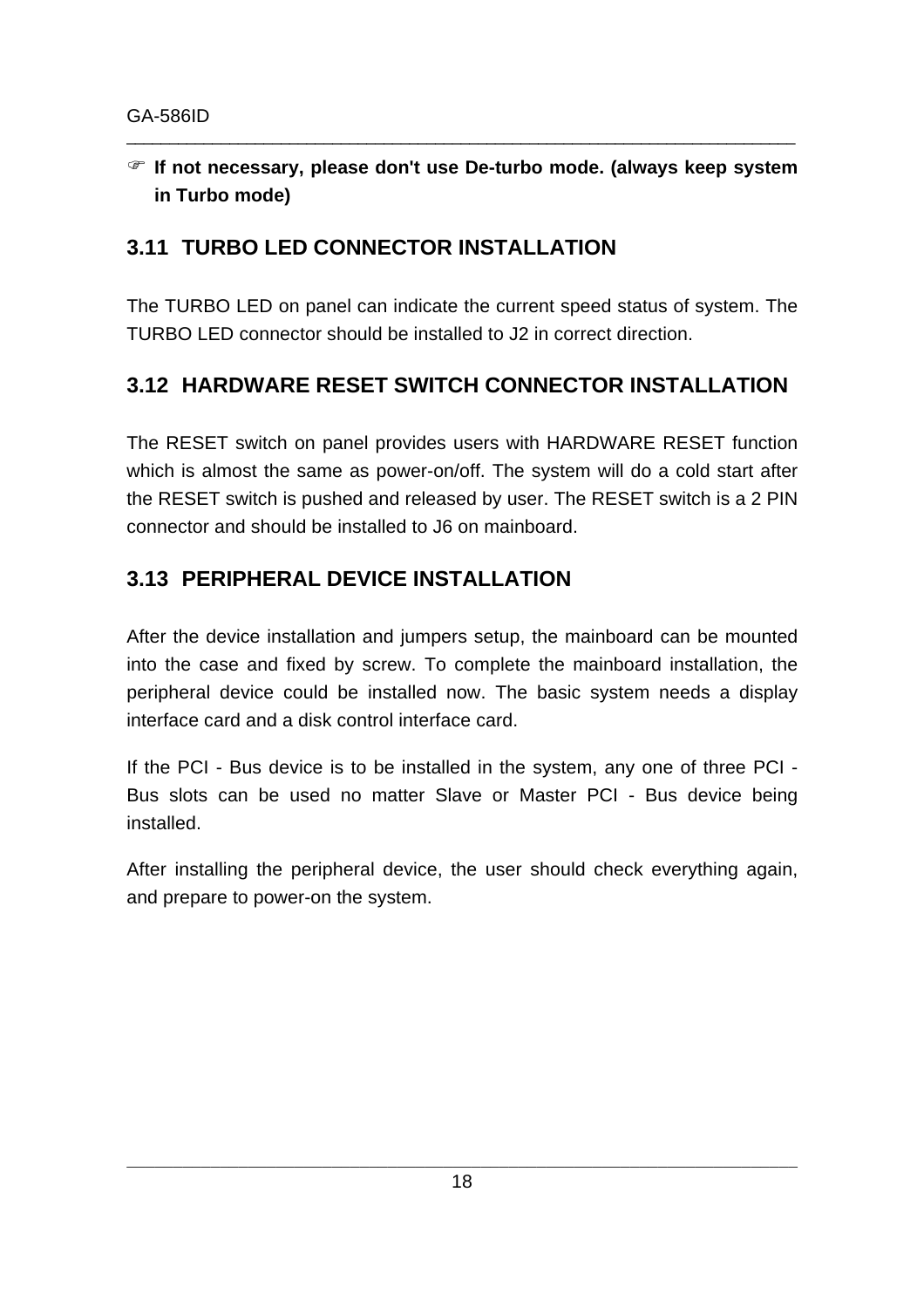# **4 BIOS CONFIGURATION**

Award's BIOS ROM has a built-in Setup program that allows users to modify the basic system configuration. This type of information is stored in battery-backed CMOS SRAM so that it retains the Setup information when the power is turned off.

\_\_\_\_\_\_\_\_\_\_\_\_\_\_\_\_\_\_\_\_\_\_\_\_\_\_\_\_\_\_\_\_\_\_\_\_\_\_\_\_\_\_\_\_\_\_\_\_\_\_\_\_\_\_\_\_\_\_\_\_\_\_\_\_\_\_\_\_\_\_\_\_\_\_\_\_\_\_

# **4.1 ENTERING SETUP**

Power ON the computer and press <Del> immediately will allow you to enter Setup. The other way to enter Setup is to power on the computer, when the below message appears briefly at the bottom of the screen during the POST (Power On Self Test), press <Del> key or simultaneously press <Ctrl>, <Alt>, and <Esc> keys.

• TO ENTER SETUP BEFORE BOOT PRESS CTRL-ALT-ESC OR DEL KEY

If the message disappears before you respond and you still wish to enter Setup, restart the system to try again by turning it OFF then ON or pressing the "RESET" bottom on the system case. You may also restart by simultaneously press <Ctrl>,<Alt>, and <Del> keys. If you do not press the keys at the correct time and the system does not boot, an error message will be displayed and you will again be asked to,

• PRESS F1 TO CONTINUE, CTRL-ALT-ESC OR DEL TO ENTER SETUP

# **4.2 CONTROL KEYS**

| Up arrow           | Move to previous item                                    |
|--------------------|----------------------------------------------------------|
| Down arrow         | Move to next item                                        |
| Left arrow         | Move to the item in the left hand                        |
| <b>Right arrow</b> | Move to the item in the right hand                       |
| Esc key            | Main Menu - Quit and not save changes into CMOS          |
|                    | Status Page Setup Menu and Option Page Setup Menu - Exit |
|                    | current page and return to Main Menu                     |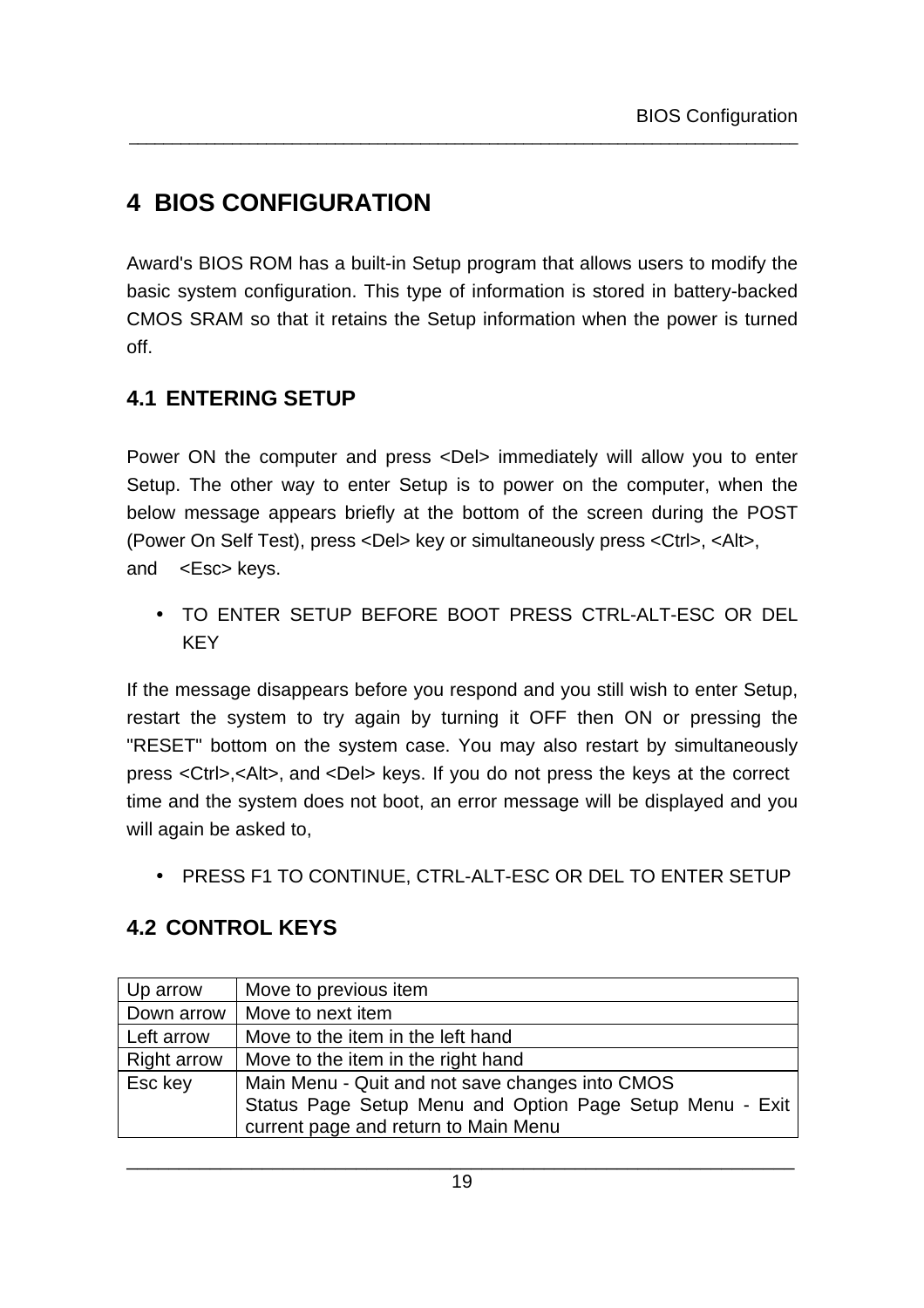GA-586ID

| PgUp key                                               | Increase the numeric value or make changes                    |
|--------------------------------------------------------|---------------------------------------------------------------|
| PgDn key<br>Decrease the numeric value or make changes |                                                               |
| F1 key                                                 | General help, only for Status Page Setup Menu and Option Page |
|                                                        | Setup Menu                                                    |
| F <sub>2</sub> key                                     | Change color from total 16 colors                             |
| F <sub>3</sub> key                                     | Calendar, only for Status Page Setup Menu                     |
| F4 key                                                 | Reserved                                                      |
| F <sub>5</sub> key                                     | Restore the previous CMOS value from CMOS, only for Option    |
|                                                        | Page Setup Menu                                               |
| F6 key                                                 | Load the default CMOS value from BIOS default table, only for |
|                                                        | <b>Option Page Setup Menu</b>                                 |
| F7 key                                                 | Load the default                                              |
| F <sub>8</sub> key                                     | Reserved                                                      |
| F9 key                                                 | Reserved                                                      |
| F <sub>10</sub> key                                    | Save all the CMOS changes, only for Main Menu                 |

\_\_\_\_\_\_\_\_\_\_\_\_\_\_\_\_\_\_\_\_\_\_\_\_\_\_\_\_\_\_\_\_\_\_\_\_\_\_\_\_\_\_\_\_\_\_\_\_\_\_\_\_\_\_\_\_\_\_\_\_\_\_\_\_\_\_\_\_\_\_\_\_\_\_\_\_\_\_

# **4.3 GETTING HELP**

# **4.3.1 Main Menu**

The on-line description of the highlighted setup function is displayed at the bottom of the screen.

# **4.3.2 Status Page Setup Menu / Option Page Setup Menu**

Press F1 to pop up a small help window that describes the appropriate keys to use and the possible selections for the highlighted item. To exit the Help Window press <Esc>.

# **4.4 THE MAIN MENU**

Once you enter Award BIOS CMOS Setup Utility, the Main Menu (Figure 1) will appear on the screen. The Main Menu allows you to select from seven setup functions and two exit choices. Use arrow keys to select among the items and press <Enter> to accept or enter the sub-menu.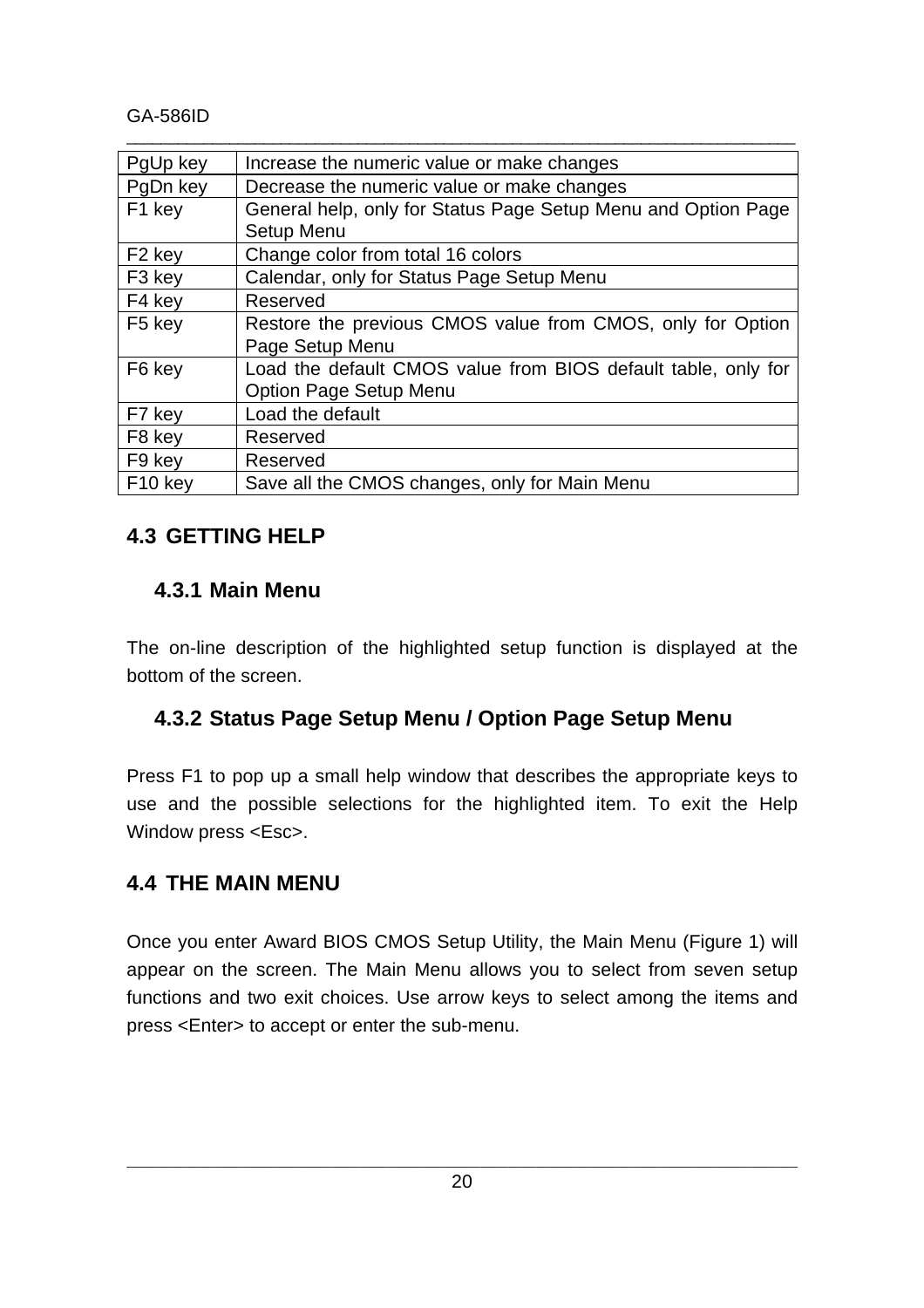#### Figure 1: Main Menu

#### ROM EISA BIOS CMOS SETUP UTILITY AWARD SOFTWARE, INC.

| <b>STANDARD CMOS SETUP</b>    | PASSWORD SETTING                                   |
|-------------------------------|----------------------------------------------------|
| <b>BIOS FEATURES SETUP</b>    | <b>IDE HDD AUTO DETECTION</b>                      |
| <b>CHIPSET FEATURES SETUP</b> | <b>SAVE &amp; EXIT SETUP</b>                       |
| <b>PCI SLOT CONFIGURATION</b> | <b>EXIT WITHOUT SAVING</b>                         |
| <b>LOAD SETUP DEFAULTS</b>    |                                                    |
|                               |                                                    |
|                               |                                                    |
| ESC : Save & Exit Setup       | $\wedge \vee \rightarrow \leftarrow$ : Select Item |
| $F10$ : Quit                  | (Shift)F2 : Chang Color                            |
|                               | Time, Date, Hard Disk Type,                        |

- Standard CMOS setup This setup page includes all the items in a standard compatible BIOS.
- BIOS features setup This setup page includes all the items of Award special enhanced features.
- Chipset features setup This setup page includes all the items of chipset special features.
- PCI slot configuration This setup page includes all the configurations of PCI slots parameters
- Load setup defaults BIOS defaults indicates the most appropriate value of the system parameter which the system would be in maximum performance.
- Password setting Change, set, or disable password. It allows you to limit access to the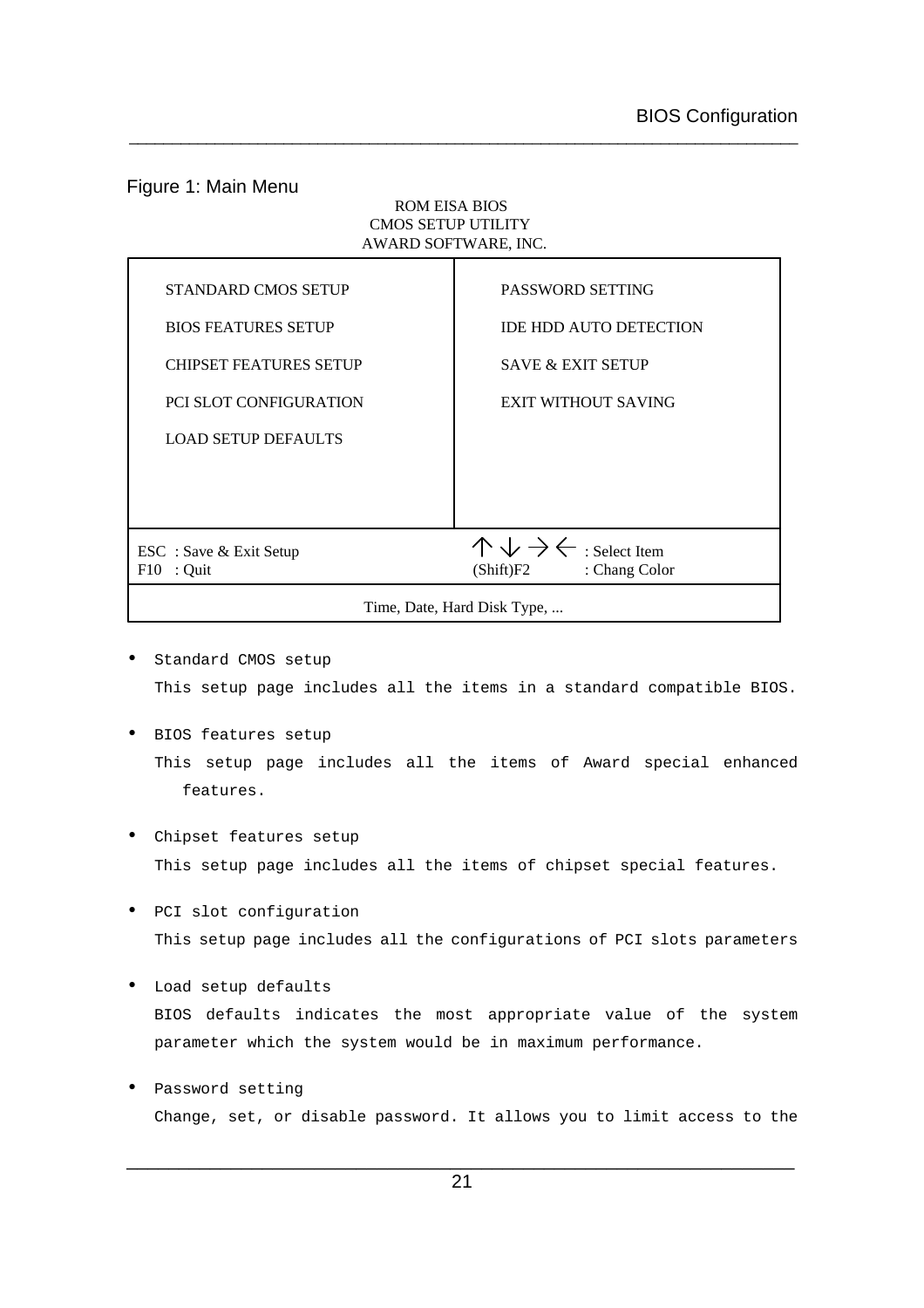system and Setup, or just to Setup.

- IDE HDD auto detection Automatically configure hard disk parameter.
- Save & exit setup Save CMOS value changes to CMOS and exit setup.
- Exit without save Abandon all CMOS value changes and exit setup.

# **4.5 STANDARD CMOS SETUP MENU**

The items in Standard CMOS Setup Menu (Figure 2) are divided into 9 categories. Each category includes no, one or more than one setup items. Use the arrows to highlight the item and then use the <PgUp> or <PgDn> keys to select the value you want in each item.

\_\_\_\_\_\_\_\_\_\_\_\_\_\_\_\_\_\_\_\_\_\_\_\_\_\_\_\_\_\_\_\_\_\_\_\_\_\_\_\_\_\_\_\_\_\_\_\_\_\_\_\_\_\_\_\_\_\_\_\_\_\_\_\_\_\_\_\_\_\_\_\_\_\_\_\_\_\_

Figure 2: Standard CMOS Setup Menu

| AWARD SOFTWARE, INC.                                                                                         |                                                    |                |                         |                                                                                                       |                      |
|--------------------------------------------------------------------------------------------------------------|----------------------------------------------------|----------------|-------------------------|-------------------------------------------------------------------------------------------------------|----------------------|
| Date (mm:dd:yy) : Tue, Dec $7\,1993$<br>Time (hh:mm:ss) : $18 : 1 : 38$                                      |                                                    |                |                         |                                                                                                       |                      |
|                                                                                                              |                                                    | CYLS. HEADS    |                         | PRECOMP LANDZONE                                                                                      | <b>SECTORS</b>       |
| Drive C: $1(10Mb)$                                                                                           | 306                                                | $\overline{4}$ | 128                     | 305                                                                                                   | 17                   |
| Drive $D : None(0Mb)$                                                                                        | $\Omega$                                           | $\Omega$       | $\Omega$                | $\Omega$                                                                                              | $\Omega$             |
| Drive A : $1.44$ M $3.5$ in.<br>Drive B : $1.2 M$ , $5.25 in$ .<br>: EGA/VGA<br>Video<br>Halt On: All Errors |                                                    |                | <b>Expanded Memory:</b> | Base Memory:<br>640 K<br>Extended Memory: 7168 K<br>0K<br>Other Memory: 384 K<br>Total Memory: 8192 K |                      |
| ESC: Quit                                                                                                    | $\wedge \vee \rightarrow \leftarrow$ : Select Item |                |                         |                                                                                                       | $PU/PD/+/-$ : Modify |
| $F1$ : Help                                                                                                  | (Shift)F2                                          | : Chang Color  |                         |                                                                                                       | F3 : Taggle Calender |

ROM EISA BIOS STANDARD CMOS SETUP AWARD SOFTWARE, INC.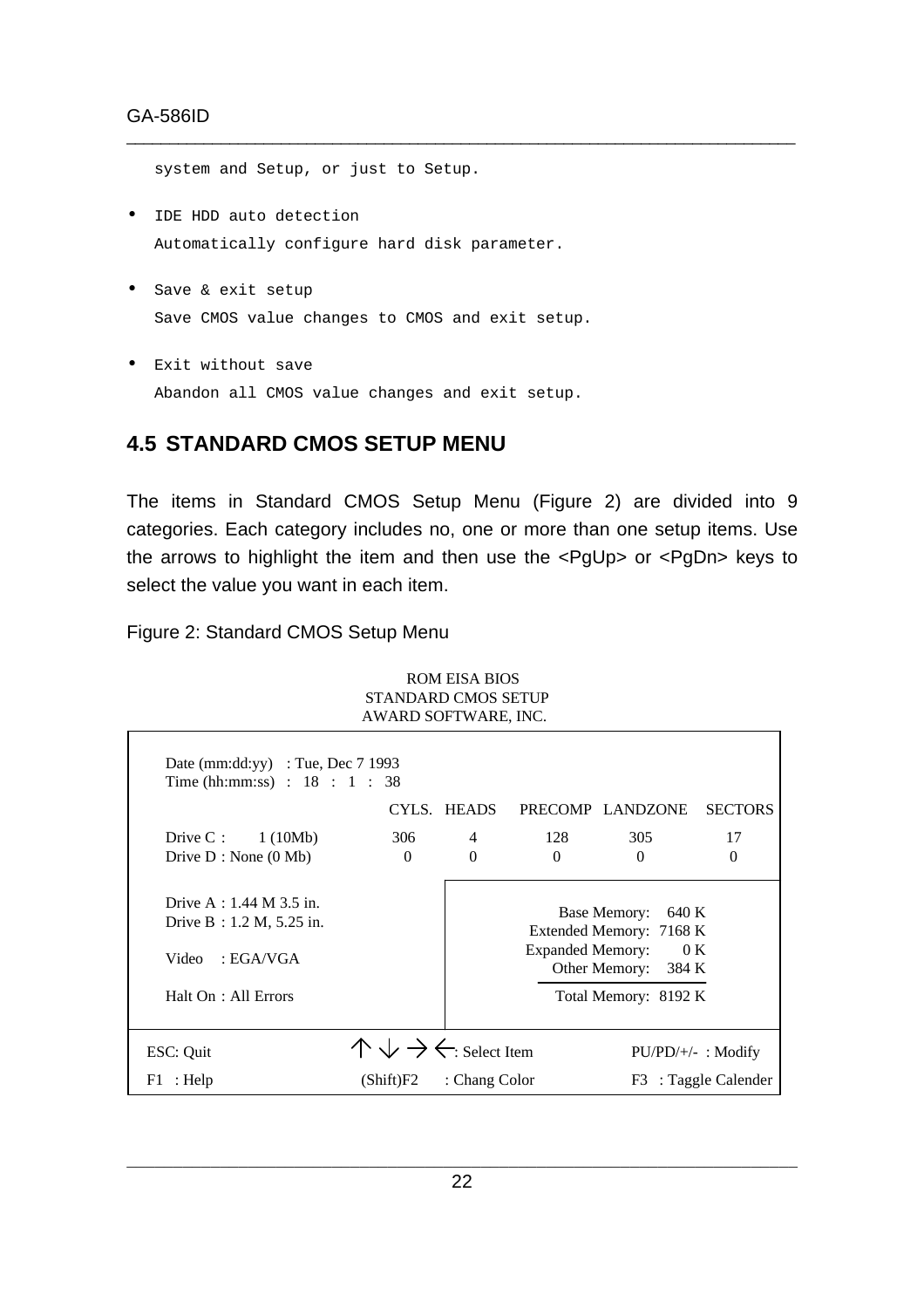#### • Date

The date format is <day>, <date> <month> <year>. Press <F3> to show the calendar.

\_\_\_\_\_\_\_\_\_\_\_\_\_\_\_\_\_\_\_\_\_\_\_\_\_\_\_\_\_\_\_\_\_\_\_\_\_\_\_\_\_\_\_\_\_\_\_\_\_\_\_\_\_\_\_\_\_\_\_\_\_\_\_\_\_\_\_\_\_\_\_\_\_\_\_\_\_\_

| day   | The day, from Sun to Sat, determined by the BIOS and is      |  |  |
|-------|--------------------------------------------------------------|--|--|
|       | display-only                                                 |  |  |
| date  | The date, from 1 to 31 (or the maximum allowed in the month) |  |  |
| month | The month, Jan. through Dec.                                 |  |  |
| year  | The year, from 1900 through 2099                             |  |  |

• Time

The time format in <hour> <minute> <second>. The time is calculated base on the 24-hour military-time clock. For example, 1 p.m. is 13:00:00.

• Drive C type / Drive D type

The category identify the types of hard disk drive C or drive D that has been installed in the computer. There are 46 predefined types and a user definable type. Type 1 to Type 46 are predefined. Type User is user-definable.

Press PgUp or PgDn to select a numbered hard disk type or type the number and press <Enter>. Note that the specifications of your drive must match with the drive table. The hard disk will not work properly if you enter improper information for this category. If your hard disk drive type is not matched or listed, you can use Type User to define your own drive type manually.

If you select Type User, related information is asked to be entered to the following items. Enter the information directly from the keyboard and press <Enter>. Those information should be provided in the documentation form your hard disk vendor or the system manufacturer.

| CYLS.          | number of cylinders |  |
|----------------|---------------------|--|
| HEADS          | number of heads     |  |
| PRECOMP        | write precom        |  |
| LANDZONE       | landing zone        |  |
| <b>SECTORS</b> | number of sectors   |  |

If a hard disk has not been installed select NONE and press <Enter>.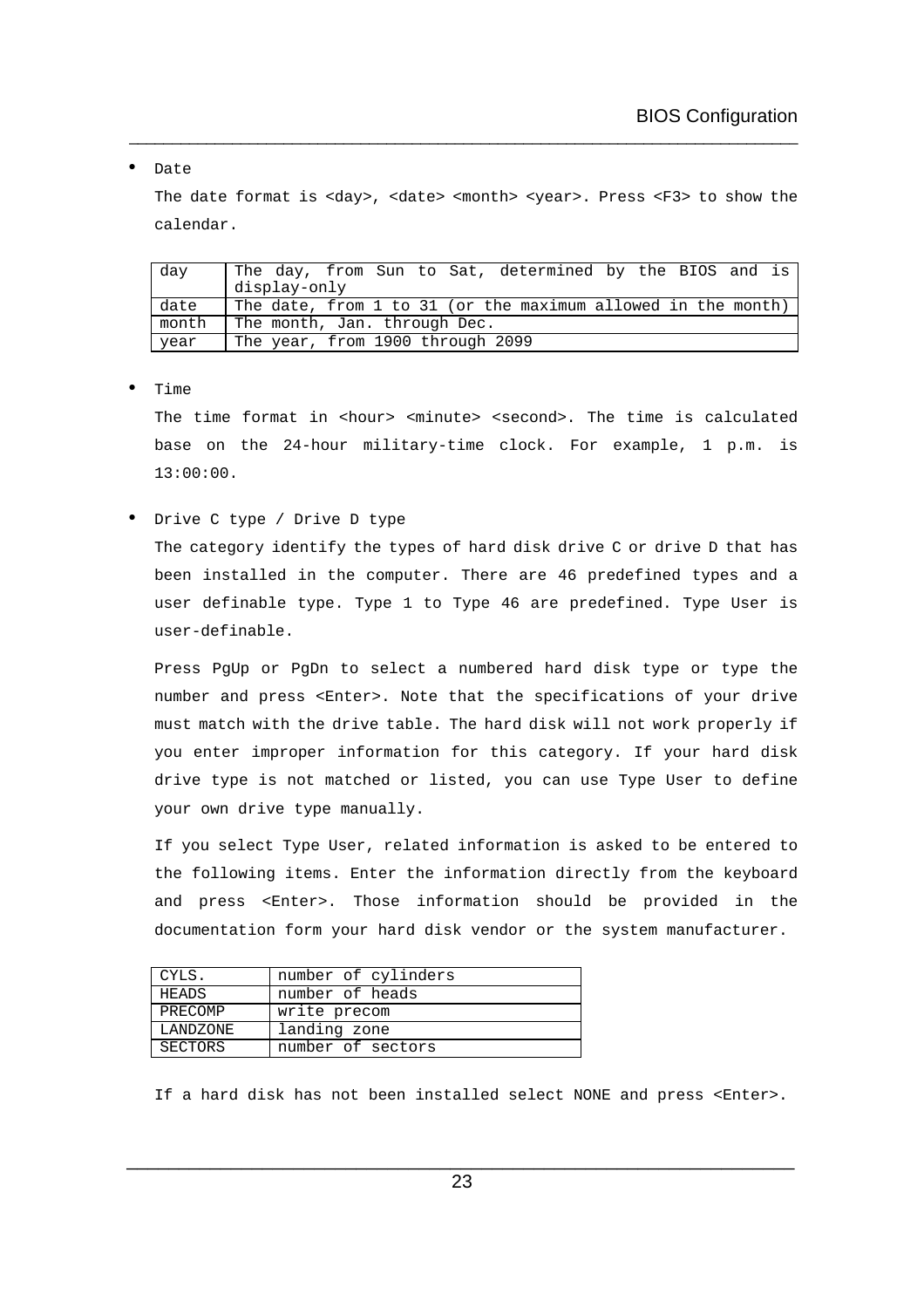• Drive A type / Drive B type

The category identify the types of floppy disk drive A or drive B that has been installed in the computer.

\_\_\_\_\_\_\_\_\_\_\_\_\_\_\_\_\_\_\_\_\_\_\_\_\_\_\_\_\_\_\_\_\_\_\_\_\_\_\_\_\_\_\_\_\_\_\_\_\_\_\_\_\_\_\_\_\_\_\_\_\_\_\_\_\_\_\_\_\_\_\_\_\_\_\_\_\_\_

| None          | No floppy drive installed                               |
|---------------|---------------------------------------------------------|
| 360K, 5.25    | 5-1/4 inch PC-type standard drive; 360 kilobyte         |
| in.           | capacity                                                |
| 1.2M, 5.25    | 5-1/4 inch AT-type high-density drive; 1.2 megabyte     |
| in.           | capacity                                                |
| 720K, 3.5 in. | 3-1/2 inch double-sided drive; 720 kilobyte capacity    |
| 1.44M, 3.5    | 3-1/2 inch double-sided drive; 1.44 megabyte capacity   |
| in.           |                                                         |
| 2.88M, 3.5    | $3-1/2$ inch double-sided drive; 2.88 megabyte capacity |
| in.           |                                                         |

• Video

The category detects the type of adapter used for the primary system monitor that must matches your video display card and monitor. Although secondary monitors are supported, you do not have to select the type in setup.

| EGA/VGA     | Enhanced Graphics Adapter/Video Graphics Array. For EGA,<br>VGA, SVGA, or PGA monitor adapters |
|-------------|------------------------------------------------------------------------------------------------|
| CGA 40      | Color Graphics Adapter, power up in 40 column mode                                             |
| CGA 80      | Color Graphics Adapter, power up in 80 column mode                                             |
| <b>MONO</b> | Monochrome adapter, includes high resolution monochrome<br>adapters                            |

• Halt on

The category determines whether the computer will stop if an error is detected during power up.

| NO errors            | Whenever the BIOS detects a non-fatal error the<br>system will be stopped and you will be prompted |
|----------------------|----------------------------------------------------------------------------------------------------|
| All errors           | The system boot will not be stopped for any error<br>that may be detected                          |
| All,                 | The system boot will not stop for a keyboard error;                                                |
| But Keyboard         | it will stop for all other errors                                                                  |
| All, But             | The system boot will not stop for a disk error; it                                                 |
| Diskette             | will stop for all other errors                                                                     |
| All, But<br>Disk/Key | The system boot will not stop for a keyboard or disk<br>error; it will stop for all other errors   |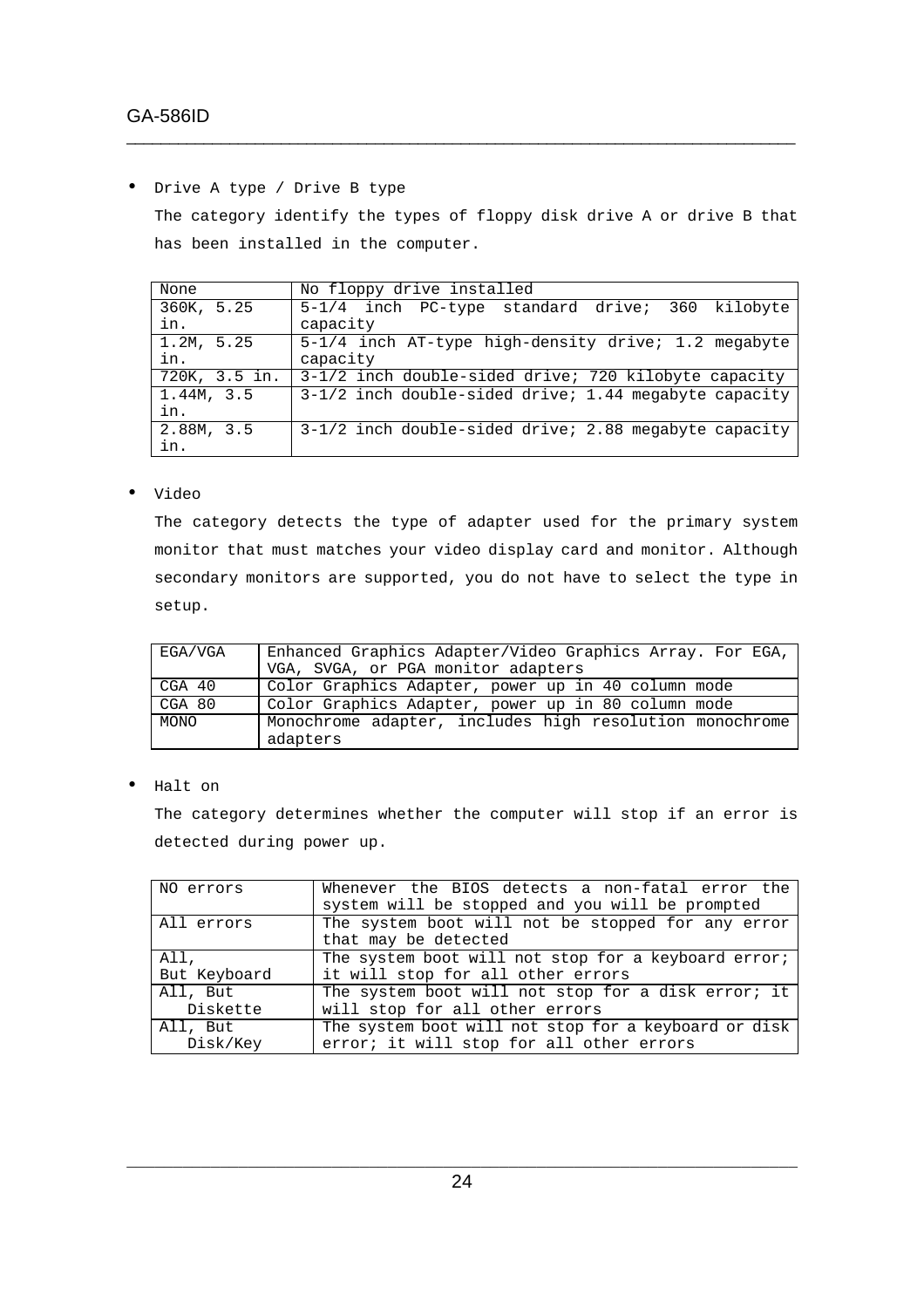#### • Memory

The category is display-only which is determined by POST (Power On Self Test) of the BIOS.

\_\_\_\_\_\_\_\_\_\_\_\_\_\_\_\_\_\_\_\_\_\_\_\_\_\_\_\_\_\_\_\_\_\_\_\_\_\_\_\_\_\_\_\_\_\_\_\_\_\_\_\_\_\_\_\_\_\_\_\_\_\_\_\_\_\_\_\_\_\_\_\_\_\_\_\_\_\_

#### Base Memory

The POST of the BIOS will determine the amount of base (or conventional) memory installed in the system. The value of the base memory is typically 512 K for systems with 512 K memory installed on the motherboard, or 640 K for systems with 640 K or more memory installed on the motherboard.

#### Extended Memory

The BIOS determines how much extended memory is present during the POST. This is the amount of memory located above 1 MB in the CPU's memory address map.

#### Expanded Memory

Expanded Memory in memory defined by the Lotus/Intel/Microsoft (LIM) standard as EMS. Many standard DOS applications can not utilize memory above 640 K, the Expanded Memory Specification (EMS) swaps memory which not utilized by DOS with a section, or frame, so these applications can access all of the system memory. Memory can be swapped by EMS is usually 64 K within 1 MB or memory above 1 MB, depends on the chipset design.

Expanded memory device driver is required to use memory as Expanded Memory.

#### Other Memory

This refers to the memory located in the 640 K to 1024 K address space. This is memory that can be used for different applications. DOS uses this area to load device drivers to keep as much base memory free for application programs. Most use for this area is Shadow RAM.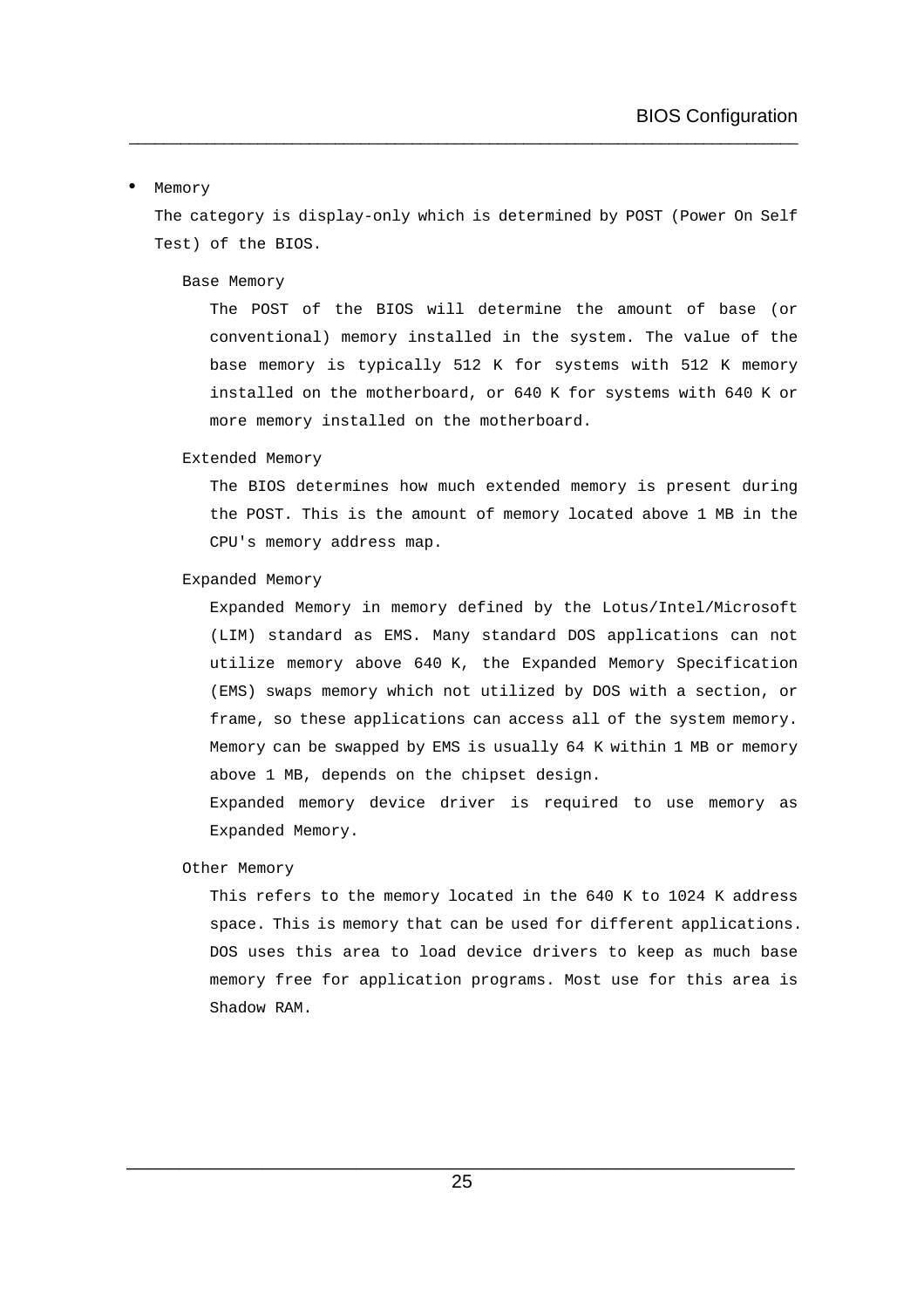# **4.6 BIOS FEATURES SETUP**

#### ROM EISA BIOS BIOS FEATURES SETUP AWARD SOFTWARE, INC.

\_\_\_\_\_\_\_\_\_\_\_\_\_\_\_\_\_\_\_\_\_\_\_\_\_\_\_\_\_\_\_\_\_\_\_\_\_\_\_\_\_\_\_\_\_\_\_\_\_\_\_\_\_\_\_\_\_\_\_\_\_\_\_\_\_\_\_\_\_\_\_\_\_\_\_\_\_\_

| Virus Warning                     | : Disable  |                                                                 |
|-----------------------------------|------------|-----------------------------------------------------------------|
| CPU Internal Cache                | : Enabled  | Video BIOS Shadow<br>: Enabled                                  |
| External Cache                    | : Enabled  | C8000 - CBFFF Shadow: Disabled                                  |
| Quick Power On Self Test: Enabled |            | CC000 - CFFFF Shadow: Disabled                                  |
| <b>Boot Sequence</b>              | : A, C     | D0000 - D3FFF Shadow: Disabled                                  |
| Swap Floppy Drive                 | : Disabled | D4000 - D7FFF Shadow: Disabled                                  |
| Boot Up Floppy Seek               | : Enabled  | D8000 - DBFFF Shadow: Disabled                                  |
| Boot Up NumLock Status: On        |            | DC000 - DFFFF Shadow: Disabled                                  |
| <b>IDE HDD Block Mode</b>         | : Disable  |                                                                 |
| Security Option                   | $:$ Setup  |                                                                 |
|                                   |            |                                                                 |
|                                   |            |                                                                 |
|                                   |            |                                                                 |
|                                   |            | $\wedge \vee \rightarrow \leftarrow$ : Select Item<br>ESC: Quit |
|                                   |            | $PU/PD/+/-$<br>F1 : Help<br>$:$ Modify                          |
|                                   |            | F5 : Old Values<br>: Color<br>(Shift)F2                         |
|                                   |            | F6 : Load BIOS Defaults                                         |
|                                   |            | F7 : Load Setup Defaults                                        |
|                                   |            |                                                                 |

• Virus Warning

This category flashes on the screen. During and after the system boots up, any attempt to write to the boot sector or partition table of the hard disk drive will halt the system and the following error message will appear, in the mean time, you run can anti-virus program to locate the problem. Default value is Enabled.

| Enabled | Activate automatically when the system boots up causing a         |
|---------|-------------------------------------------------------------------|
|         | warning message to appear when anything attempts to access        |
|         | the boot sector or hard disk partition table                      |
|         | Disabled   No warning message to appear when anything attempts to |
|         | access the boot sector or hard disk partition table               |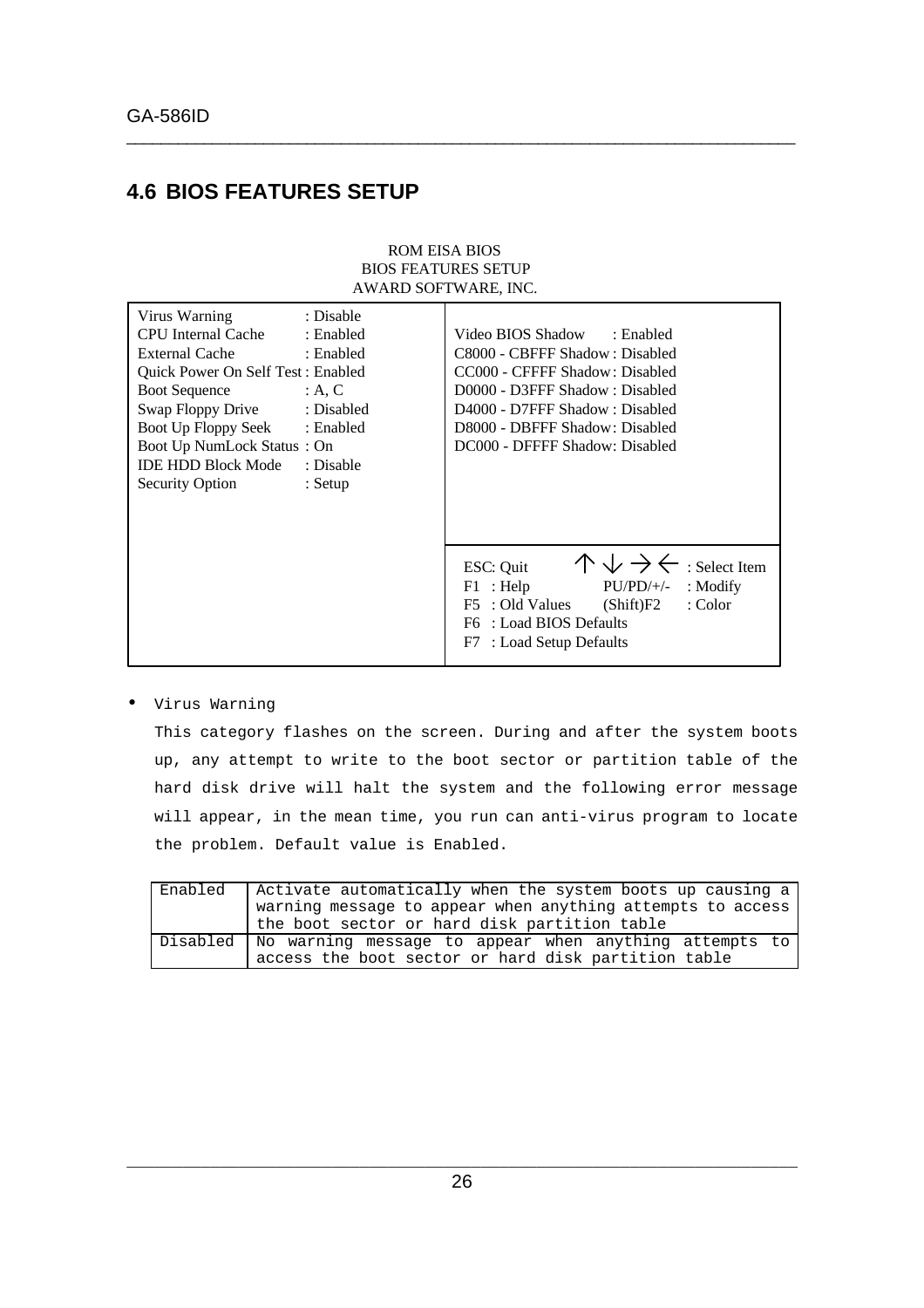• CPU Internal Cache / External Cache

These two categories speed up memory access. However, it depends on CPU / chipset design. The default value is Enabled.

\_\_\_\_\_\_\_\_\_\_\_\_\_\_\_\_\_\_\_\_\_\_\_\_\_\_\_\_\_\_\_\_\_\_\_\_\_\_\_\_\_\_\_\_\_\_\_\_\_\_\_\_\_\_\_\_\_\_\_\_\_\_\_\_\_\_\_\_\_\_\_\_\_\_\_\_\_\_

| Enabled  | Enable cache  |
|----------|---------------|
| Disabled | Disable cache |

• Quick Power On Self Test

This category speeds up Power On Self Test (POST) after you power on the computer. If it is set to Enable, BIOS will shorten or skip some check items during POST. The default value is Disabled.

| Enabled   Enable quick POST |
|-----------------------------|
| Disabled   Normal POST      |

• Boot Sequence

This category determines which drive computer searches first for the disk operating system (i.e., DOS). Default value is A,C.

| A, C | System will first search for floppy disk drive then hard               |  |  |  |  |
|------|------------------------------------------------------------------------|--|--|--|--|
|      | disk drive                                                             |  |  |  |  |
| C, A | System will first search for hard disk drive then floppy<br>disk drive |  |  |  |  |

• Swap Floppy Drive The default value is Disabled.

| Enabled   Floppy A & B will be swapped under DOS  |  |  |  |  |  |
|---------------------------------------------------|--|--|--|--|--|
| Disabled   Floppy A & B will be normal definition |  |  |  |  |  |

• Boot Up Floppy Seek

During POST, BIOS will determine if the floppy disk drive installed is 40 or 80 tracks. 360 K type is 40 tracks while 720 K, 1.2 M and 1.44 M are all 80 tracks. The default value is Enabled.

| Enabled   BIOS searches for floppy disk drive to determine if it is      |
|--------------------------------------------------------------------------|
| $\vert$ 40 or 80 tracks, Note that BIOS can not tell from 720 K, $\vert$ |
| $1.2$ M or 1.44 M drive type as they are all 80 tracks                   |
| Disabled   BIOS will not search for the type of floppy disk drive by     |
| track number. Note that there will not be any warning                    |
| message if the drive installed is 360 K                                  |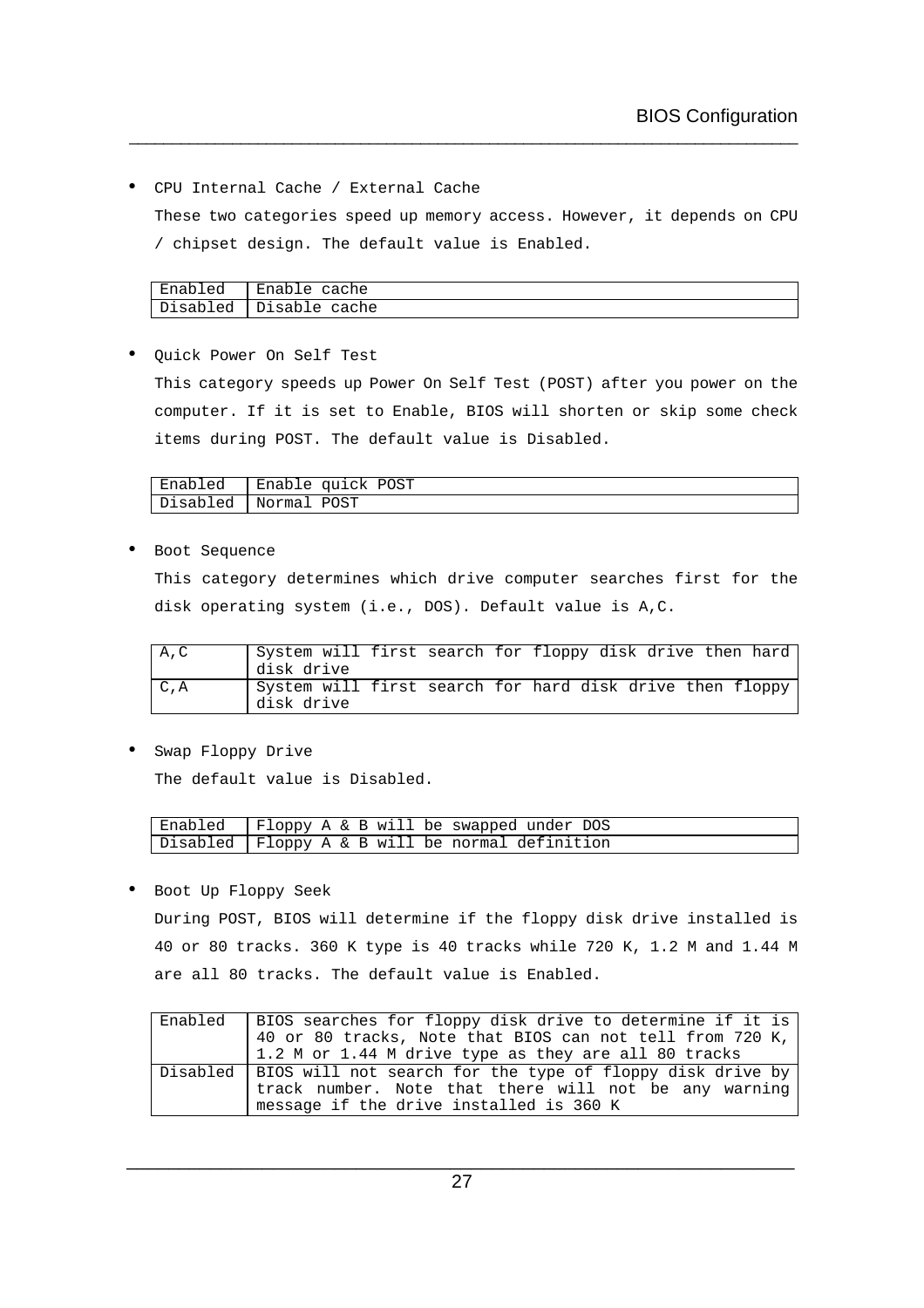### GA-586ID

• Boot Up NumLock Status

The default value is On

| On  | Keypad is number keys |
|-----|-----------------------|
| Off | Keypad is arrow keys  |

\_\_\_\_\_\_\_\_\_\_\_\_\_\_\_\_\_\_\_\_\_\_\_\_\_\_\_\_\_\_\_\_\_\_\_\_\_\_\_\_\_\_\_\_\_\_\_\_\_\_\_\_\_\_\_\_\_\_\_\_\_\_\_\_\_\_\_\_\_\_\_\_\_\_\_\_\_\_

• IDE HDD Block Mode

The default value is Enabled.

| Enabled  | Enable IDE HDD Block Mode    |
|----------|------------------------------|
| Disabled | l Disable IDE HDD Block Mode |

• Security Option

This category allows you to limit access to the system and Setup, or just to Setup. The default value is Setup.

| System | The system will not boot and access to Setup will be denied |
|--------|-------------------------------------------------------------|
|        | if the correct password is not entered at the prompt        |
| Setup  | The system will boot, but access to Setup will be denied if |
|        | the correct password is not entered at the prompt           |

- $\bullet^*$  To disable security, select PASSWORD SETTING at Main Menu and **then you will be asked to enter password. Do not type anything and just press <Enter>, it will disable security. Once the security is disabled, the system will boot and you can enter Setup freely.**
- Video BIOS Shadow

It determines whether video BIOS will be copied to RAM, however, it is optional from chipset design. Video Shadow will increase the video speed. The default value is Enabled.

| Enabled   Video shadow is enabled   |
|-------------------------------------|
| Disabled   Video shadow is disabled |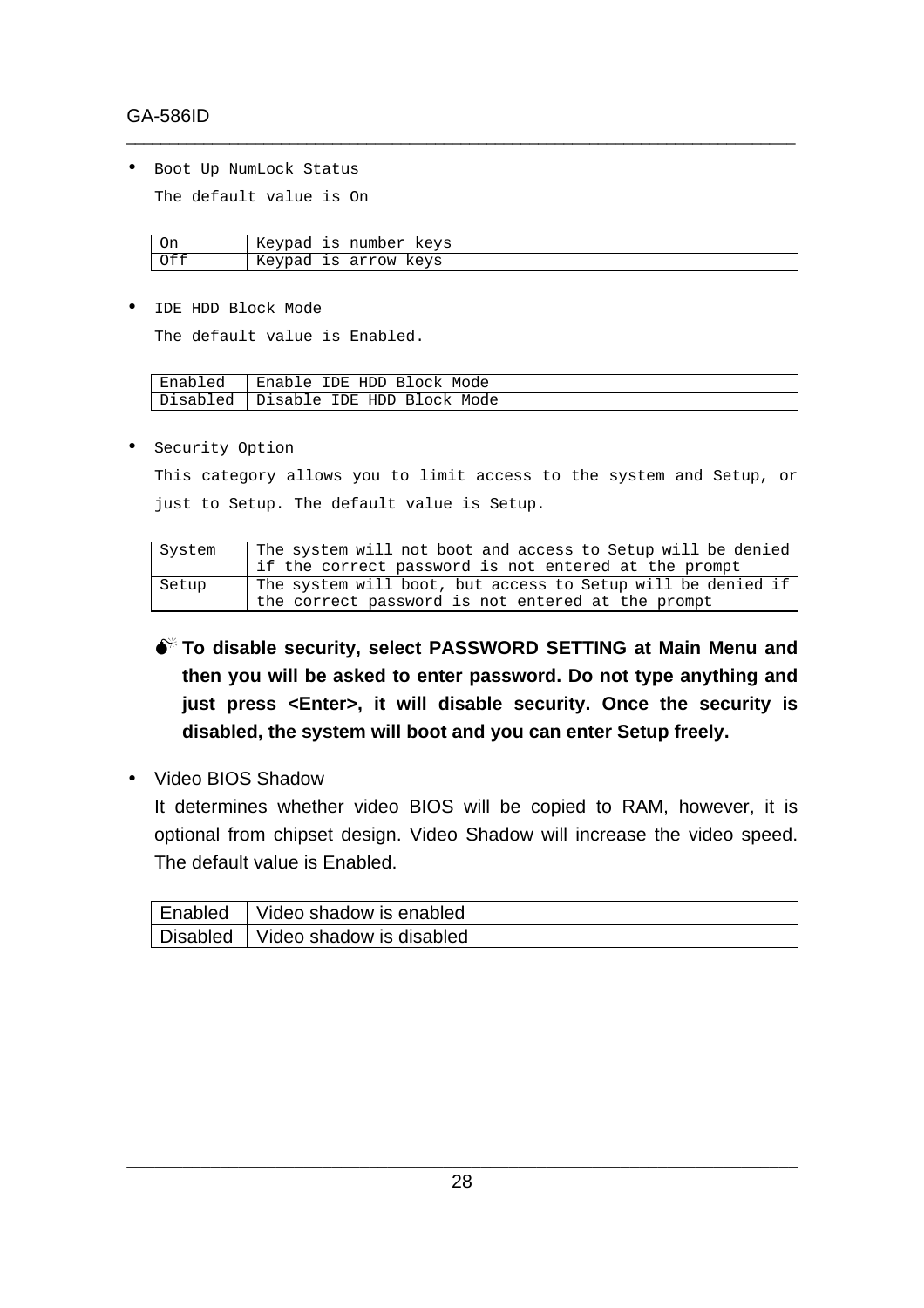• C8000 - CBFFF Shadow / DC000 - DFFFF Shadow

These categories determine whether optional ROM will be copied to RAM by 16 K byte. The default value are Disabled.

\_\_\_\_\_\_\_\_\_\_\_\_\_\_\_\_\_\_\_\_\_\_\_\_\_\_\_\_\_\_\_\_\_\_\_\_\_\_\_\_\_\_\_\_\_\_\_\_\_\_\_\_\_\_\_\_\_\_\_\_\_\_\_\_\_\_\_\_\_\_\_\_\_\_\_\_\_\_

| Enabled   Optional shadow is enabled   |
|----------------------------------------|
| Disabled   Optional shadow is disabled |

# **4.7 CHIPSET FEATURES SETUP**

#### ROM EISA BIOS ( 2B597G00 ) CHIPSET FEATURES SETUP AWARD SOFTWARE, INC.

| DRAM Write Wait State : 0 Wait<br>CPU To DRAM Write Buffer : Enabled<br>CPU to PCI Write Buffer : Enabled<br>Using ET4000 / W32P PCI VGA NO<br>Memory Hole Start Address : 15 MB<br>Memory Hole Size<br>: Disabled<br>NCR 810 SCSI Controller<br>: Disabled |                                                                                                                                                                                                     |
|-------------------------------------------------------------------------------------------------------------------------------------------------------------------------------------------------------------------------------------------------------------|-----------------------------------------------------------------------------------------------------------------------------------------------------------------------------------------------------|
|                                                                                                                                                                                                                                                             | $\wedge \vee \rightarrow \leftarrow$ : Select Item<br>ESC: Quit<br>F1 : Help<br>$PU/PD/+/-$ : Modify<br>F5 : Old Values (Shift)F2<br>: Color<br>F6 : Load BIOS Defaults<br>F7 : Load Setup Defaults |

• DRAM Write Timing

The default value is 0 Wait.

| Wait | DRAM.<br>$F \cap r$<br>ns                                                |
|------|--------------------------------------------------------------------------|
| Wait | 70<br>$F \cap r$<br>DRAM.<br>ns<br>8 ບ<br>$\overline{\phantom{m}}$<br>◡∸ |

• CPU To DRAM Write Buffer

| Enabled   Enhanced DRAM performance. |
|--------------------------------------|
| Disabled   For some slow speed DRAM. |

• CPU To PCI Write Buffer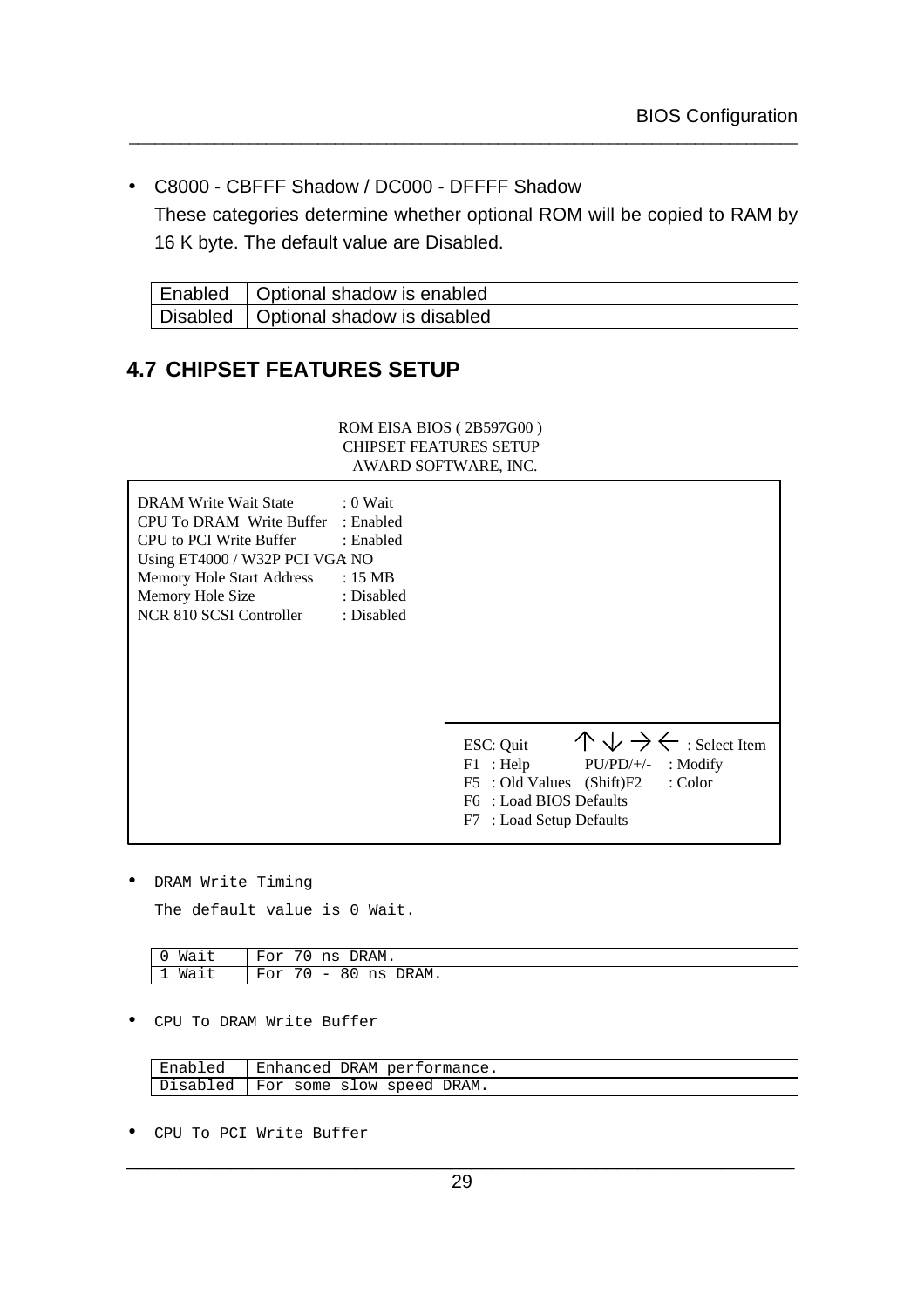The default value is Enabled.

| Enabled   Enhanced PCI performance.    |
|----------------------------------------|
| Disabled   For some slower PCI device. |

\_\_\_\_\_\_\_\_\_\_\_\_\_\_\_\_\_\_\_\_\_\_\_\_\_\_\_\_\_\_\_\_\_\_\_\_\_\_\_\_\_\_\_\_\_\_\_\_\_\_\_\_\_\_\_\_\_\_\_\_\_\_\_\_\_\_\_\_\_\_\_\_\_\_\_\_\_\_

• Using ET4000 / W32P PCI VGA

| NC  | For General VGA.               |
|-----|--------------------------------|
| YES | For PCI BUS ET4000 / W32P VGA. |

(Select "YES" can improve performance)

• Memory Hole Start Address

A memory space reserved for ISA/EISA bus, it starting address is from 1 MB - 15 MB and ending address is 16 MB. The default value is 15 MB.

• Memory Hole Size

The default value is Disabled.

| Enabled | For some linear address VGA/Video card on ISA/EISA bus can |
|---------|------------------------------------------------------------|
|         | run a large frame port (not like standard VGA only access  |
|         | $A0000 - BFFFF)$ . The size = 16 MB - [starting address]   |
|         | Disabled   Disable this function.                          |

• NCR 810 SCSI Controller The default value is Disabled.

| Enabled   Enable NCR 810 PCI SCSI device.   |
|---------------------------------------------|
| Disabled   Disable NCR 810 PCI SCSI device. |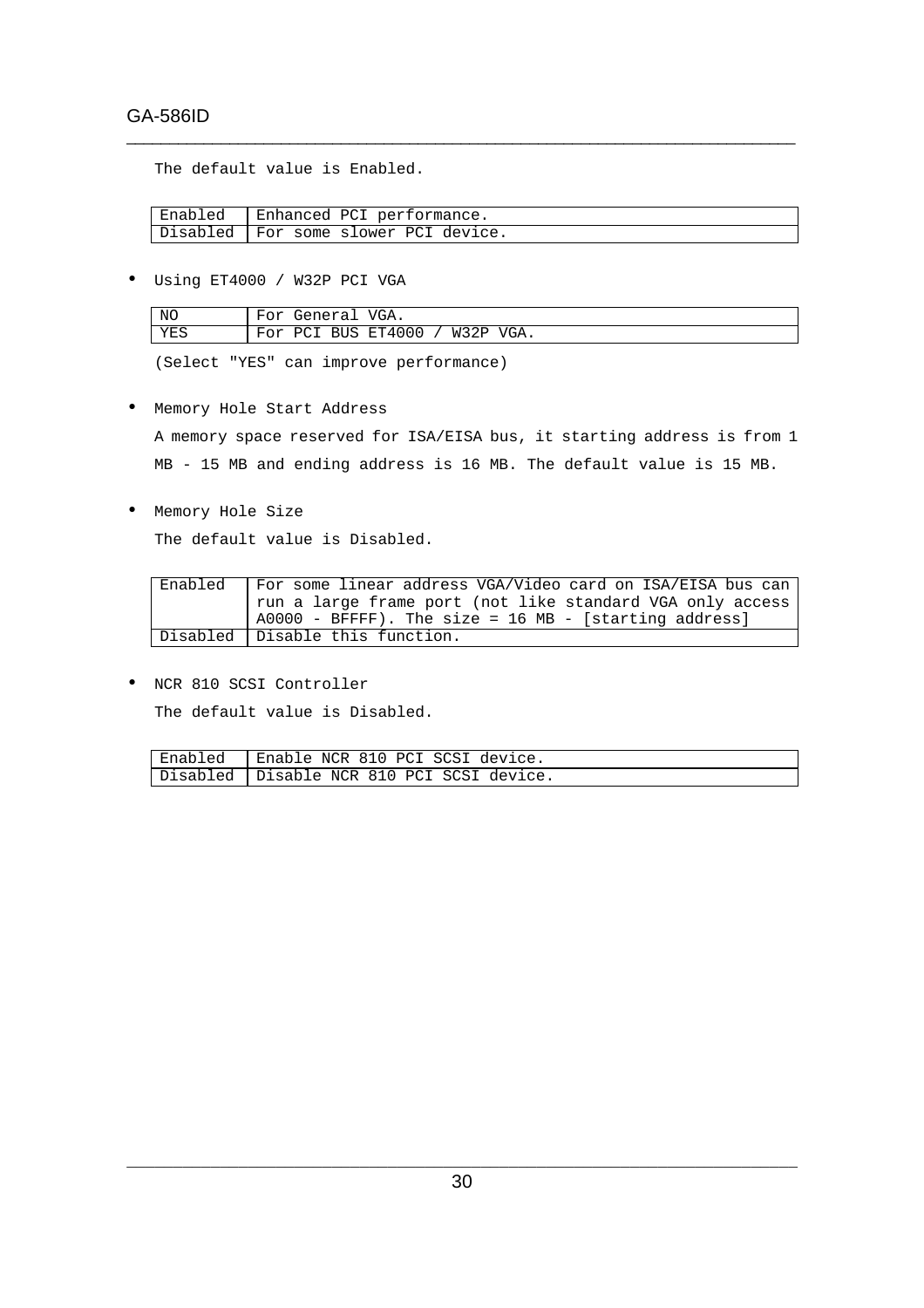# **4.8 PCI SLOT CONFIGURATION**

#### ROM EISA BIOS PCI SLOT CONFIGURATION AWARD SOFTWARE, INC.

\_\_\_\_\_\_\_\_\_\_\_\_\_\_\_\_\_\_\_\_\_\_\_\_\_\_\_\_\_\_\_\_\_\_\_\_\_\_\_\_\_\_\_\_\_\_\_\_\_\_\_\_\_\_\_\_\_\_\_\_\_\_\_\_\_\_\_\_\_\_\_\_\_\_\_\_\_\_

| Slot 1 Location<br>Slot Using INT | $:$ C3XX<br>: $A$ | <b>INT A Using IRQ</b><br>: 9                                                                                                  | By JP12 - 15                                                              |
|-----------------------------------|-------------------|--------------------------------------------------------------------------------------------------------------------------------|---------------------------------------------------------------------------|
| Slot 2 Location                   | : C $4XX$         | <b>INT B Using IRQ</b><br>:10                                                                                                  | By JP12 - 15                                                              |
| Slot Using INT<br>Slot 3 Location | : $A$<br>: C5XX   | <b>INT C Using IRQ</b><br>:11                                                                                                  | By JP12 - 15                                                              |
| Slot Using INT                    | : A               | <b>INT D Using IRQ</b><br>: 14                                                                                                 | By JP12 - 15                                                              |
|                                   |                   | <b>NCR Using IRQ</b><br>: 9                                                                                                    |                                                                           |
|                                   |                   |                                                                                                                                |                                                                           |
|                                   |                   | ESC: Quit<br>$F1$ : Help<br>$PU/PD/+/-$<br>F5 : Old Values (Shift)F2<br>F6 : Load BIOS Defaults<br>: Load Setup Defaults<br>F7 | $\wedge \vee \rightarrow \leftarrow$ : Select Item<br>: Modify<br>: Color |

- Slot 1 / Slot 2 / Slot 3 Location These indicate the slot address. The address of slot 1 is C3XX, slot 2 is C4XX and slot 3 is C5XX.
- Slot Using INT

This catagory select a INT for slot. There are four INT (A, B, C, and D) can be selected for each PCI slot. This function is completed by Jumper on PCI device card or card's booting BIOS setup, but user must resetup here. The default value is INTA.

- INT X Using IRQ These catagories select a IRQ for INT X. There are eight IRQ selections (5, 9, 10, 11, 12, 14, 15 and NA) for each INT X. This function in fact is completed by Jumper on board, but user must set same value with Jumper's setting at here. The default value are as above.
- By Jumper

This catagory means the ISA IRQ connecting of INT X is selected by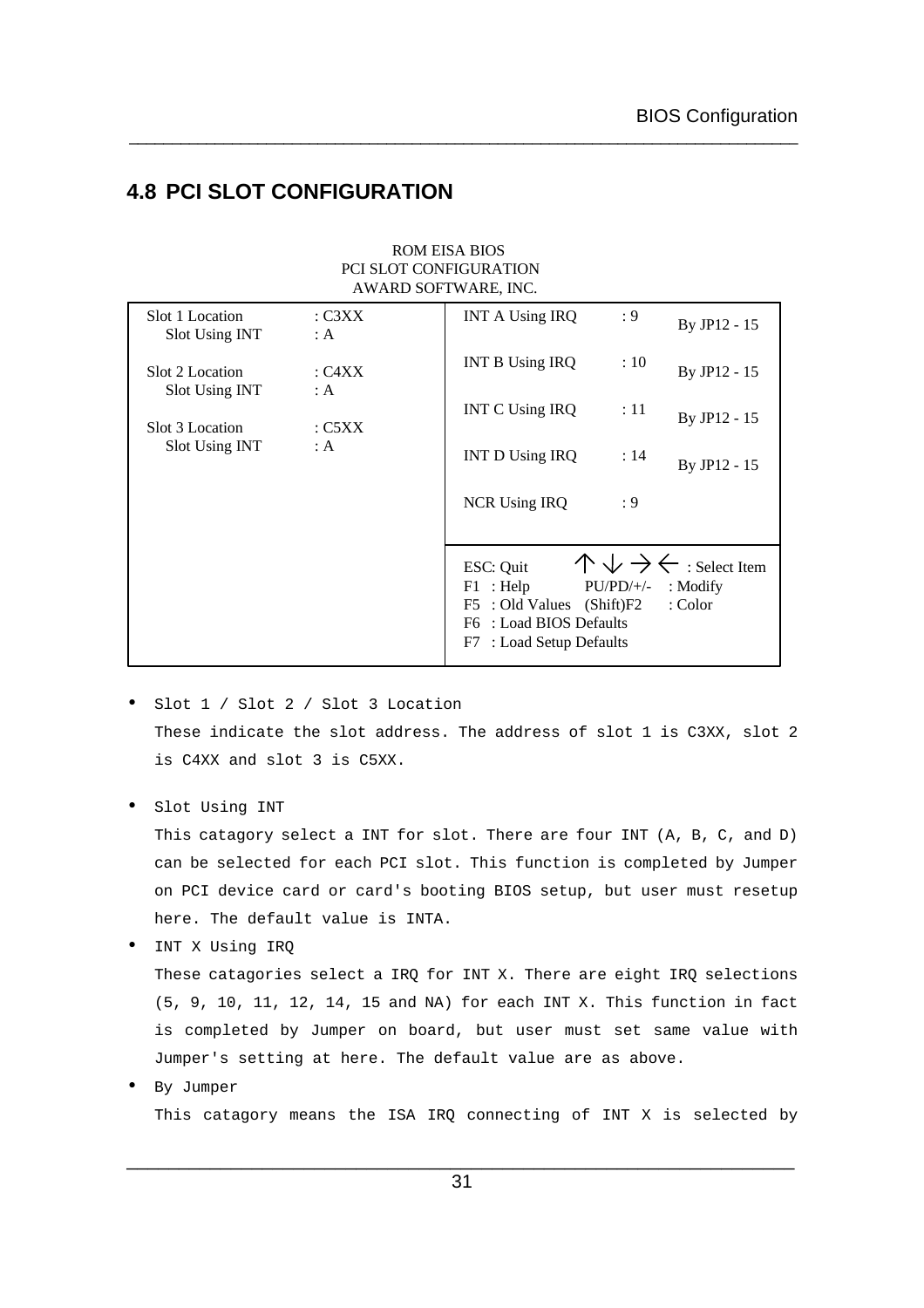# **GA-586ID**

Jumper.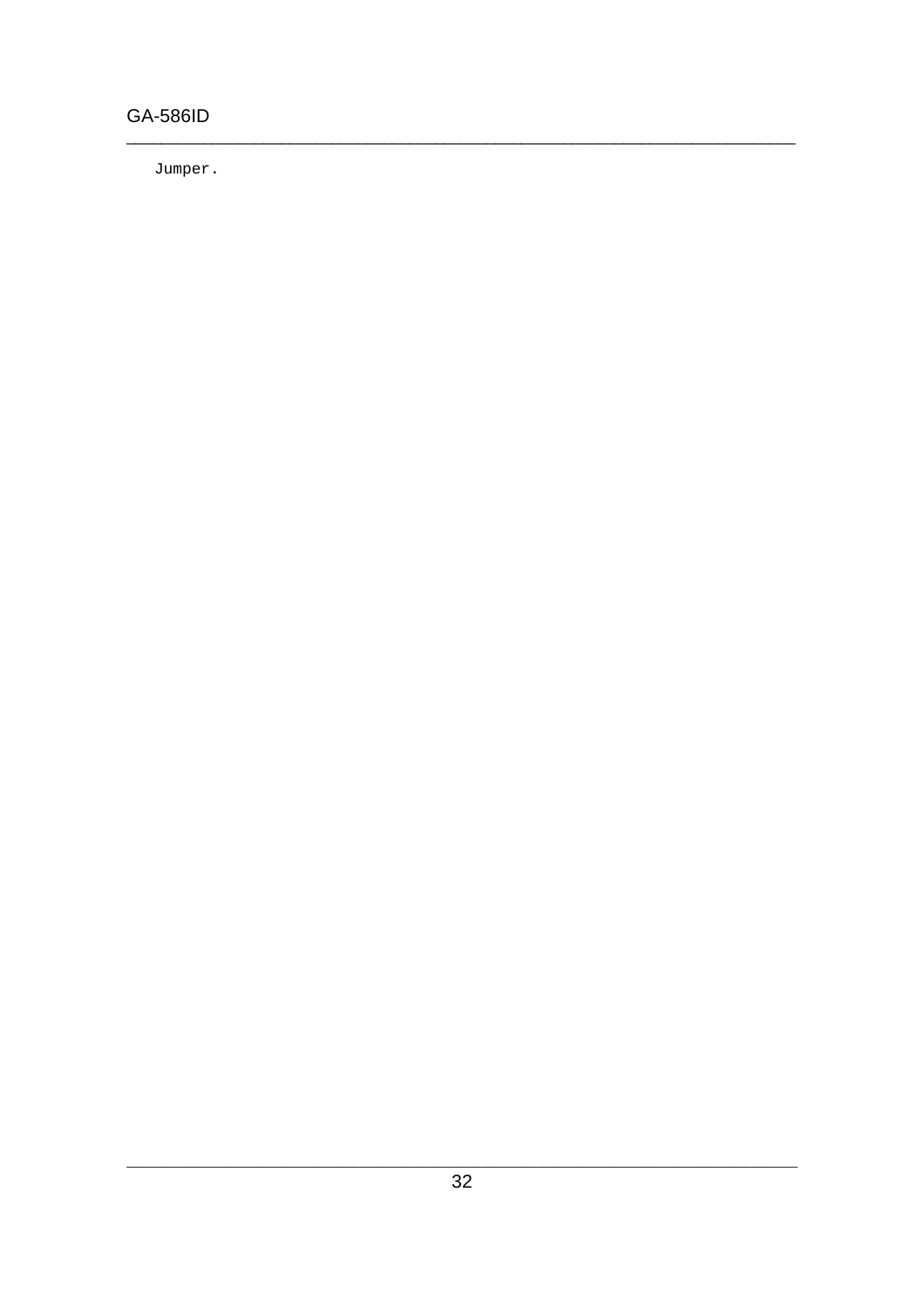• NCR SCSI Using IRQ This catagory select a IRQ for NCR 810 PCI SCSI controller (GA-410). There are eight IRQ selections (5, 9, 10, 11, 12, 14, 15 and NA) for GA-410. The default value is 9.

\_\_\_\_\_\_\_\_\_\_\_\_\_\_\_\_\_\_\_\_\_\_\_\_\_\_\_\_\_\_\_\_\_\_\_\_\_\_\_\_\_\_\_\_\_\_\_\_\_\_\_\_\_\_\_\_\_\_\_\_\_\_\_\_\_\_\_\_\_\_\_\_\_\_\_\_\_\_

Ø PCI DEVICE APPLICATION NOTE :

- 1. PCI VGA: Plug & Play ( No Jumper's SETTING or PCI CONFIGURATION is need )
- 2. PCI IDE: Only IRQ14 wried is need, so the card can use either "card select INTA & Mainboard JP15 pin 1 - 2 short " or "card select INTD & Mainbboard JP12 pin 2 - 3 short" ( BIOS PCI CONFIGURATION is no need)
- 3. PCI SCSI: (a)NCR 810 ( GA 410 ) as primary card: Card H/W - Default Setting Mainboard H/W - Close JP15 2 - 3 pin Mainboard H/W - BIOS SETUP Default Setting (b)NCR 810 PCI SCSI ( GA - 410 ) as secondary Card:
	- Card H/W Close JP3 2-3 pin close

Close JP1: 2-6 pin to select INTB

Mainboard H/W - Close JP14 2-3 pin to select PCI

INTB = ISA IRQ10

Mainboard S/W - Select slot "X" using INTB ( The "X" is the

Number of PCI SLOT which the NCR SCSI

card inctalled. )

(c)BusLogic Pci SCSI ( BT - 946C ) : Card H/W : Open Jp4 & JP5 on card Mainboard H/W : Close Jp15 2-3 pin Mainboard S/W : Default Setting (d)Adapter 7870 PCI SCSI ( AHA - 2940 ) : Card H/W : None Mainboard H/W : Close Jp15 2-3 pin Mainboard S/W : Default Setting 4. PCI LAN: (a)AMD PCI LAN:

Card H/W : Default Setting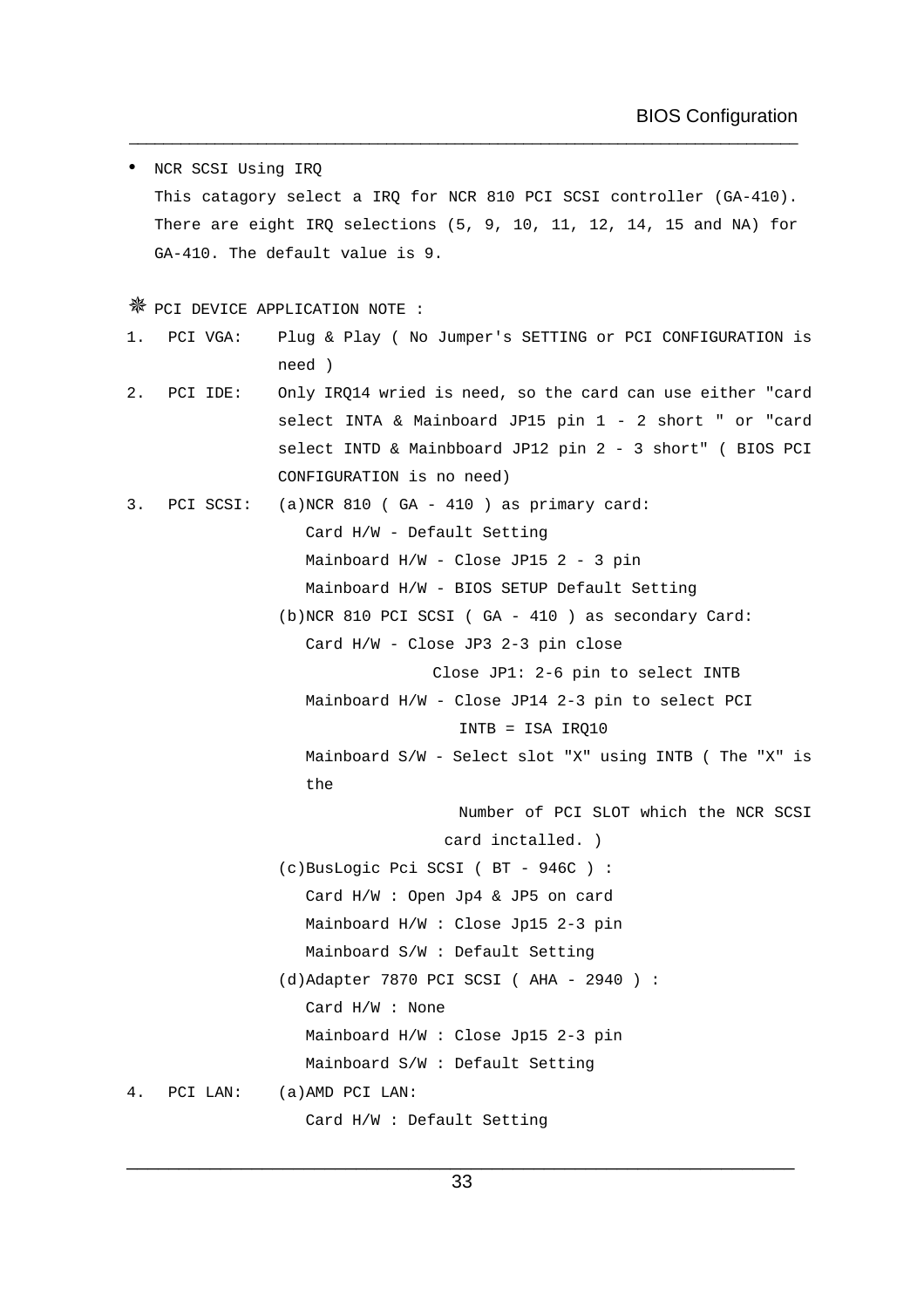Mainboard  $H/W$  : Close Jp15 2-3 pin Mainboard S/W : Default Setting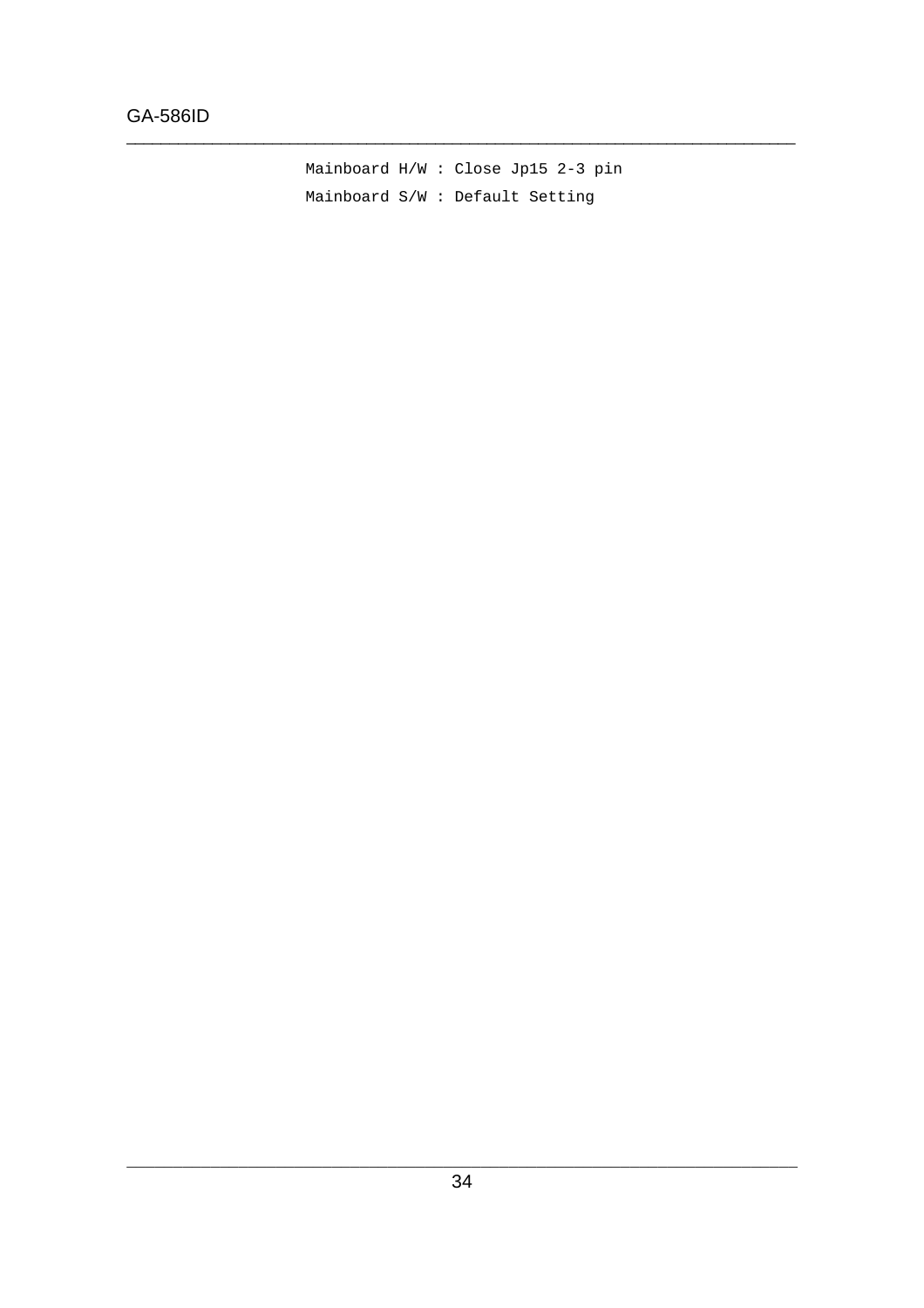# **4.9 LOAD SETUP DEFAULTS**

#### ROM EISA BIOS CMOS SETUP UTILITY AWARD SOFTWARE, INC. STANDARD CMOS SETUP BIOS FEATURES SETUP CHIPSET FEATURES SETUP PASSWORD SETTING IDE HDD AUTO DETECTION SAVE & EXIT SETUP

\_\_\_\_\_\_\_\_\_\_\_\_\_\_\_\_\_\_\_\_\_\_\_\_\_\_\_\_\_\_\_\_\_\_\_\_\_\_\_\_\_\_\_\_\_\_\_\_\_\_\_\_\_\_\_\_\_\_\_\_\_\_\_\_\_\_\_\_\_\_\_\_\_\_\_\_\_\_

| CHII SET TEATURES SETUI                                                       | $54.72 \& L/M1.5L101$                                                           |  |  |  |
|-------------------------------------------------------------------------------|---------------------------------------------------------------------------------|--|--|--|
| PCI SLOT CONFIGURE<br>Load SETUP Defaults (Y/N)? N<br><b>LOAD SETUP DEFAU</b> | IOUT SAVING                                                                     |  |  |  |
|                                                                               |                                                                                 |  |  |  |
| ESC : Save & Exit Setup<br>$F10$ : Quit                                       | $\wedge \vee \rightarrow \leftarrow$ : Select Item<br>$(Shift)F2$ : Chang Color |  |  |  |
| Load SETUP Defaults except Standard CMOS SETUP                                |                                                                                 |  |  |  |

• Load SETUP Defaults To load SETUP defaults value to CMOS SRAM, enter "Y". If not, enter "N".

 $\bullet^*$  If there is any problem occured, loading SETUP DEFAULTS step is recommanded.

# **4.10 PASSWORD SETTING**

When you select this function, the following message will appear at the center of the screen to assist you in creating a password.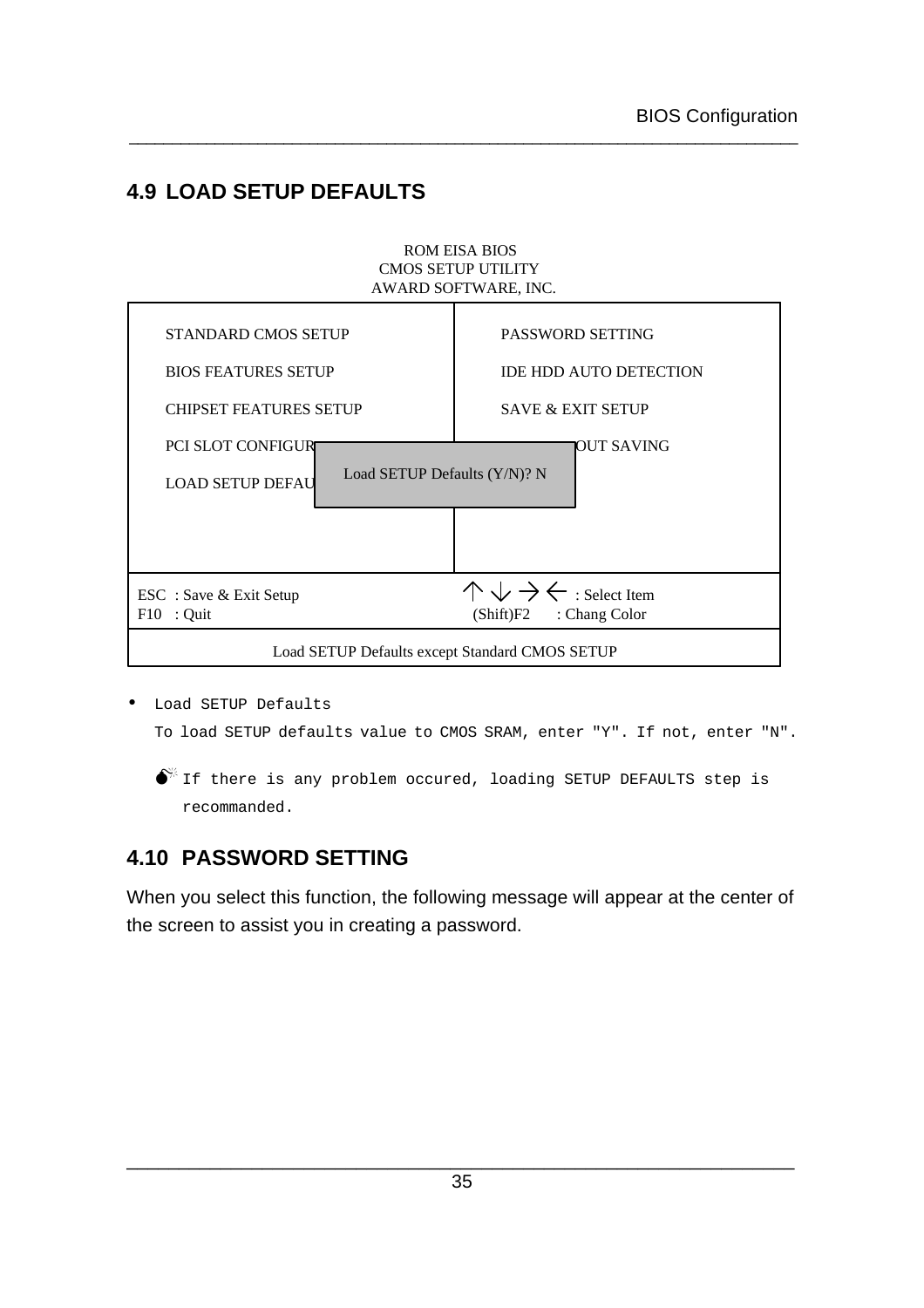

Type the password, up to eight characters, and press <Enter>. The password typed now will clear any previously entered password from CMOS memory. You will be asked to confirm the password. Type the password again and press <Enter>. You may also press <Esc> to abort the selection and not enter a password. To disable password, just press <Enter> when you are prompted to enter password. A message will confirm the password being disable.

#### Ø PASSWORD DISABLED

Once the password is disabled, the system will boot and you can enter Setup freely. If you select "System" at Security ption of BIOS Features Setup Menu, you will be prompted for the password every time the system is rebooted or any time you try to enter Setup. If you select "Setup" at Security Option of BIOS Features Setup Menu, you will be prompted only when you try to enter Setup.

#### Ø PASSWORD CLEAR

If you want to clear the PASSWORD that previously entered fro CMOS memory, you may press < INS/0> key and power on until memory counting compelete. This function will clear CMOS memory include PASSWORD.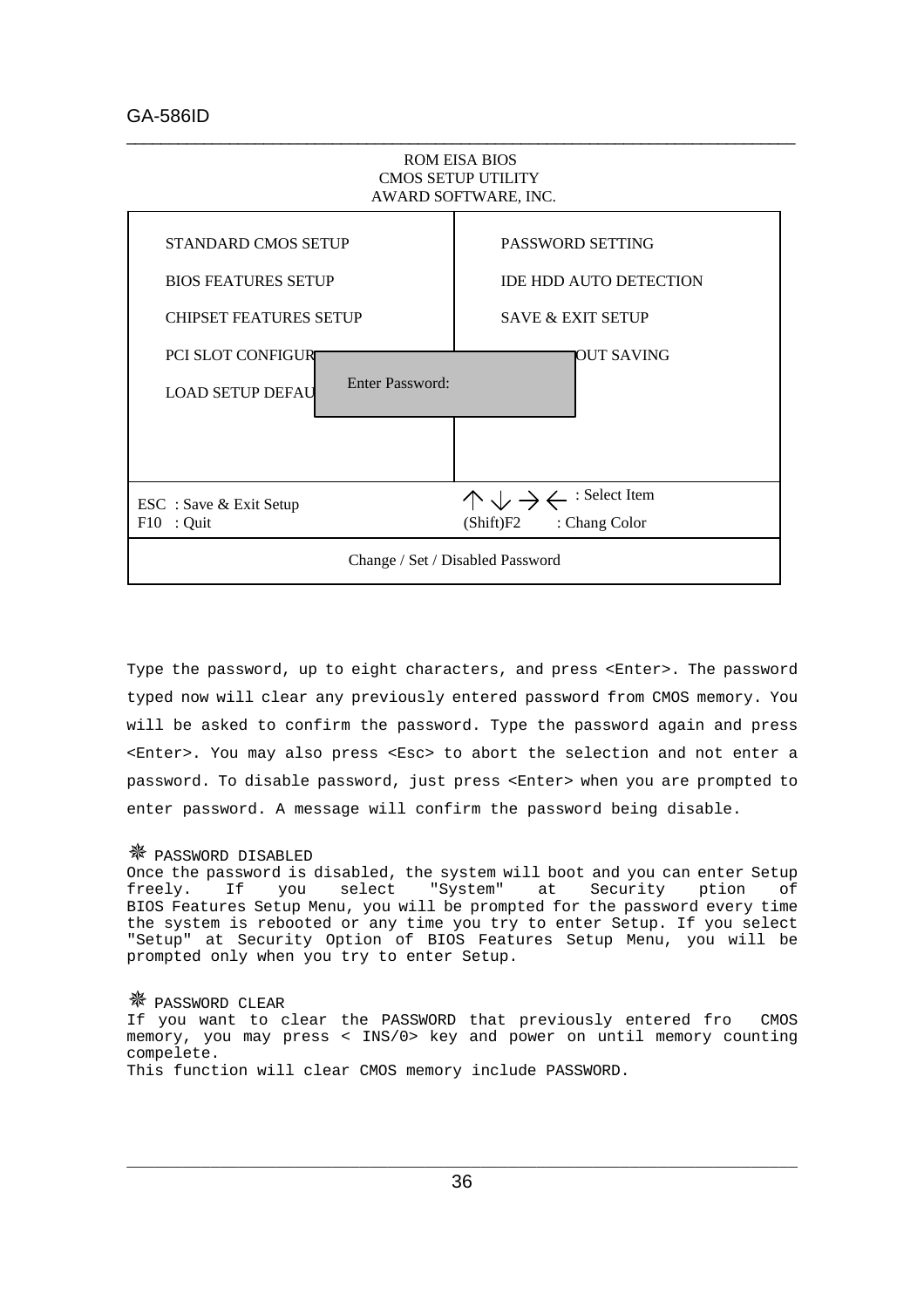# **4.11 IDE HDD AUTO DETECTION**

| ROM EISA BIOS (2B597G00)<br><b>CMOS SETUP UTILITY</b><br>AWARD SOFTWARE, INC. |                    |                                     |                   |                         |                        |                      |
|-------------------------------------------------------------------------------|--------------------|-------------------------------------|-------------------|-------------------------|------------------------|----------------------|
| Drive C:                                                                      | $(202 \text{ Mb})$ | CYLS.<br>989                        | <b>HEAD</b><br>12 | <b>PRECOMP</b><br>65535 | <b>LANDZONE</b><br>989 | <b>SECTORS</b><br>35 |
|                                                                               |                    | Do you accept this drive C (Y/N)? N |                   |                         |                        |                      |
|                                                                               |                    |                                     | ESC: Skip         |                         |                        |                      |
|                                                                               |                    |                                     |                   |                         |                        |                      |

\_\_\_\_\_\_\_\_\_\_\_\_\_\_\_\_\_\_\_\_\_\_\_\_\_\_\_\_\_\_\_\_\_\_\_\_\_\_\_\_\_\_\_\_\_\_\_\_\_\_\_\_\_\_\_\_\_\_\_\_\_\_\_\_\_\_\_\_\_\_\_\_\_\_\_\_\_\_

Type "Y" will accept the H.D.D. parameter reported by BIOS. Type "N" will keep the old H.D.D. parameter setup.

ROM EISA BIOS

# **4.12 SAVE & EXIT SETUP**

|                                                                                                                       | <b>CMOS SETUP UTILITY</b><br>AWARD SOFTWARE, INC.                                                       |  |  |
|-----------------------------------------------------------------------------------------------------------------------|---------------------------------------------------------------------------------------------------------|--|--|
| <b>STANDARD CMOS SETUP</b><br><b>BIOS FEATURES SETUP</b><br><b>CHIPSET FEATURES SETUP</b><br><b>PCI SLOT CONFIGUR</b> | PASSWORD SETTING<br><b>IDE HDD AUTO DETECTION</b><br><b>SAVE &amp; EXIT SETUP</b><br><b>IOUT SAVING</b> |  |  |
| <b>LOAD SETUP DEFAU</b>                                                                                               | SAVE to CMOS and EXIT (Y/N)? N                                                                          |  |  |
|                                                                                                                       |                                                                                                         |  |  |
| <b>ESC</b><br>: Save & Exit Setup<br>F10<br>: Quit                                                                    | $\downarrow$ $\rightarrow$ $\leftarrow$ : Select Item<br>: Chang Color<br>(Shift)F2                     |  |  |
| Save Data to CMOS & Exit SETUP                                                                                        |                                                                                                         |  |  |

Type "Y" will quit the Setup Utility and save the user setup value to RTC CMOS SRAM. Type "N" will return to Setup Utility.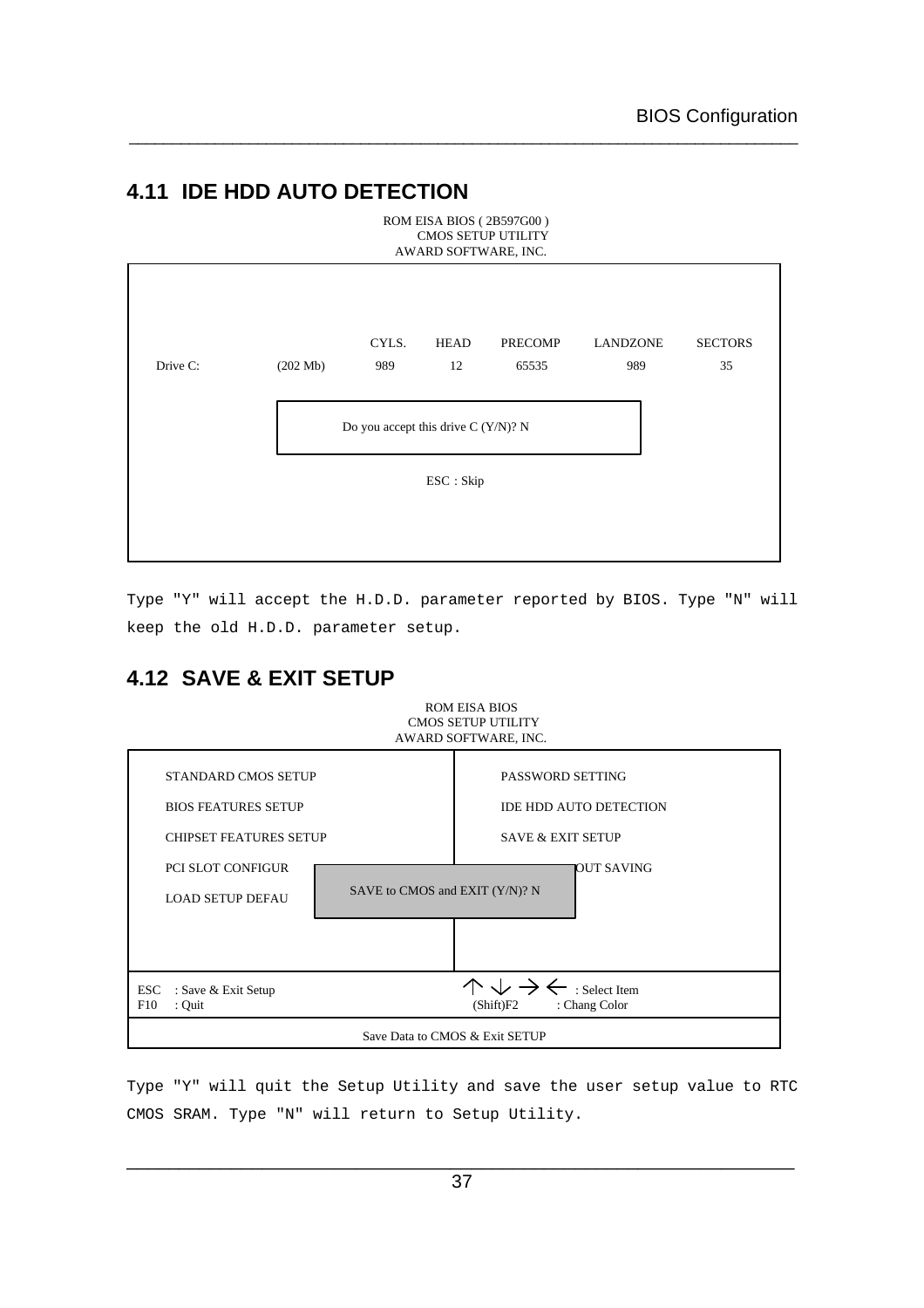# **4.13 EXIT WITHOUT SAVING**



\_\_\_\_\_\_\_\_\_\_\_\_\_\_\_\_\_\_\_\_\_\_\_\_\_\_\_\_\_\_\_\_\_\_\_\_\_\_\_\_\_\_\_\_\_\_\_\_\_\_\_\_\_\_\_\_\_\_\_\_\_\_\_\_\_\_\_\_\_\_\_\_\_\_\_\_\_\_

Type "Y" will quit the Setup Utility without saving to RTC CMOS SRAM. Type "N" will return to Setup Utility.

# **4.14 KEYBOARD SETTING FUNCTION**

After booting the O.S., there are some special functions used by keyboard as follows:

- "CTRL\_ALT\_DEL" Pressing these keys simultaneously will cause system to WARM START (Soft Reset).
- "CTRL\_ALT\_[+]" Pressing these keys simultaneously will change the system speed to high speed (Turbo, all cache memory enable).
- "CTRL\_ALT\_[-]" Pressing these keys simultaneously will change the system speed to low speed (Normal, disable cache memory).

# **4.15 EISA CONFIGURATION UTILITY**

The Extended Industry Standard Architecture (EISA) Configuration Utility (ECU) is a software utility for doing the system configuration. The advantage of using this ECU is that helps the EISA system to generate its configuration settings autometically without conflict and provides information to the user for the current settings of switches.

To run ECU utility, insert the ECU diskette into floppy drive and then type CFG [Enter]

A ECU Setup Program will show on screen, following each step to complete the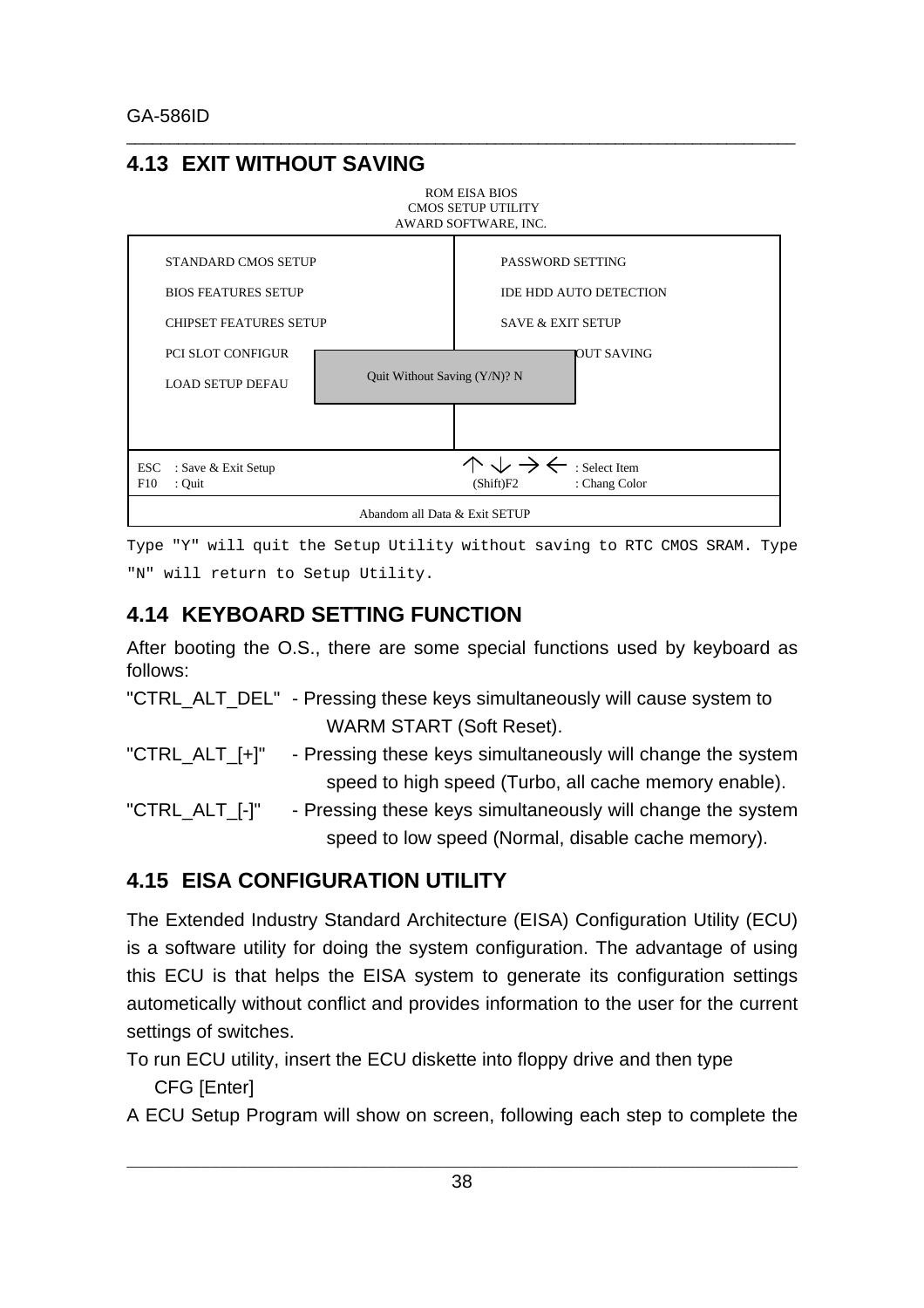ECU Setup.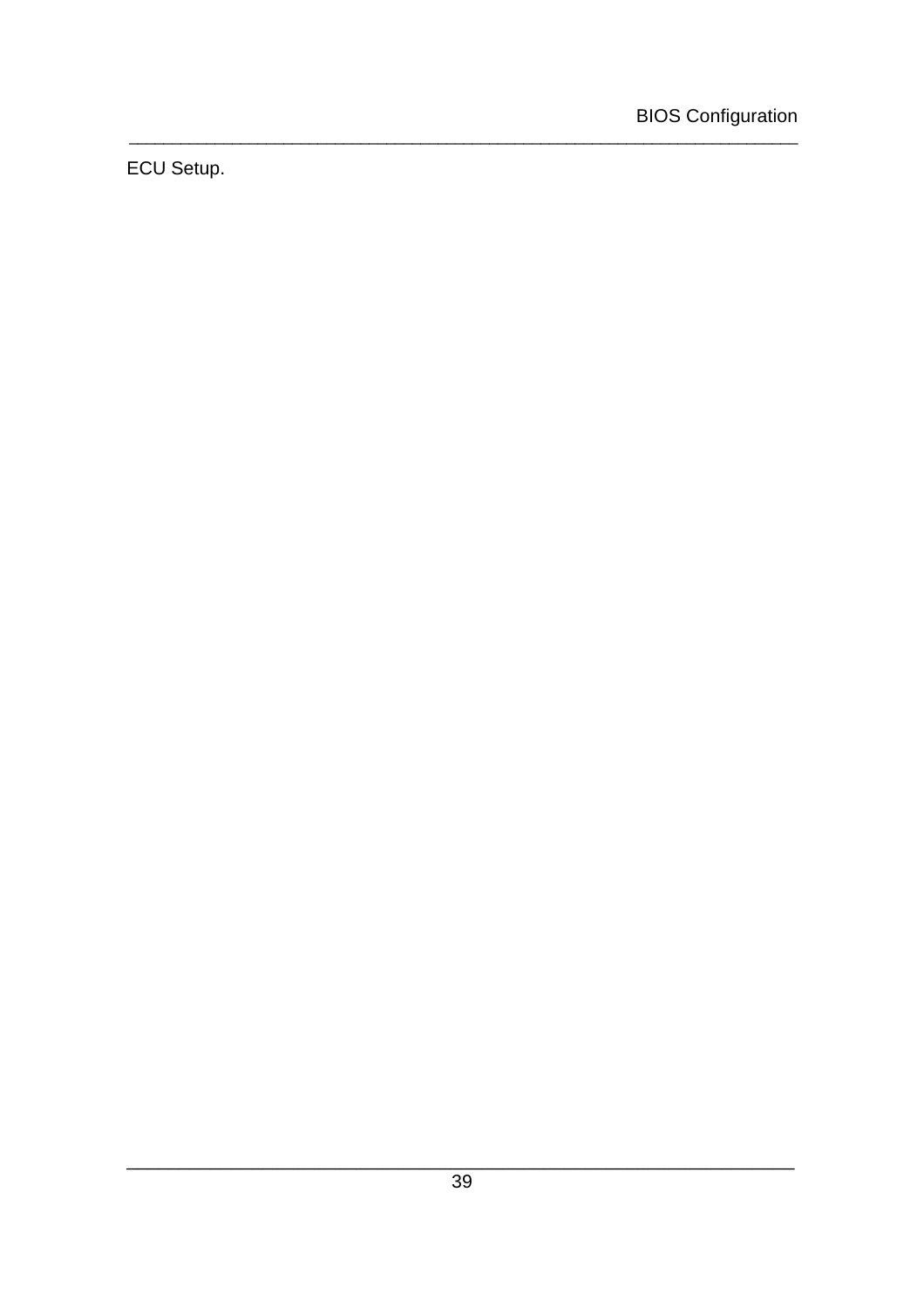# **5 AT TECHNICAL INFORMATION**

\_\_\_\_\_\_\_\_\_\_\_\_\_\_\_\_\_\_\_\_\_\_\_\_\_\_\_\_\_\_\_\_\_\_\_\_\_\_\_\_\_\_\_\_\_\_\_\_\_\_\_\_\_\_\_\_\_\_\_\_\_\_\_\_\_\_\_\_\_\_\_\_\_\_\_\_\_\_

# **5.1 I/O BUS CONNECTOR PIN OUT**

# **5.1.1 ISA SLOT PIN OUT**

| GND_                | <b>B01</b>  | A <sub>01</sub> | -I/O CH CHK      |
|---------------------|-------------|-----------------|------------------|
| <b>RESET</b>        | <b>B02</b>  | A02             | SD07             |
| $+5V$               | <b>B03</b>  | A03             | SD06             |
| IRQ9_               | <b>B04</b>  | A <sub>04</sub> | SD <sub>05</sub> |
| $-5V$               | <b>B05</b>  | A05             | SD04             |
| DRQ <sub>2</sub>    | <b>B06</b>  | A06             | SD03             |
| $-12V$              | <b>B07</b>  | A07             | SD02             |
| 0WS_                | <b>B08</b>  | A08             | SD01             |
| $+12V$              | <b>B09</b>  | A09             | SD <sub>00</sub> |
| GND                 | <b>B10</b>  | A10             | -I/O CH RDY      |
| -SMEMW_             | B11         | A11             | <b>AEN</b>       |
| -SMEMR              | B12         | A12             | SA19             |
| $-IOW$              | <b>B</b> 13 | A13             | SA18             |
| $-IOR$              | <b>B14</b>  | A14             | SA17             |
| -DACK3              |             | B15 A15         | SA16             |
| -DRO3_              |             | B16 A16         | SA15             |
| $-$ DACK $1$        | <b>B</b> 17 | A17             | SA14             |
| $-DRQ1$             | <b>B18</b>  | A18             | SA13             |
| -REFRESH_           | <b>B</b> 19 | A19             | SA12             |
| BCLK_               | B20         | A20             | SA11             |
| $IRQ7$ <sub>-</sub> | B21         | A21             | SA10             |
| IRQ6                | B22         | A22             | SA09             |
| IRQ5                | <b>B23</b>  | A23             | <b>SA08</b>      |
| IRQ4                | <b>B24</b>  | A24             | SA07             |
| IRQ3_               | <b>B25</b>  | A25             | <b>SA06</b>      |
| -DACK2              | <b>B26</b>  | A26             | SA05             |
| T/C                 | <b>B27</b>  | A27             | SA04             |
| <b>BALE</b>         | B28         | A28             | <b>SA03</b>      |
| $+5V$               | <b>B29</b>  | A29             | SA02             |
| OSC.                | <b>B30</b>  | A30             | SA01             |
| GND_                | <b>B31</b>  | A31             | SA00             |
|                     |             |                 |                  |

| -MEMCS16             | D <sub>01</sub> | CO <sub>1</sub> | SBHE  |
|----------------------|-----------------|-----------------|-------|
| $-VOCS16$            | D <sub>02</sub> | CO <sub>2</sub> | LA23  |
| IRQ10                | D <sub>03</sub> | CO <sub>3</sub> | LA22  |
| $IRQ11$ <sub>-</sub> | D <sub>04</sub> | CO <sub>4</sub> | LA21  |
| <b>IRQ12_</b>        | D <sub>05</sub> | CO <sub>5</sub> | LA20  |
| IRQ15_               | D <sub>06</sub> | C <sub>06</sub> | LA19  |
| <b>IRQ14</b>         | D <sub>07</sub> | CO7             | LA18  |
| -DACK0 <sub>-</sub>  | D <sub>08</sub> | CO8             | J.A17 |
| DRQ0                 | D <sub>09</sub> | CO9             | -MEMR |
| -DACK5               | D10             | C10             | -MEMW |
| DRQ5_                | D11             | C11             | SD08  |
| -DACK6               | D12             | C12             | SD09  |
| DRQ6_                | D13             | C13             | SD10  |
| -DACK7_              | D14             | C14             | SD11  |
| DRQ7_                | D15             | C15             | SD12  |
| $+5V$                | D16             | C16             | SD13  |
| -MASTER_             | D17             | C17             | SD14  |
| GND.                 | D18             | C18             | SD15  |
|                      |                 |                 |       |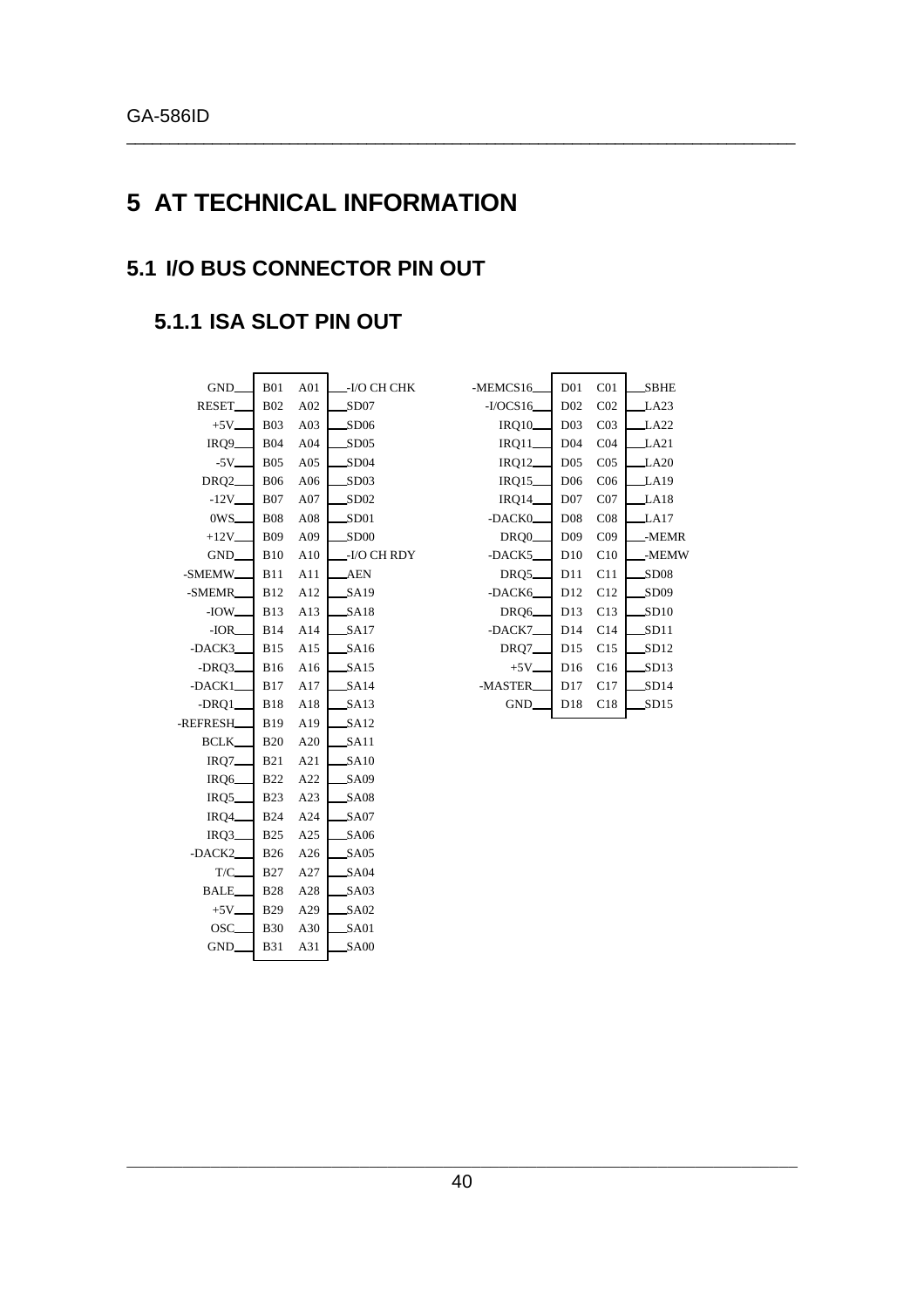# **5.1.2 EISA SLOT PIN OUT**

 $\overline{\phantom{0}}$ 

 $\mathbf{r}$ 

| GND                             | F01              | E01              | __-CMD                                  |
|---------------------------------|------------------|------------------|-----------------------------------------|
| $+5V$ <sub>--</sub>             | F <sub>02</sub>  | E02              | _-START                                 |
| $+5V$ <sub>-</sub>              | F03              | E <sub>03</sub>  | _EXRDY                                  |
| $NC_{\underline{\hspace{1cm}}}$ | F04              | E04              | $-EX32$                                 |
| $NC_{-}$                        | F05              | E05              | _GND                                    |
| $NC_{-}$                        | F07              | E <sub>0</sub> 7 | -EX16                                   |
| $NC_{-}$                        | F <sub>0</sub> 8 | <b>E08</b>       | _-SLBURST                               |
| $+12V$ <sub>-</sub>             | F09              | E09              | _-MSBURST                               |
| $M$ -IO $\_\$                   | F10              | E10              | $W-R$                                   |
| -LOCK_                          | F11              | E11              | _GND                                    |
| $NC_{-}$                        | F12              | E12              | $\mathbb{C}^{\mathop{\rm NC}\nolimits}$ |
| GND                             | F13              | E13              | $\_$ NC $\,$                            |
| $NC_{-}$                        | F14              | E14              | $\overline{\phantom{a}}$ NC             |
| $-EBE3$                         | F15              | E15              | _GND                                    |
| $-EBE2$                         | F17              | E17              | -EBE1                                   |
| $-EBE0$                         | F18              | E18              | _-LA31                                  |
| GND_                            | F19              | E19              | _GND                                    |
| $+5V$ <sub>-</sub>              | F20              | E20              | _-LA30                                  |
| $-LA29$                         | F21              | E21              | -LA28                                   |
| GND                             | F22              | E22              | _-LA27                                  |
| $-LA26$                         | F23              | E23              | -LA25                                   |
| $-LA24$                         | F24              | E24              | <b>GND</b>                              |
| LA16                            | F26              | E26              | LA15                                    |
| LA14                            | F27              | E27              | LA13                                    |
| $+5V$                           | F28              | E <sub>28</sub>  | $\pm$ A12                               |
| $+5V$                           | F29              | E29              | LA11                                    |
|                                 | F30              | E30              |                                         |
| GND_                            |                  |                  | <b>GND</b>                              |
| LA10                            | F31              | E31              | LA9                                     |

| LA8                 | H <sub>01</sub> | G <sub>01</sub> | J.A7       |
|---------------------|-----------------|-----------------|------------|
| LA6                 | H <sub>02</sub> | G <sub>02</sub> | <b>GND</b> |
| LA5                 | H <sub>03</sub> | G03             | LA4        |
| VCC_                | H <sub>04</sub> | G <sub>04</sub> | LA3        |
| LA <sub>2</sub>     | H <sub>05</sub> | G <sub>05</sub> | .GND       |
|                     |                 |                 |            |
| SD16                | H <sub>07</sub> | G07             | SD17       |
| SD18.               | H <sub>08</sub> | G08             | SD19       |
| GND_                | H09             | G09             | SD20       |
| SD21                | H <sub>10</sub> | G10             | SD22W      |
| SD23_               | H <sub>11</sub> | G11             | <b>GND</b> |
| SD24                | H12             | G12             | SD25       |
| GND_                | H <sub>13</sub> | G13             | SD26       |
| $SD27$ <sub>-</sub> | H <sub>14</sub> | G14             | SD28       |
|                     |                 |                 |            |
| SD29 <sub>-</sub>   | H <sub>16</sub> | G16             | _GND       |
| $+5V_{-}$           | H <sub>17</sub> | G17             | SD30       |
| $+5V$               | H18             | G18             | SD31       |
| -HMACK              | H18             | G18             | -HMEROX    |
|                     |                 |                 |            |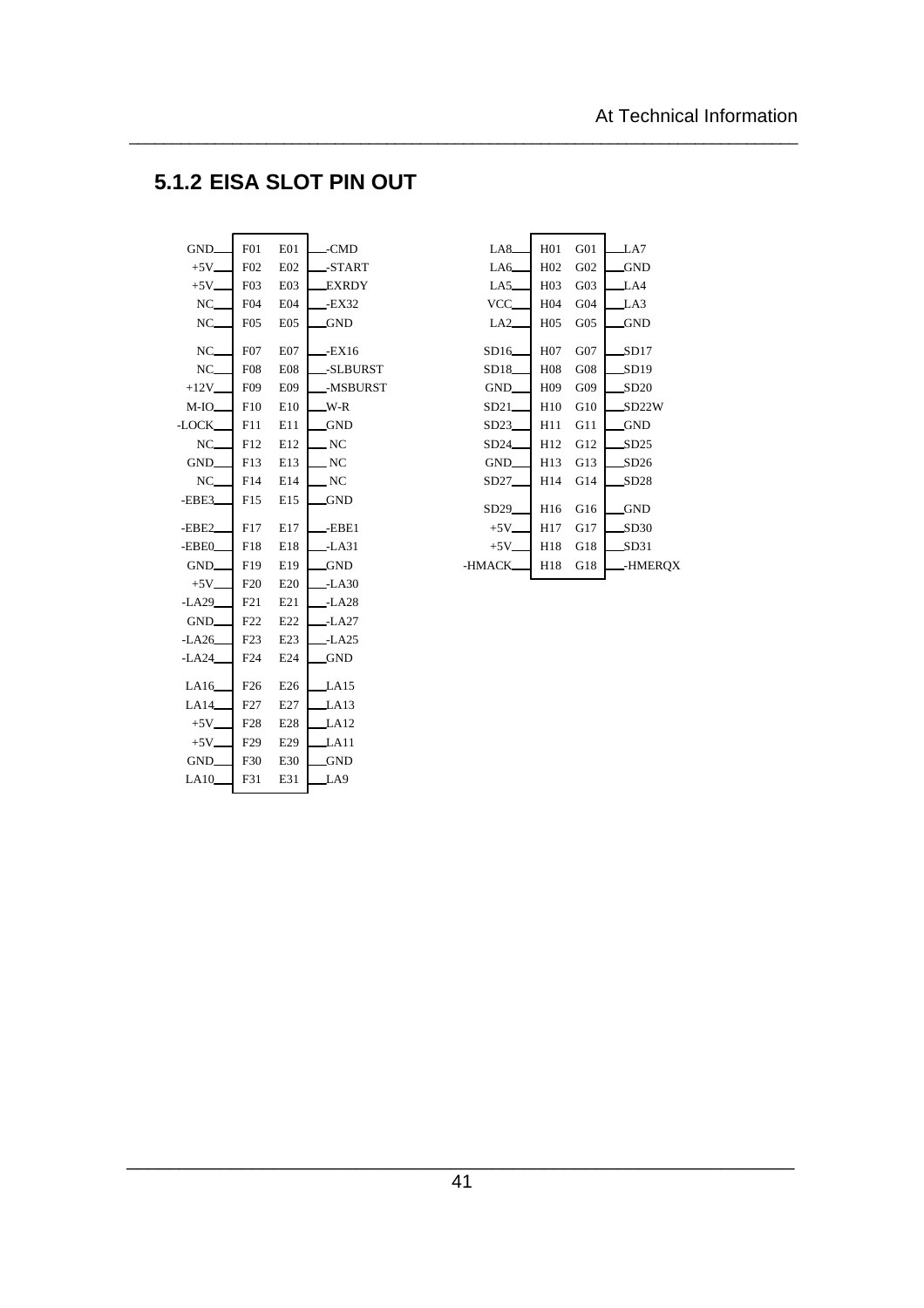# **5.1.3 PCI - BUS SLOT PIN OUT**

| $-12V$ <sub>-</sub> | <b>B01</b>               | A01        | NC                   |
|---------------------|--------------------------|------------|----------------------|
| NC.                 | <b>B02</b>               | A02        | $+12V$               |
| GND_                | <b>B03</b>               | A03        | NC                   |
| NC.                 | <b>B04</b>               | A04        | NC                   |
| VCC.                | <b>B05</b>               | A05        | VCC.                 |
| VCC.                | <b>B06</b>               | A06        | NTA#                 |
| INTB#               | <b>B07</b>               | A07        | <b>INTC#</b>         |
| INTD#               | <b>B08</b>               | A08        | VCC                  |
| <b>PST#1</b>        | <b>B09</b>               | A09        | NC                   |
| NC.                 | B10                      | A10        | <b>VCC</b>           |
| PST#2_              | <b>B11</b>               | A11        | NC                   |
| GND_                | <b>B12</b>               | A12        | GND                  |
| GND_                | <b>B13</b>               | A13        | <b>GND</b>           |
| NC                  | <b>B14</b>               | A14        | $_{\rm NC}$          |
| GND.                | <b>B15</b>               | A15        | RST#                 |
| CLK                 | <b>B16</b>               | A16        | VCC.                 |
| GND_                | <b>B17</b>               | A17        | GNT#                 |
| REO#                | <b>B18</b>               | A18        | GND                  |
| VCC.                | <b>B19</b>               | A19        | NC                   |
| $AD_31$             | <b>B20</b>               | A20        | $AD_30$              |
| AD_29               | <b>B21</b>               | A21        | NC                   |
| GND_                | <b>B22</b>               | A22        | AD <sub>28</sub>     |
| AD 27               | <b>B23</b>               | A23        | $AD_26$              |
| AD 25               | <b>B24</b>               | A24        | $_{\rm GND}$         |
| NC                  | <b>B25</b>               | A25        | AD 24                |
| CBE#3               | <b>B26</b>               | A26        | <b>IDSEL</b>         |
| AD 23               | <b>B27</b>               | A27        | NC                   |
| GND_                | <b>B28</b>               | A28        | $AD_22$              |
| AD 21               | <b>B29</b>               | A29        | $AD_20$              |
| AD_19               | <b>B30</b>               | A30        | <b>GND</b>           |
| NC.                 | <b>B31</b>               | A31        | AD <sub>18</sub>     |
| $AD_17$             | <b>B32</b>               | A32        | $AD_16$              |
| <b>CEB#2</b>        | <b>B33</b>               | A33        | $_{\rm NC}$          |
| GND_                | B34                      | A34        | FRAME#               |
| IRDY#               | <b>B35</b>               | A35        | GND.                 |
| NC_                 | <b>B36</b>               | A36        | TRDY#                |
| DEVSEL#             | <b>B37</b>               | A37        | <b>GND</b>           |
| GND.                | <b>B38</b>               | A38        | STOP#                |
| LOCK#<br>PERR#      | <b>B39</b><br><b>B40</b> | A39<br>A40 | NC                   |
| NC.                 | <b>B41</b>               | A41        | <b>SDONE</b><br>SBO# |
| SERR#               | <b>B42</b>               | A42        | <b>GND</b>           |
| NC                  | <b>B43</b>               | A43        | PAR                  |
| CBE#1.              | <b>B44</b>               | A44        | AD_15                |
| AD 14               | <b>B45</b>               | A45        | $_{\rm NC}$          |
| GND.                | <b>B</b> 46              | A46        | AD_13                |
| AD_12               | B47                      | A47        | $AD_11$              |
| AD 10_              | B48                      | A48        | GND.                 |
| GND_                | <b>B49</b>               | A49        | $AD$ 09              |
|                     |                          |            |                      |
| AD_08               | <b>B52</b>               | A52        | CBE#0                |
| AD 07               | <b>B53</b>               | A53        | NC                   |
| NC                  | <b>B54</b>               | A54        | $AD_06$              |
| $AD_05$             | <b>B55</b>               | A55        | $AD_04$              |
| AD_03               | <b>B56</b>               | A56        | GND                  |
| GND.                | <b>B57</b>               | A57        | $AD$ 02              |
| $AD_01$             | <b>B58</b>               | A58        | $AD_0$               |
| VCC.                | <b>B59</b>               | A59        | VCC.                 |
| NC.                 | <b>B60</b>               | A60        | NC                   |
| VCC.                | B61                      | A61        | VCC.                 |
| VCC.                | <b>B62</b>               | A62        | VCC,                 |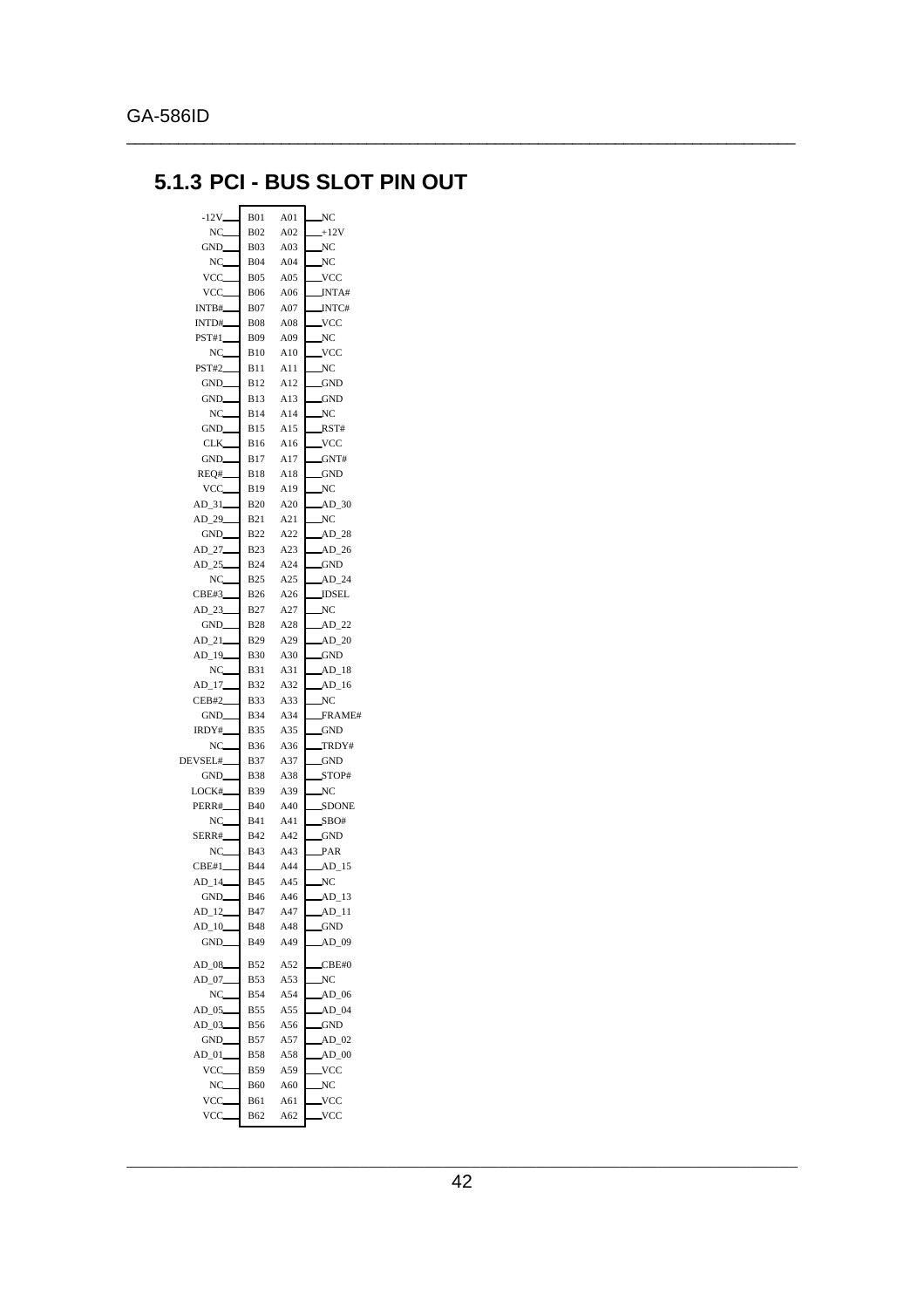# **5.2 I/O & MEMORY MAP**

| MEMORY MAP: [0000000-009FFFF] |                     |                                      |                                      | System memory used by DOS and       |  |  |
|-------------------------------|---------------------|--------------------------------------|--------------------------------------|-------------------------------------|--|--|
|                               |                     |                                      | application program.                 |                                     |  |  |
| [00A0000-00BFFFF]             |                     |                                      |                                      | Display buffer memory for VGA/ EGA/ |  |  |
|                               |                     |                                      |                                      | CGA/MONOCHROME adapter.             |  |  |
|                               | $[00C0000-00DFFFF]$ |                                      |                                      | Reserved for I/O device BIOS ROM    |  |  |
| or                            |                     |                                      | RAM buffer.                          |                                     |  |  |
|                               | [00E0000-00EFFFF]   |                                      |                                      | Reserved for PCI device ROM.        |  |  |
|                               | [00F0000-00FFFFF]   |                                      | System BIOS ROM.                     |                                     |  |  |
|                               | $[0100000-BFFFFF]$  |                                      |                                      | System extension memory.            |  |  |
| I/O MAP:                      | $[000-01F]$         |                                      | DMA controller. (MASTER)             |                                     |  |  |
|                               | $[020 - 021]$       |                                      | INTERRUPT controller.(MASTER)        |                                     |  |  |
|                               | $[022-023]$         | CHIPSET control registers I/O ports. |                                      |                                     |  |  |
|                               | $[040-05F]$         | TIMER control registers.             |                                      |                                     |  |  |
|                               | $[060-06F]$         | KEYBOARD interface controller.(8042) |                                      |                                     |  |  |
|                               | $[070-07F]$         | RTC ports & CMOS I/O ports.          |                                      |                                     |  |  |
|                               | $[080-09F]$         | DMA register.                        |                                      |                                     |  |  |
|                               | $[0A0-0BF]$         |                                      | <b>INTERRUPT controller. (SLAVE)</b> |                                     |  |  |
|                               | $[0C0-0DF]$         | DMA controller. (SLAVE)              |                                      |                                     |  |  |
|                               | $[0F0-0FF]$         |                                      | <b>MATH COPROCESSOR</b>              |                                     |  |  |
|                               | $[1F0-1F8]$         |                                      | HARD DISK controller.                |                                     |  |  |
|                               | [278-27F]           | PARALLEL port-2.                     |                                      |                                     |  |  |
|                               | $[2B0-2DF]$         |                                      | <b>GRAPHICS adapter controller.</b>  |                                     |  |  |
|                               | $[2F8-2FF]$         | SERIAL port-2.                       |                                      |                                     |  |  |
|                               | [360-36F]           | NETWORK ports.                       |                                      |                                     |  |  |
|                               | $[378-37F]$         | PARALLEL port-1                      |                                      |                                     |  |  |
|                               | $[3B0-3BF]$         |                                      |                                      | MONOCHROME & PRINTER adapter.       |  |  |
|                               | $[3C0-3CF]$         | EGA adapter.                         |                                      |                                     |  |  |
|                               | $[3D0-3DF]$         | CGA adapter.                         |                                      |                                     |  |  |
|                               | $[3F0-3F7]$         |                                      | FLOPPY DISK controller.              |                                     |  |  |
|                               | $[3F8-3FF]$         | SERIAL port-1.                       |                                      |                                     |  |  |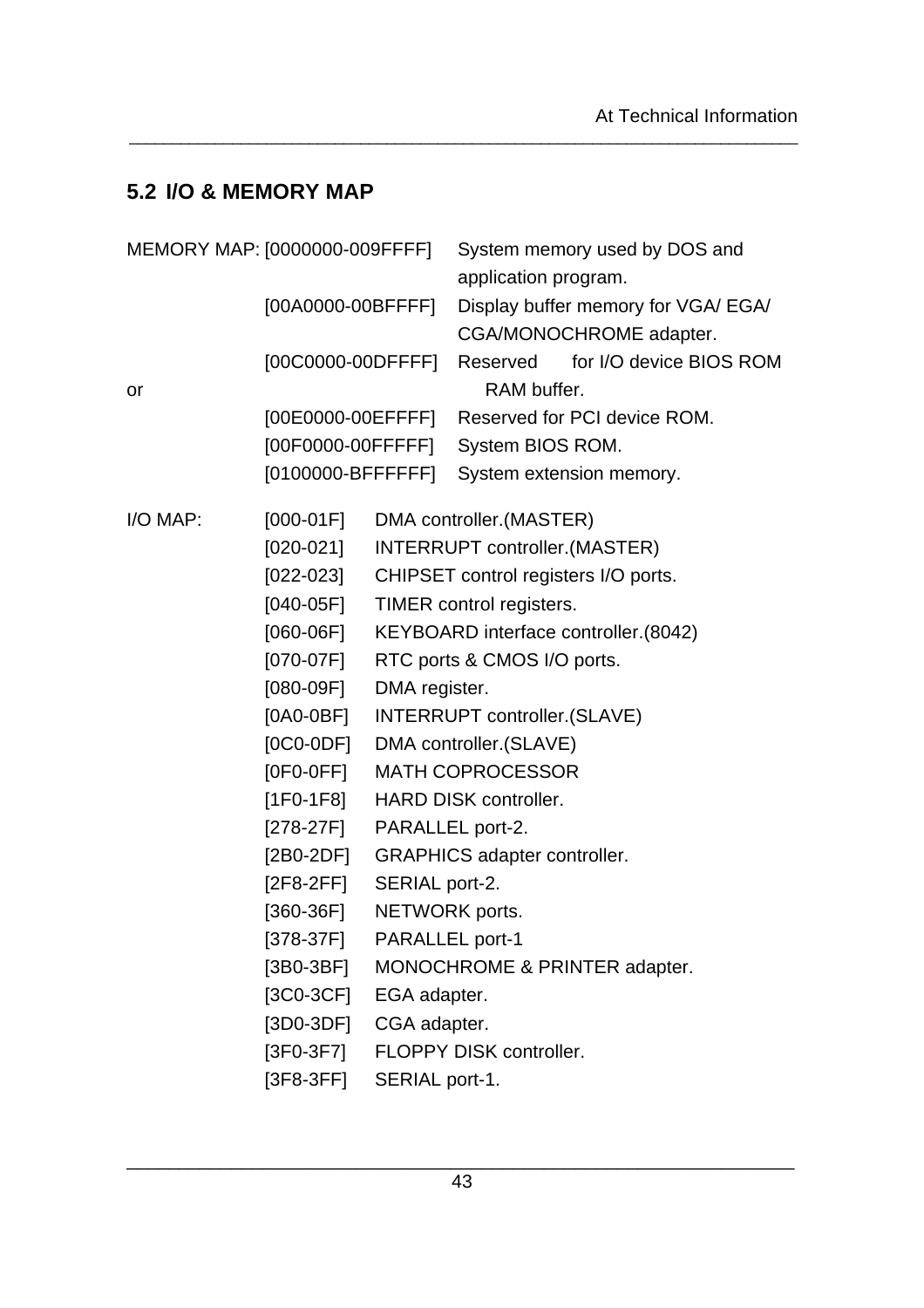# **5.3 TIMER & DMA CHANNELS MAP**

TIMER MAP: TIMER Channel-0 System timer interrupt TIMER Channel-1 DRAM REFRESH request TIMER Channel-2 SPEAKER tone generator DMA CHANNELS: DMA Channel-0 Available

\_\_\_\_\_\_\_\_\_\_\_\_\_\_\_\_\_\_\_\_\_\_\_\_\_\_\_\_\_\_\_\_\_\_\_\_\_\_\_\_\_\_\_\_\_\_\_\_\_\_\_\_\_\_\_\_\_\_\_\_\_\_\_\_\_\_\_\_\_\_\_\_\_\_\_\_\_\_

DMA Channel-1 IBM SDLC DMA Channel-2 FLOPPY DISK adapter DMA Channel-3 Available DMA Channel-4 Cascade for DMA controller 1 DMA Channel-5 Available DMA Channel-6 Available DMA Channel-7 Available

# **5.4 INTERRUPT MAP**

- NMI: Parity check error
- IRQ (H/W): 0 System TIMER interrupt from TIMER-0
	- 1 KEYBOARD output buffer full
	- 2 Cascade for IRQ 8-15
	- 3 SERIAL port 2
	- 4 SERIAL port 1
	- 5 PARALLEL port 2
	- 6 FLOPPY DISK adapter
	- 7 PARALLEL port 1
	- 8 RTC clock
	- 9 Available
	- 10 Available
	- 11 Available
	- 12 Available
	- 13 MATH coprocessor
	- 14 HARD DISK adapter
	- 15 Available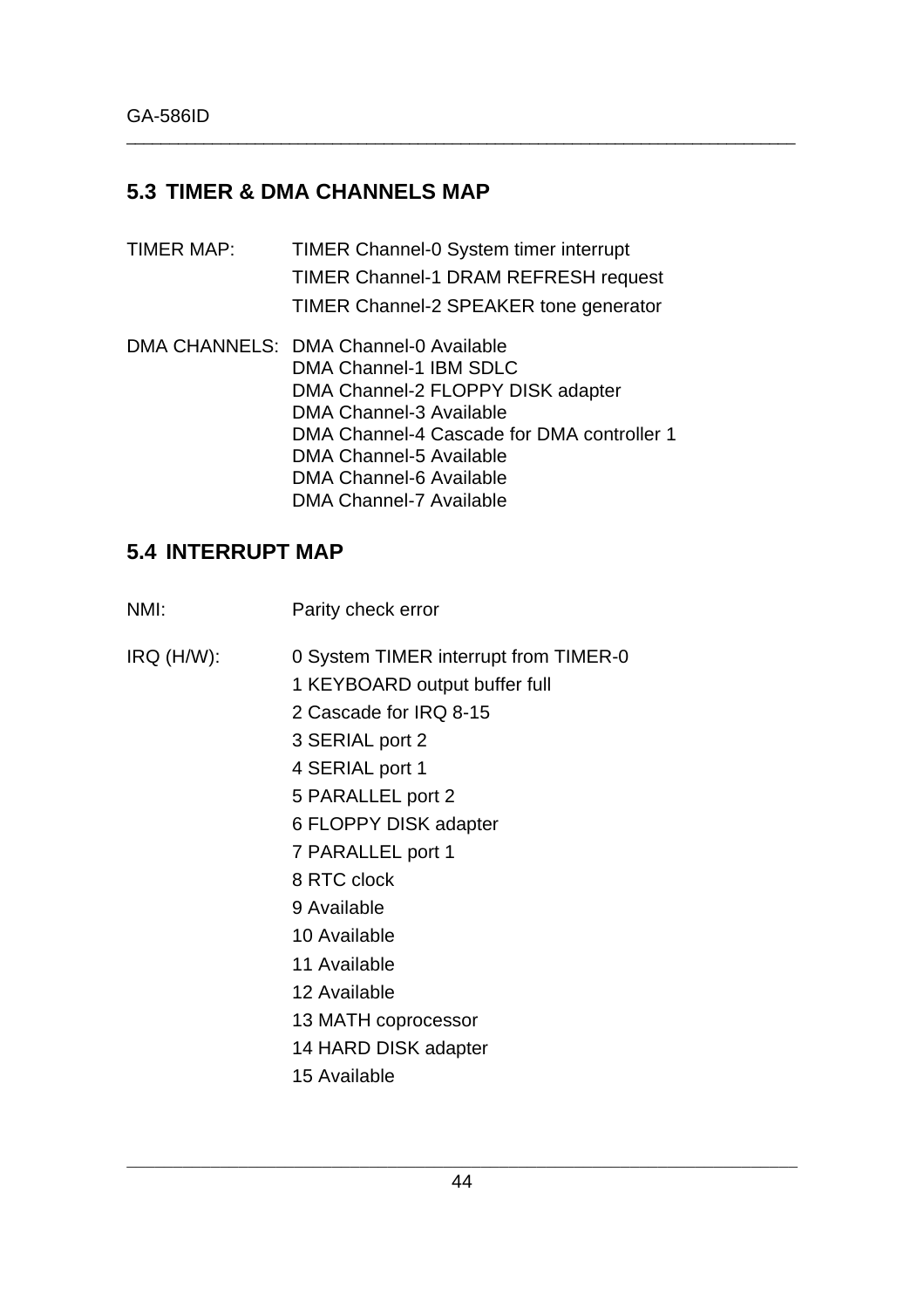# **5.5 RTC & CMOS RAM MAP**

- RTC & CMOS: 00 Seconds
	- Second alarm
	- Minutes
	- Minutes alarm
	- Hours
	- Hours alarm
	- Day of week
	- Day of month
	- Month
	- Year
	- 0A Status register A
	- 0B Status register B
	- 0C Status register C
	- 0D Status register D
	- 0E Diagnostic status byte
	- 0F Shutdown byte
	- FLOPPY DISK drive type byte

- Reserve
- HARD DISK type byte
- Reserve
- Equipment byte
- Base memory low byte
- Base memory high byte
- Extension memory low byte
- Extension memory high byte
- 19-2d Reserve
- 2E-2F 2-byte CMOS RAM checksum
- Reserved for extension memory low byte
- Reserved for extension memory high byte
- DATE CENTURY byte
- INFORMATION FLAG
- 34-3F Reserve
- 40-7f Reserved for CHIPSET SETTING DATA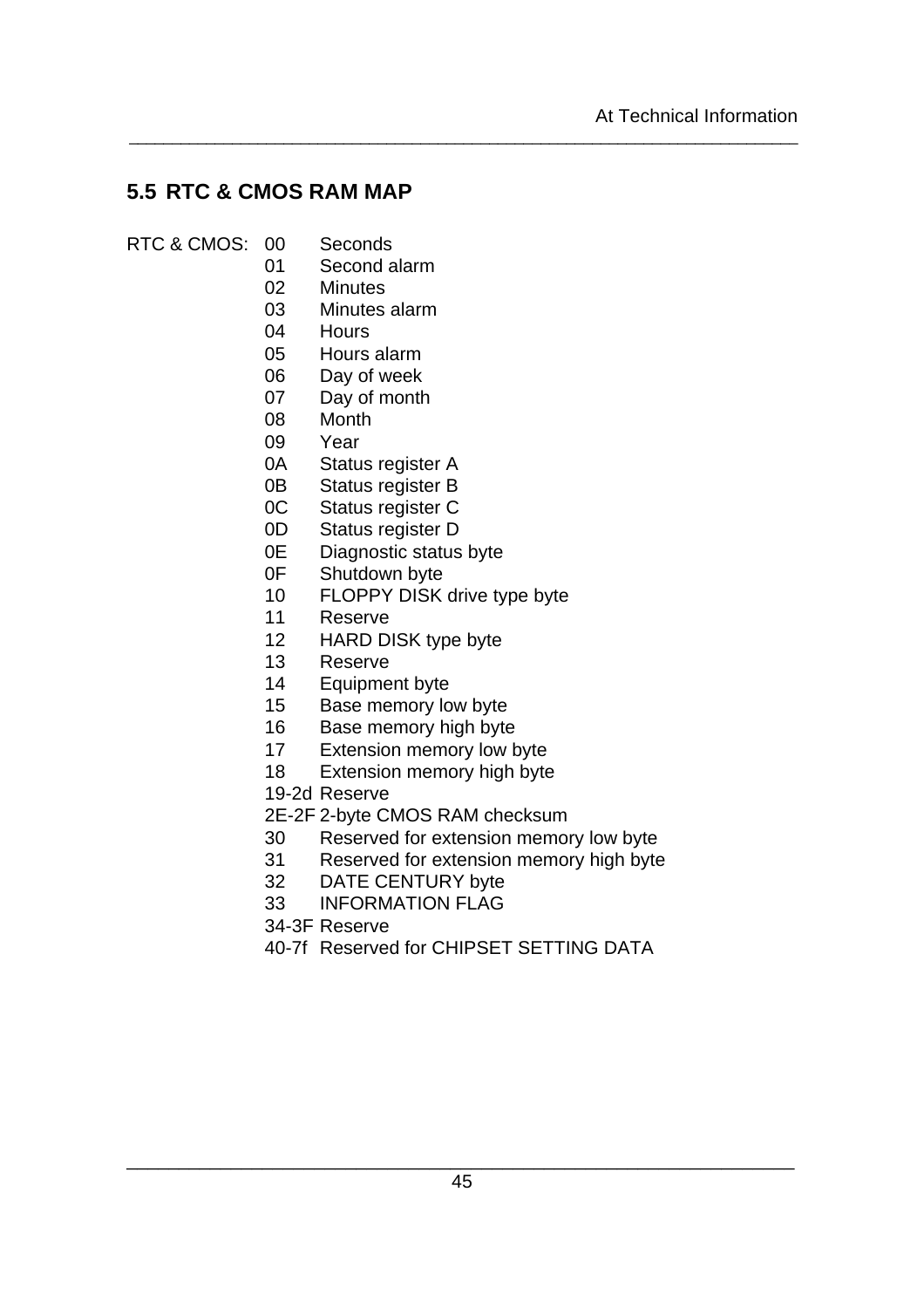# **APPENDIX A: POST MESSAGE**

When the BIOS encounters an error that requires the user to correct something, either a beep code will sound or a message will be displayed in a box in the middle of the screen and the message PRESS F1 TO CONTINUE, CTRL-ALT-ESC OR DEL TO ENTER SETUP will be shown in the information box at the bottom.

\_\_\_\_\_\_\_\_\_\_\_\_\_\_\_\_\_\_\_\_\_\_\_\_\_\_\_\_\_\_\_\_\_\_\_\_\_\_\_\_\_\_\_\_\_\_\_\_\_\_\_\_\_\_\_\_\_\_\_\_\_\_\_\_\_\_\_\_\_\_\_\_\_\_\_\_\_\_

### • POST BEEP

Currently there is only one beep code in BIOS. This code indicates that a video error has occurred and the BIOS cannot initialize the video screen to display any additional information. This beep code consists of a single long beep followed by two short beeps.

### • ERROR MESSAGE

Once or more of the following messages may be displayed if the BIOS detects an error during the POST. This list includes message for both the ISA and the EISA BIOS.

### $\overline{\infty}$  CMOS BATTERY HAS FAILED

CMOS battery is no longer functional. It should be replaced.

### $\mathbb{Z}$  CMOS CHECKSUM ERROR

Checksum of CMOS is incorrect. This can indicate that CMOS has become corrupt. This error may have been caused by a weak battery. Check the battery and replace if necessary.

### $\mathbb{Z}$  DISK BOOT FAILURE, INSERT SYSTEM DISK AND PRESS ENTER

No boot device was found. Insert a system disk into Drive A: and press <Enter>. If you assumed the system would boot from the hard drive, make sure the controller is inserted correctly and all cables are properly attached. Also be sure the disk is formatted as a boot device. Then reboot the system.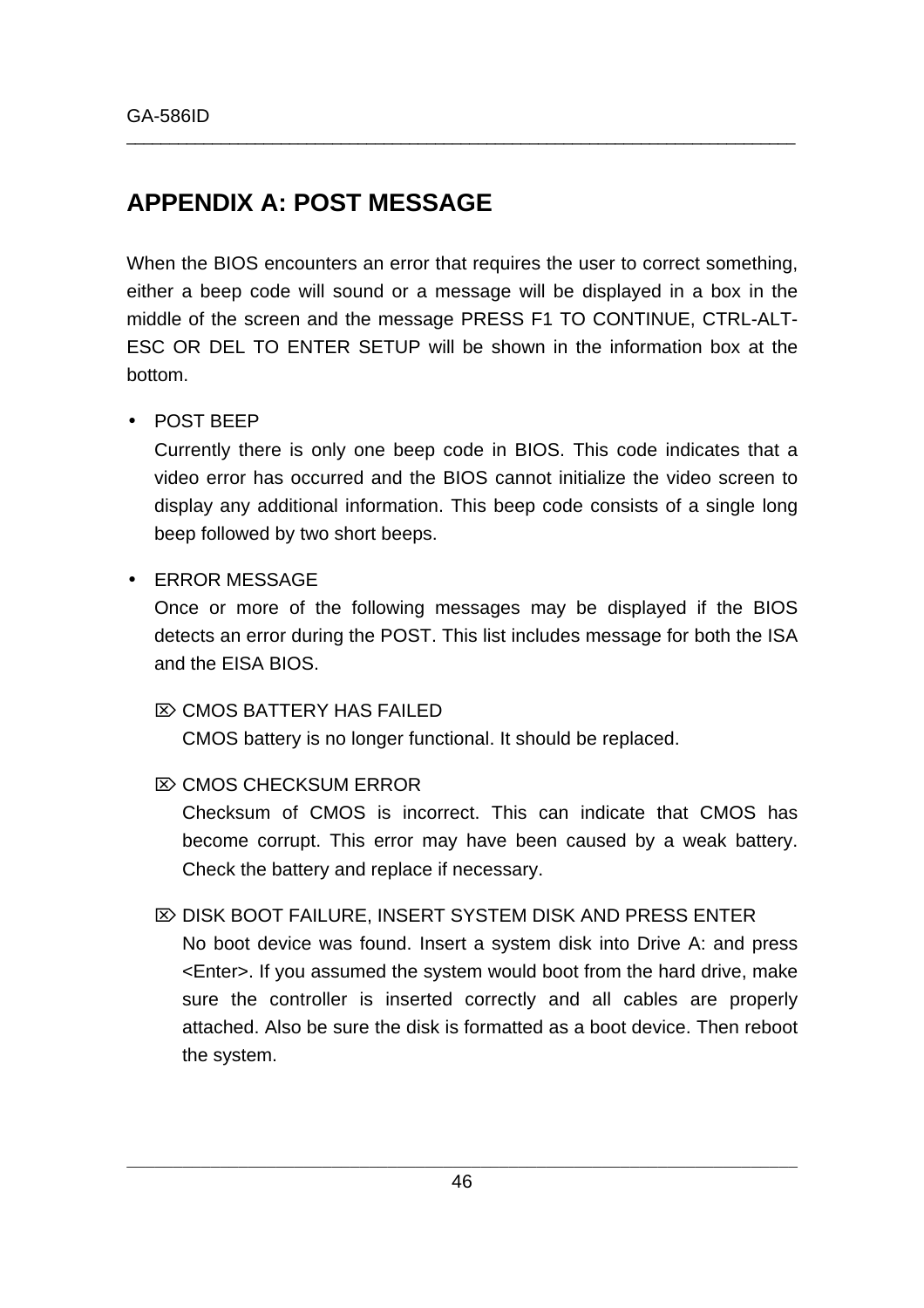# $\overline{\infty}$  DISKETTE DRIVES OR TYPES MISMATCH ERROR - RUN SETUP Type of diskette drive installed in the system is different from the CMOS definition. Run Setup to reconfigure the drive type correctly.

\_\_\_\_\_\_\_\_\_\_\_\_\_\_\_\_\_\_\_\_\_\_\_\_\_\_\_\_\_\_\_\_\_\_\_\_\_\_\_\_\_\_\_\_\_\_\_\_\_\_\_\_\_\_\_\_\_\_\_\_\_\_\_\_\_\_\_\_\_\_\_\_\_\_\_\_\_\_

# $\overline{\infty}$  DISPLAY SWITCH IS SET INCORRECTLY

Display switch on the motherboard can be set to either monochrome or color. This indicates the switch is set to a different setting than indicated in Setup. Determine which setting is correct, and then either turn off the system and change the jumper, or enter Setup and change the VIDEO selection.

# $\overline{\infty}$  DISPLAY TYPE HAS CHANGED SINCE LAST BOOT

Since last powering off the system, the display adapter has been changed. You must configure the system for the new display type.

# $\mathbb{Z}$  EISA Configuration Checksum Error

PLEASE RUN FISA CONFIGURATION UTILITY

The EISA non-volatile RAM checksum is incorrect or cannot correctly read the EISA slot. This can indicate either the EISA non-volatile memory has become corrupt or the slot has configured incorrectly. Also be sure the card is installed firmly in the slot.

# $\mathbb{Z}$  EISA Configuration Is Not Complete

PLEASE RUN EISA CONFIGURATION UTILITY The slot configuration information stored in the EISA non-volatile memory is incomplete.

F When either of these errors appear, the system will boot in ISA mode, which allows you to run the EISA Configuration Utility.

# $\mathbb{Z}$  ERROR ENCOUNTERED INITIALIZING HARD DRIVE

Hard drive cannot be initialized. Be sure the adapter is installed correctly and all cables are correctly and firmly attached. Also be sure the correct hard drive type is selected in Setup.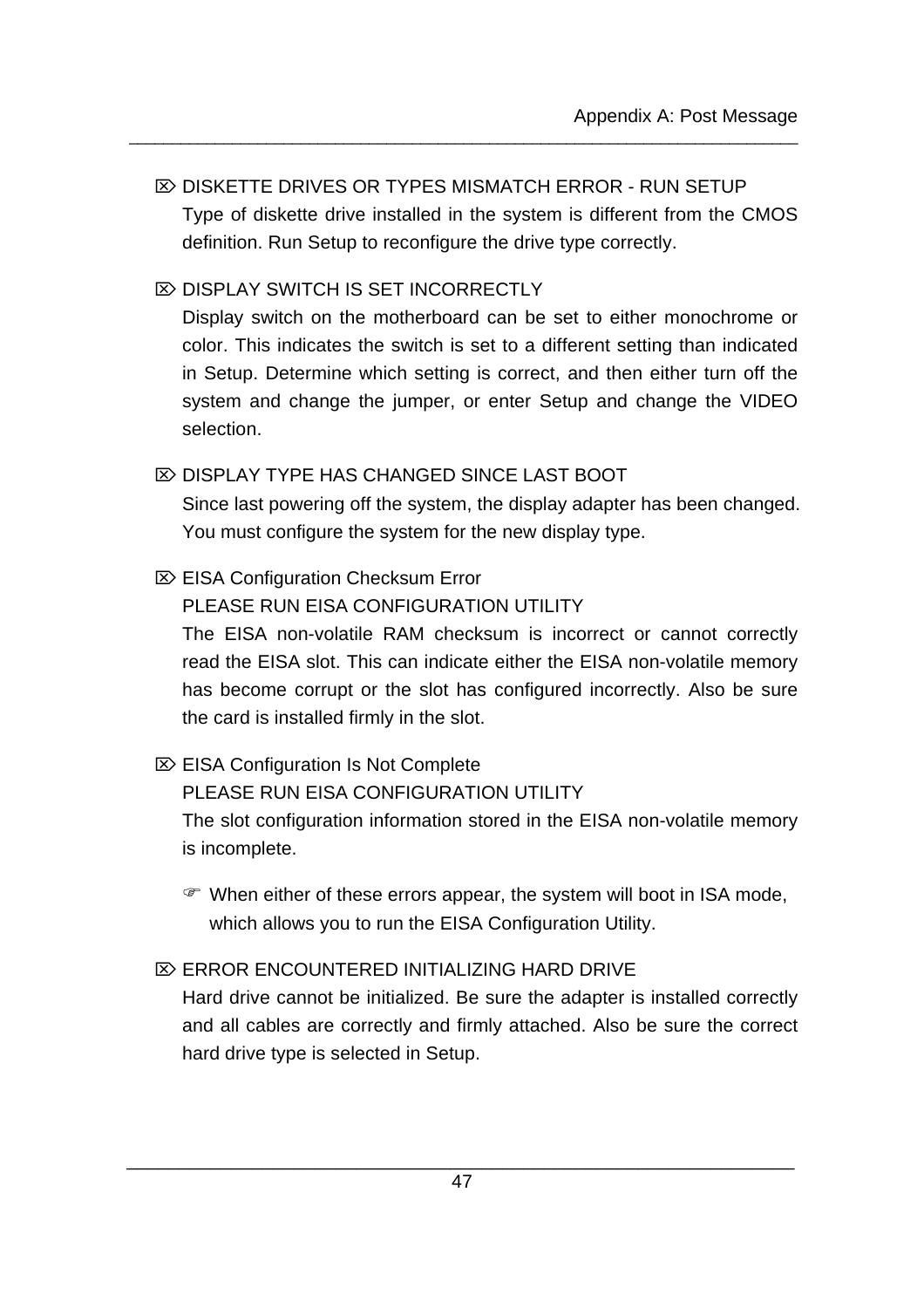### $\mathbb{Z}$  ERROR INITIALIZING HARD DISK CONTROLLER

Cannot initialize controller. Make sure the cord is correctly and firmly installed in the bus. Be sure the correct hard drive type is selected in Setup. Also check to see if any jumper needs to be set correctly in the hard drive.

\_\_\_\_\_\_\_\_\_\_\_\_\_\_\_\_\_\_\_\_\_\_\_\_\_\_\_\_\_\_\_\_\_\_\_\_\_\_\_\_\_\_\_\_\_\_\_\_\_\_\_\_\_\_\_\_\_\_\_\_\_\_\_\_\_\_\_\_\_\_\_\_\_\_\_\_\_\_

### $\overline{R}$  FLOPPY DISK CNTRLR ERROR OR NO CNTRLR PRESENT

Cannot find or initialize the floppy drive controller. Make sure the controller is installed correctly and firmly. If there are no floppy drives installed, be sure the Diskette Drive selection in Setup is set to NONE.

### $\boxtimes$  Invalid EISA Configuration

### PLEASE RUN EISA CONFIGURATION UTILITY

The non-volatile memory containing EISA configuration information was programmed incorrectly or has become corrupt. Re-run EISA configuration utility to correctly program the memory.

 $\mathcal{F}$  When this error appears, the system will boot in ISA mode, which allows you to run the EISA Configuration Utility.

### **EXACT KEYBOARD ERROR OR NO KEYBOARD PRESENT**

Cannot initialize the keyboard. Make sure the keyboard is attached correctly and no keys are being pressed during the boot.

If you are purposely configuring the system without a keyboard, set the error halt condition in Setup to HALT ON ALL, BUT KEYBOARD. This will cause the BIOS to ignore the missing keyboard and continue the boot.

 $\mathbb{Z}$  Memory Address Error at ...

Indicates a memory address error at a specific location. You can use this location along with the memory map for your system to find and replace the bad memory chips.

 $\mathbb{Z}$  Memory parity Error at ...

Indicates a memory parity error at a specific location. You can use this location along with the memory map for your system to find and replace the bad memory chips.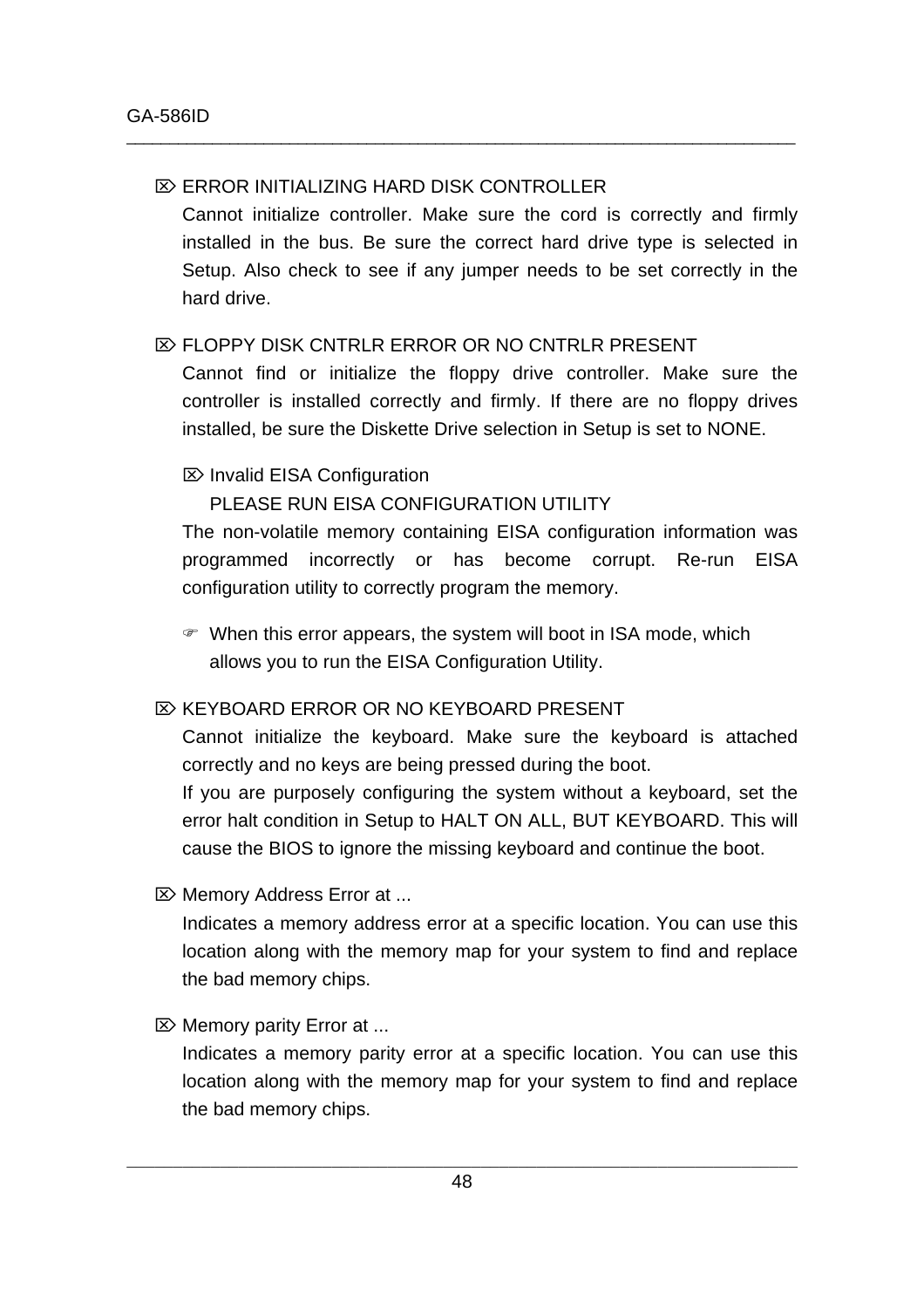### $\overline{\infty}$  MEMORY SIZE HAS CHANGED SINCE LAST BOOT

Memory has been added or removed since the last boot. In EISA mode use Configuration Utility to reconfigure the memory configuration. In ISA mode enter Setup and enter the new memory size in the memory fields.

\_\_\_\_\_\_\_\_\_\_\_\_\_\_\_\_\_\_\_\_\_\_\_\_\_\_\_\_\_\_\_\_\_\_\_\_\_\_\_\_\_\_\_\_\_\_\_\_\_\_\_\_\_\_\_\_\_\_\_\_\_\_\_\_\_\_\_\_\_\_\_\_\_\_\_\_\_\_

### $\boxtimes$  Memory Verify Error at ...

Indicates an error verifying a value already written to memory. Use the location along with your system's memory map to locate the bad chip.

### $\gg$  OFFENDING ADDRESS NOT FOUND

This message is used in conjunction with the I/O CHANNEL CHECK and RAM PARITY ERROR messages when the segment that has caused the problem cannot be isolated.

### $\mathbb{Z}$  OFFENDING SEGMENT:

This message is used in conjunction with the I/O CHANNEL CHECK and RAM PARITY ERROR messages when the segment that has caused the problem has been isolated.

### $\overline{\infty}$  PRESS A KEY TO REBOOT

This will be displayed at the bottom screen when an error occurs that requires you to reboot. Press any key and the system will reboot.

### $\otimes$  **PRESS F1 TO DISABLE NMI, F2 TO REBOOT**

When BIOS detects a Non-maskable Interrupt condition during boot, this will allow you to disable the NMI and continue to boot, or you can reboot the system will the NMI enabled.

- $\mathbb{Z}$  RAM PARITY ERROR CHECKING FOR SEGMENT ... Indicates a parity error in Random Access Memory.
- $\&$  **Should Be Empty But EISA Board Found** PLEASE RUN EISA CONFIGURATION UTILITY A valid board ID was found in a slot that was configured as having no board ID.
	- $\mathcal{F}$  When this error appears, the system will boot in ISA mode, which allows you to run the EISA Configuration Utility.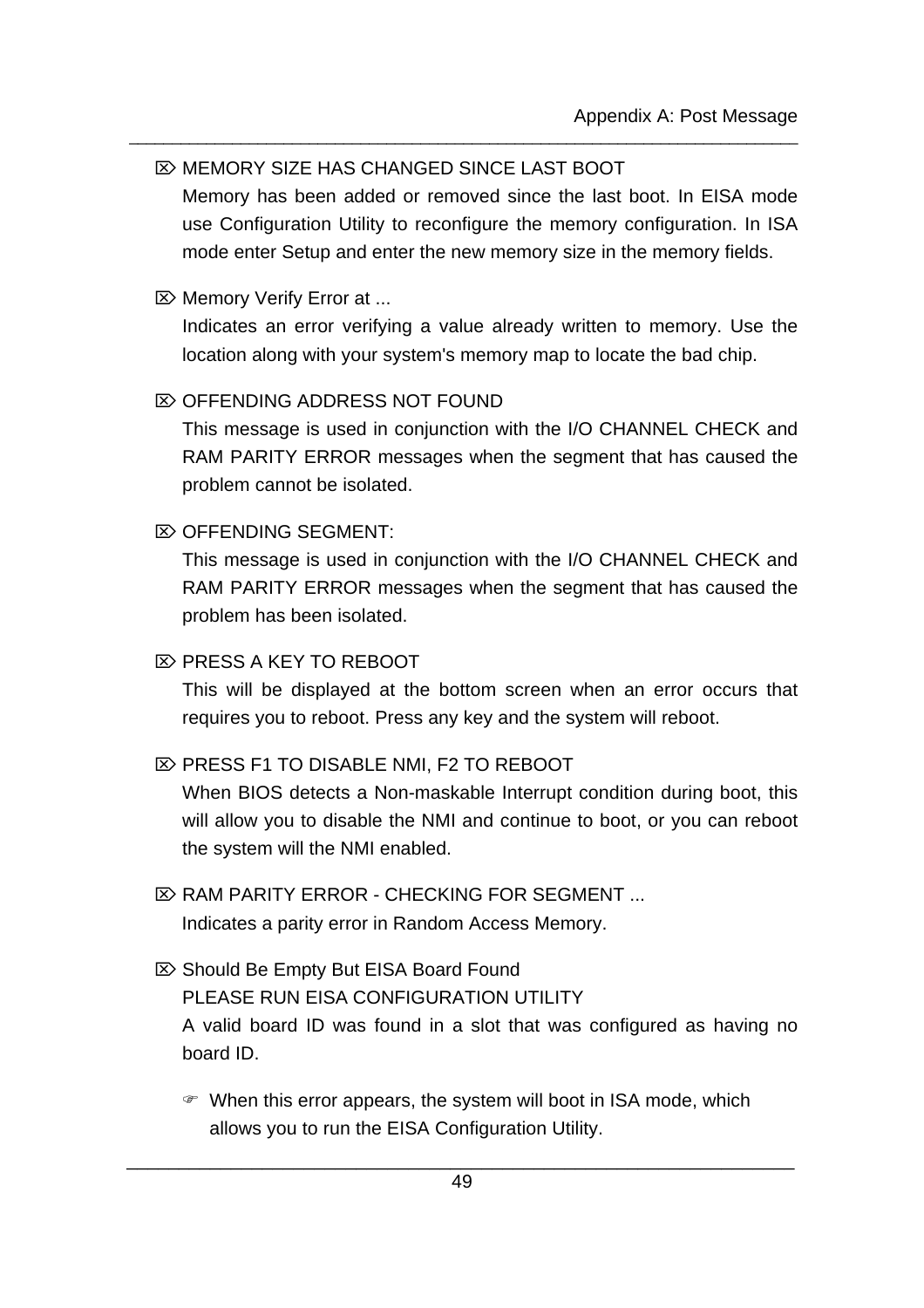■ Should Have EISA Board But Not Found PLEASE RUN EISA CONFIGURATION UTILITY The board installed is not responding to the ID request, or no board ID has been found in the indicated slot.

\_\_\_\_\_\_\_\_\_\_\_\_\_\_\_\_\_\_\_\_\_\_\_\_\_\_\_\_\_\_\_\_\_\_\_\_\_\_\_\_\_\_\_\_\_\_\_\_\_\_\_\_\_\_\_\_\_\_\_\_\_\_\_\_\_\_\_\_\_\_\_\_\_\_\_\_\_\_

- $\mathcal{F}$  When this error appears, the system will boot in ISA mode, which allows you to run the EISA Configuration Utility.
- $\boxtimes$  Slot Not Empty

Indicates that a slot designated as empty by the EISA Configuration Utility actually contains a board.

- $\mathcal{F}$  When this error appears, the system will boot in ISA mode, which allows you to run the EISA Configuration Utility.
- $\mathbb{Z}$  SYSTEM HALTED, (CTRL-ALT-DEL) TO REBOOT ...

Indicates the present boot attempt has been aborted and the system must be rebooted. Press and hold down the CTRL and ALT keys and press DEL.

 $\boxtimes$  Wrong Board In Slot

PLEASE RUN EISA CONFIGURATION UTILITY

The board ID does not match the ID stored in the EISA non-volatile memory.

 $\mathcal{F}$  When this error appears, the system will boot in ISA mode, which allows you to run the EISA Configuration Utility.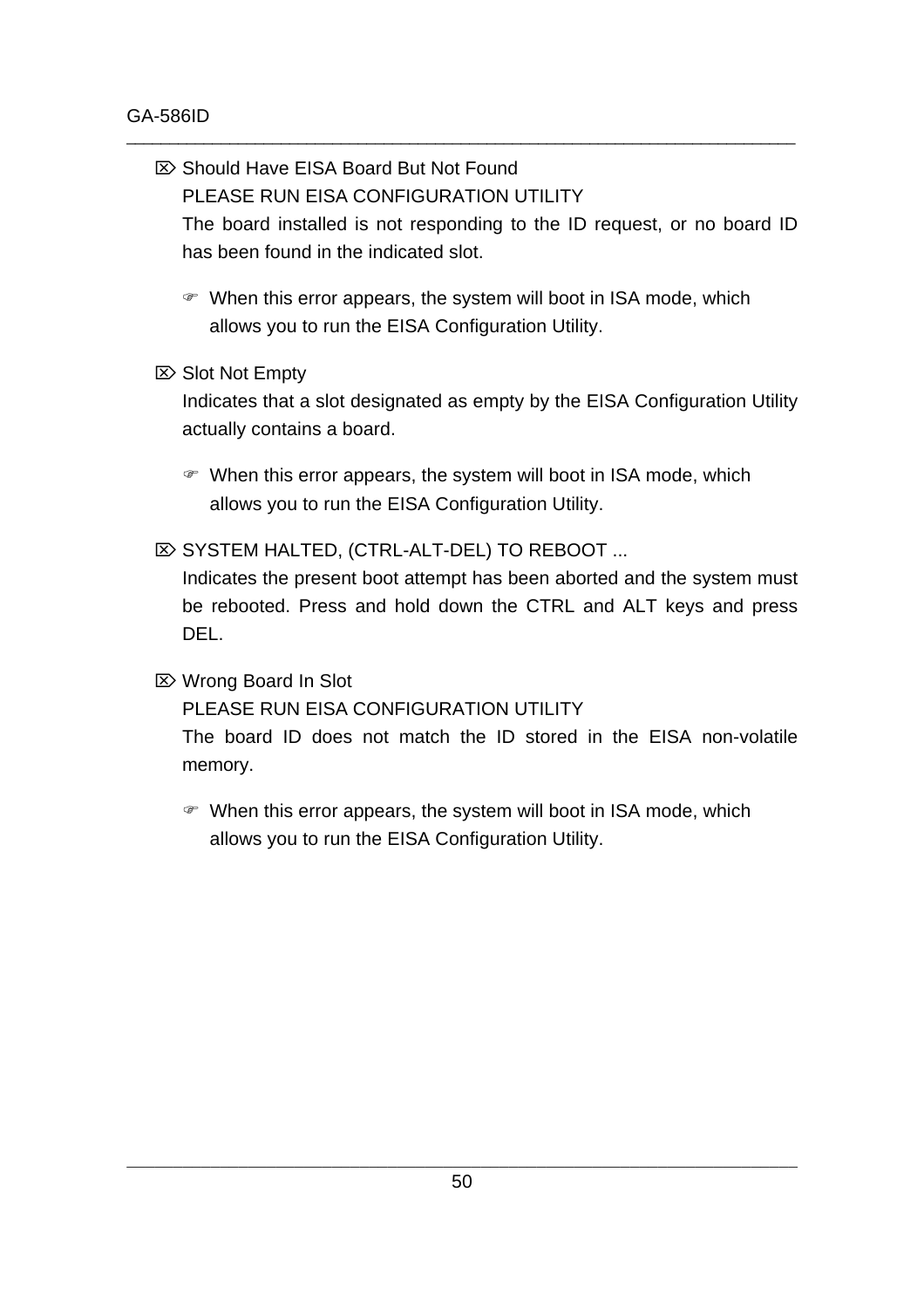# **APPENDIX B: POST CODES**

G EISA POST codes are typically output to port address 300h. ISA POST codes are typically output to port address 80h.

| <b>POST</b>    | Name                                             | Description                                                                                                                                                                                                                                                                                                                                                     |
|----------------|--------------------------------------------------|-----------------------------------------------------------------------------------------------------------------------------------------------------------------------------------------------------------------------------------------------------------------------------------------------------------------------------------------------------------------|
| C <sub>0</sub> | Turn Off Chipset<br>Cache                        | OEM Specific-Cache control.                                                                                                                                                                                                                                                                                                                                     |
| $\mathbf{1}$   | Processor Test 1                                 | Processor Status (1 FLAGS) Verification.<br>Test the following processor status flags<br>carry, zero, sign, overflow,<br>The BIOS will set each of these flags, verify they are set, then<br>turn each flag off and verify it is off.                                                                                                                           |
| $\overline{2}$ | Processor Test 2                                 | Read/Write/Verify all CPU registers except SS, SP, and BP<br>with data pattern FF and 00.                                                                                                                                                                                                                                                                       |
| 3              | Initialize Chips                                 | Disable NMI, PIE, AIE, UEI, SQWV.<br>Disable video, parity checking, DMA.<br>Reset math coprocessor.<br>Clear all page registers, CMOS shutdown byte.<br>Initialize timer 0, 1, and 2, including set EISA timer to a known<br>state.<br>Initialize DMA controllers 0 and 1.<br>Initialize interrupt controllers 0 and 1.<br>Initialize EISA extended registers. |
| 4              | <b>Test Memory</b><br>Refresh Toggle             | RAM must be periodically refreshed inorder to keep the<br>memory from decaying. This function assures that the memory<br>refresh function is working properly.                                                                                                                                                                                                  |
| 5              | Blank video, Initialize<br>keyboard              | Keyboard controller initialization.                                                                                                                                                                                                                                                                                                                             |
| 6              | Reserved                                         |                                                                                                                                                                                                                                                                                                                                                                 |
| 7              | <b>Test CMOS Interface</b><br>and Battery Status | Verifies CMOS is working correctly, detects bad battery.                                                                                                                                                                                                                                                                                                        |
| <b>BE</b>      | <b>Chipset Default</b><br>Initialization         | Program chipset registers with power on BIOS defaults.                                                                                                                                                                                                                                                                                                          |
| C <sub>1</sub> | Memory presence<br>test                          | OEM Specific-Test to size on-board memory.                                                                                                                                                                                                                                                                                                                      |
| C <sub>5</sub> | Early Shadow                                     | OEM Specific-Early Shadow enable for fast boot.                                                                                                                                                                                                                                                                                                                 |
| C <sub>6</sub> | Cache presence test                              | External cache size detection.                                                                                                                                                                                                                                                                                                                                  |
| 8              | Setup low memory                                 | Early chip set initialization.<br>Memory presence test.<br>OEM chip set routines.<br>Clear low 64 K of memory.<br>Test first 64 K memory.                                                                                                                                                                                                                       |
| 9              | Early Cache<br>Initialization                    | Cyrix CPU initialization.<br>Cache initialization.                                                                                                                                                                                                                                                                                                              |
| A              | Setup Interrupt<br>Vector Table                  | Initialize first 120 interrupt vectors with SPURIOUS_INT-HDLR<br>and initialize INT 00h-1Fh according to INT_TBL.                                                                                                                                                                                                                                               |
| B              | <b>Test CMOS RAM</b><br>Checksum                 | Test CMOS RAM Checksum, if bad, or insert key pressed,<br>load defaults.                                                                                                                                                                                                                                                                                        |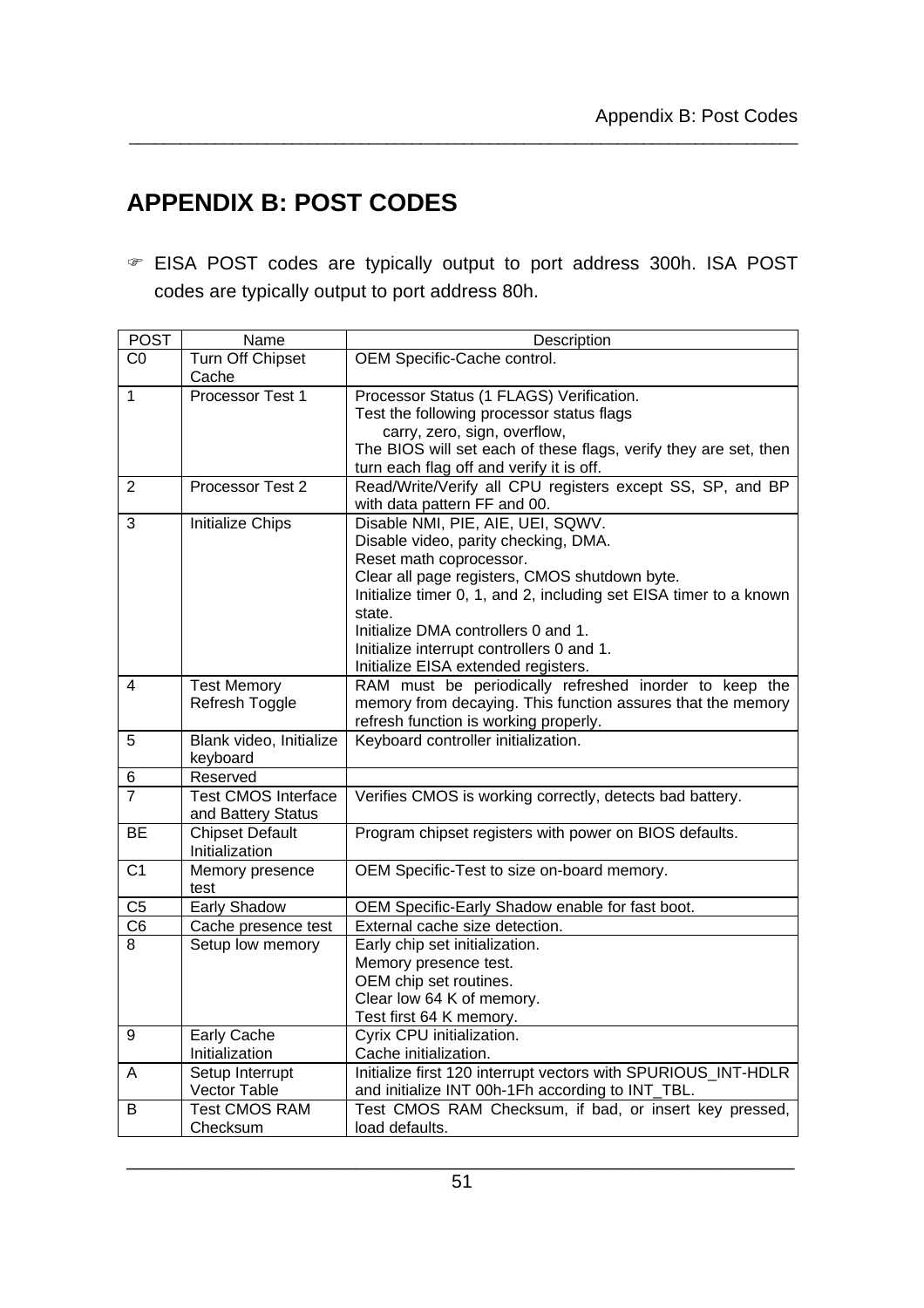### GA-586ID

| C         | Initialize keyboard                             | Detect type of keyboard controller (optional).<br>Set NUM LOCK status.                                                                                                                                                   |
|-----------|-------------------------------------------------|--------------------------------------------------------------------------------------------------------------------------------------------------------------------------------------------------------------------------|
| D         | Initialize Video<br>Interface                   | Detect CPU clock.<br>Read CMOS location 14h to find out type of video in use.                                                                                                                                            |
|           |                                                 | Detect and Initialize Video Adapter.                                                                                                                                                                                     |
| Ε         | <b>Test Video Memory</b>                        | Test video memory, write sign-on message to screen.<br>Setup shadow RAM - Enable shadow according to Setup.                                                                                                              |
| F         | <b>Test DMA Controller</b><br>0                 | BIOS checksum test.<br>Keyboard detect and initialization.                                                                                                                                                               |
| 10        | <b>Test DMA Controller</b>                      |                                                                                                                                                                                                                          |
| 11        | <b>Test DMA Page</b><br>registers               | Test DMA Page Registers.                                                                                                                                                                                                 |
| $12 - 13$ | Reserved                                        |                                                                                                                                                                                                                          |
| 14        | <b>Test Timer Counter 2</b>                     | Test 8254 Timer 0 Counter 2.                                                                                                                                                                                             |
| 15        | <b>Test 8259-1 Mask</b><br><b>Bits</b>          | Verify 8259 Channel 1 masked interrupts by alternately turning<br>off and on the interrupt lines.                                                                                                                        |
| 16        | <b>Test 8259-2 Mask</b><br><b>Bits</b>          | Verify 8259 Channel 2 masked interrupts by alternately turning<br>off and on the interrupt lines.                                                                                                                        |
| 17        | Test Stuck 8259's<br><b>Interrupt Bits</b>      | Turn off interrupts then verify no interrupt mask register is on.                                                                                                                                                        |
| 18        | Test 8259 Interrupt<br>Functionality            | Force an interrupt and verify the interrupt occurred.                                                                                                                                                                    |
| 19        | <b>Test Stuck NMI Bits</b><br>(Parity/IO Check) | Verify NMI can be cleared.                                                                                                                                                                                               |
| 1A        |                                                 | Display CPU clock.                                                                                                                                                                                                       |
| $1B-1E$   | Reserved                                        |                                                                                                                                                                                                                          |
| 1F        | Set EISA Mode                                   | If EISA non-volatile memory checksum is good, execute EISA<br>initialization. If not, execute ISA tests an clear EISA mode<br>flag.<br>Test EISA Configuration Memory Integrity (checksum &<br>communication interface). |
| 20        | Enable Slot 0                                   | Initialize slot 0 (System Board).                                                                                                                                                                                        |
| $21-2F$   | Enable Slots 1-15                               | Initialize slot 1 through 15.                                                                                                                                                                                            |
| 30        | Size Base and<br><b>Extended Memory</b>         | Size base memory from 256 K to 640 K extended memory<br>above 1 MB.                                                                                                                                                      |
| 31        | Test Base and<br><b>Extended Memory</b>         | Test base memory from 256 K to 640 K and extended memory<br>above 1 MB using various patterns.<br>This will be skipped in EISA mode and can be "skipped"<br>with ESC key in ISA mode.                                    |
| 32        | <b>Test EISA Extended</b><br>Memory             | If EISA Mode flag is set then test EISA memory found in slots<br>initialization.<br>☞<br>This will be skipped in ISA mode and can be "skipped"<br>with ESC key in EISA mode.                                             |
| 33-3B     | Reserved                                        |                                                                                                                                                                                                                          |
| 3C        | Setup Enabled                                   |                                                                                                                                                                                                                          |
| 3D        | Initialize & Install<br>Mouse                   | Detect if mouse is present, initialize mouse, install interrupt<br>vectors.                                                                                                                                              |
| 3E        | Setup Cache<br>Controller                       | Initialize cache controller.                                                                                                                                                                                             |
| 3F        | Reserved                                        |                                                                                                                                                                                                                          |
| BF        | <b>Chipset Initialization</b>                   | Program chipset registers with Setup values.                                                                                                                                                                             |
| 40        |                                                 | Display virus protest disable or enable.                                                                                                                                                                                 |
| 41        | Initialize Floppy                               | Initialize floppy disk drive controller and any drives.                                                                                                                                                                  |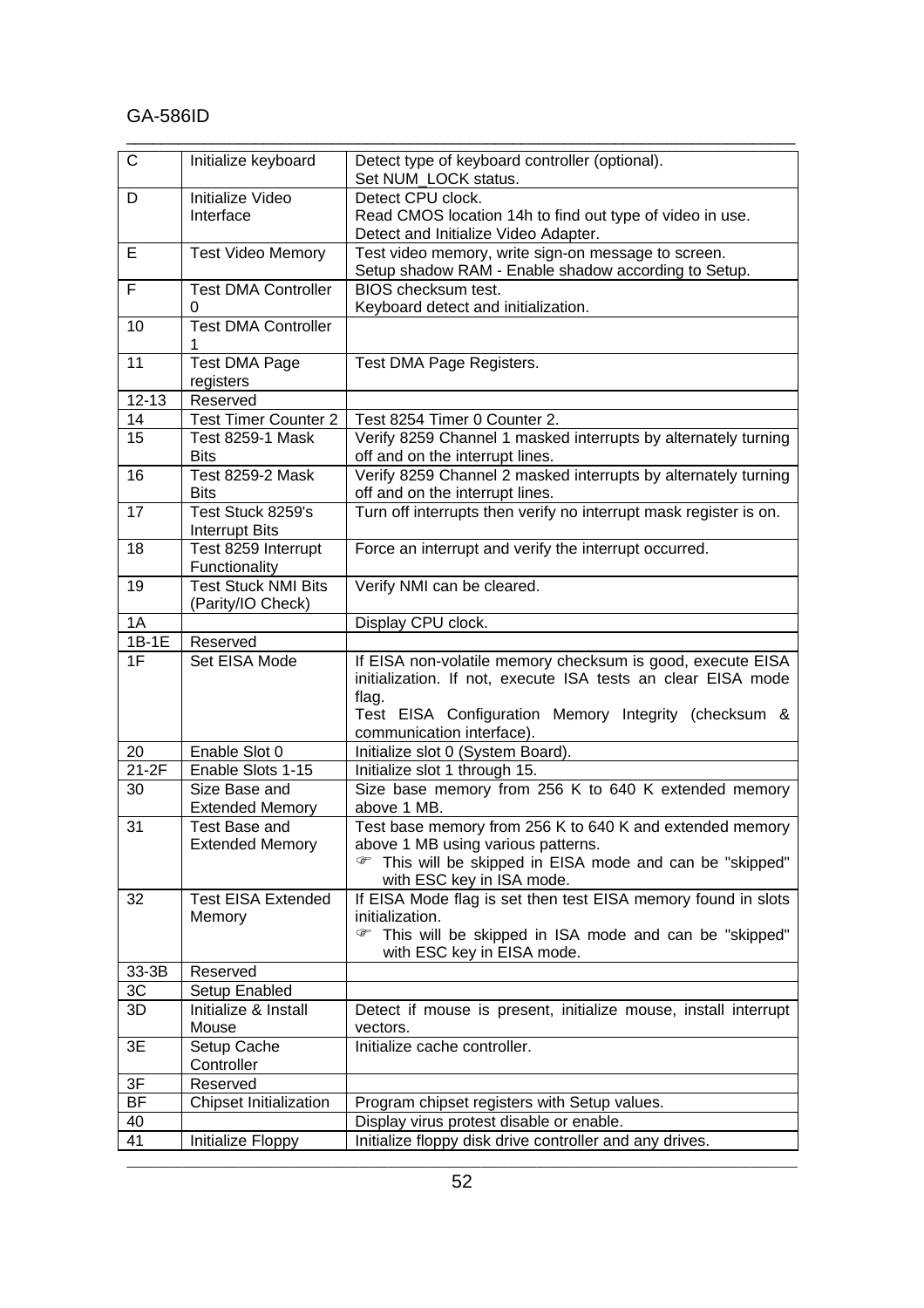|                | Drive & Controller         |                                                            |
|----------------|----------------------------|------------------------------------------------------------|
| 42             | Initialize Hard Drive      | Initialize hard drive controller and any drives.           |
|                | & Controller               |                                                            |
| 43             | Detect & Initialize        | Initialize any serial and parallel ports (also game port). |
|                | Serial/Parallel Ports      |                                                            |
| 44             | Reserved                   |                                                            |
| 45             | Detect & Initialize        | Initialize math coprocessor.                               |
|                | Math Coprocessor           |                                                            |
| 46             | Reserved                   |                                                            |
| 47             | Reserved                   |                                                            |
| 48-4D          | Reserved                   |                                                            |
| 4E             | Manufacturing POST         | Reboot if Manufacturing POST Loop pin is set. Otherwise    |
|                | Loop or Display            | display any messages (i.e., any non-fatal errors that were |
|                | Messages                   | detected during POST) and enter Setup.                     |
| 4F             | <b>Security Check</b>      | Ask password security (optional).                          |
| 50             | <b>Write CMOS</b>          | Write all CMOS values back to RAM and clear screen.        |
| 51             | Pre-boot Enable            | Enable parity checker.                                     |
|                |                            | Enable NMI, Enable cache before boot.                      |
| 52             | Initialize Option          | Initialize any option ROMs present from C8000h to EFFFFh.  |
|                | <b>ROMs</b>                | When FSCAN option is enabled, will initialize from         |
|                |                            | C8000h to F7FFFh.                                          |
| 53             | Initialize Time Value      | Initialize time value in 40h: BIOS area.                   |
| 60             | <b>Setup Virus Protect</b> | Setup virus protect according to Setup                     |
| 61             | Set Boot Speed             | Set system speed for boot                                  |
| 62             | Setup NumLock              | Setup NumLock status according to Setup                    |
| 63             | <b>Boot Attempt</b>        | Set low stack.                                             |
|                |                            | Boot via INT 19h.                                          |
| B <sub>0</sub> | Spurious                   | If interrupt occurs in protected mode.                     |
| <b>B1</b>      | <b>Unclaimed NMI</b>       | If unmasked NMI occurs, display                            |
|                |                            | Press F1 to disable NMI, F2 reboot.                        |
| E1-EF          | Setup Pages                | E1 - Page 1, E2 - Page 2, etc.                             |
| <b>FF</b>      | <b>Boot</b>                |                                                            |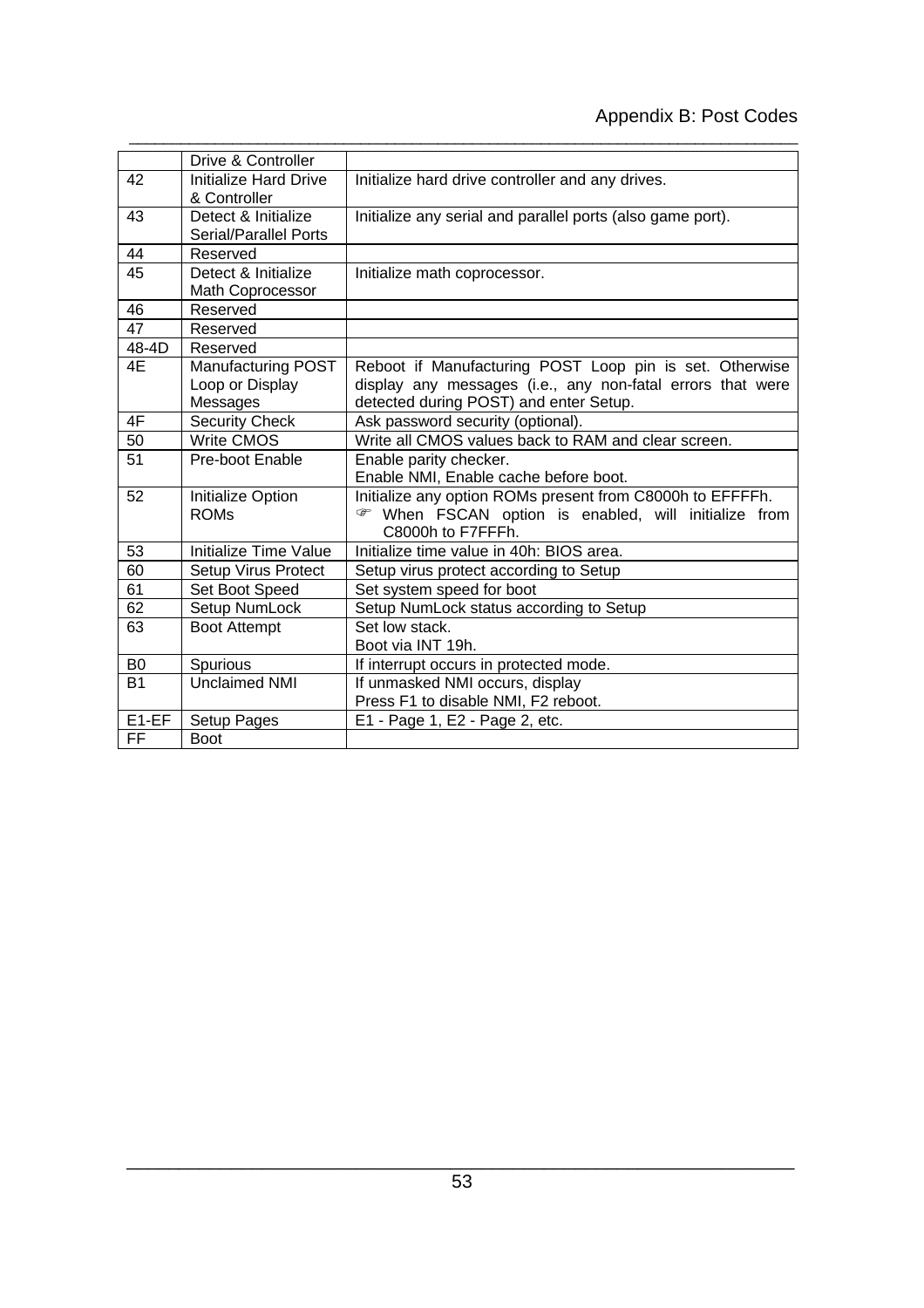# **APPENDIX C: BIOS DEFAULT DRIVE TABLE**

| <b>Type</b>             | Size         | Cylinders | Heads                     | Sectors | Write /        | Land | <b>Example Model</b>                    |
|-------------------------|--------------|-----------|---------------------------|---------|----------------|------|-----------------------------------------|
|                         | (MB)         |           |                           |         | Precomp        | Zone |                                         |
| $\mathbf{1}$            | 10 MB        | 306       | $\overline{4}$            | 17      | 128            | 305  | TEAC SD510<br>MMI 112, 5412             |
| $\overline{2}$          | <b>20 MB</b> | 615       | $\overline{4}$            | 17      | 300            | 615  | Seagate ST225,<br>ST4026                |
| 3                       | 31 MB        | 615       | 6                         | 17      | 300            | 615  |                                         |
| $\overline{\mathbf{4}}$ | 62 MB        | 940       | 8                         | 17      | 512            | 940  |                                         |
| $\overline{5}$          | <b>47 MB</b> | 940       | 6                         | 17      | 512            | 940  |                                         |
| 6                       | 20 MB        | 615       | 4                         | 17      | 65535          | 615  | Seagate ST125<br>Tandon TM262           |
| 7                       | 31 MB        | 462       | 8                         | 17      | 256            | 511  |                                         |
| 8                       | 30 MB        | 733       | 5                         | 17      | 65535          | 733  | Tandon TM703                            |
| 9                       | 112 MB       | 900       | 15                        | 17      | 65535          | 901  |                                         |
| 10                      | 20 MB        | 820       | $\ensuremath{\mathsf{3}}$ | 17      | 65535          | 820  |                                         |
| 11                      | 35 MB        | 855       | 5                         | 17      | 65535          | 855  |                                         |
| 12                      | 50 MB        | 855       | $\overline{7}$            | 17      | 65535          | 855  |                                         |
| 13                      | 20 MB        | 306       | 8                         | 17      | 128            | 319  | Disctron526,<br><b>MMI M125</b>         |
| 14                      | 43 MB        | 733       | $\overline{7}$            | 17      | 65535          | 733  |                                         |
| 16                      | 20 MB        | 612       | $\overline{4}$            | 17      | $\Omega$       | 663  | Microscience HH725<br>Syquest3250, 3425 |
| 17                      | 41 MB        | 977       | $\mathbf 5$               | 17      | 300            | 977  |                                         |
| 18                      | 57 MB        | 977       | $\overline{7}$            | 17      | 65535          | 977  |                                         |
| 19                      | 60 MB        | 1024      | $\overline{7}$            | 17      | 512            | 1023 |                                         |
| 20                      | 30 MB        | 733       | $\mathbf 5$               | 17      | 300            | 732  |                                         |
| 21                      | 43 MB        | 733       | $\overline{7}$            | 17      | 300            | 732  |                                         |
| 22                      | 30 MB        | 733       | 5                         | 17      | 300            | 733  | Seagate ST4038                          |
| 23                      | <b>10 MB</b> | 306       | $\overline{\mathbf{4}}$   | 17      | $\pmb{0}$      | 336  |                                         |
| 24                      | 54 MB        | 925       | $\overline{7}$            | 17      | $\overline{0}$ | 925  | Seagate ST4051                          |
| 25                      | 69 MB        | 925       | 9                         | 17      | 65535          | 925  | Seagate ST4096                          |
| 26                      | 44 MB        | 754       | $\overline{7}$            | 17      | 754            | 754  | Maxtor2085                              |
| 27                      | 69 MB        | 754       | 11                        | 17      | 65535          | 754  | Maxtor2140,<br>Priam S14                |
| 28                      | 41 MB        | 699       | $\overline{7}$            | 17      | 256            | 699  | Maxtor2190,<br>Priam S19                |
| 29                      | 68 MB        | 823       | 10                        | 17      | 65535          | 823  | Maxtor1085<br>Micropolis1325            |
| 30                      | 53 MB        | 918       | $\overline{7}$            | 17      | 918            | 918  | Maxtor1105, 1120,<br>4780               |
| 31                      | 94 MB        | 1024      | 11                        | 17      | 65535          | 1024 | Maxtor1170                              |
| 32                      | 128 MB       | 1024      | 15                        | 17      | 65535          | 1024 | CDC9415                                 |
| 33                      | 43 MB        | 1024      | 5                         | 17      | 1024           | 1024 |                                         |
| 34                      | 10 MB        | 612       | $\overline{2}$            | 17      | 128            | 612  |                                         |
| 35                      | <b>77 MB</b> | 1024      | 9                         | 17      | 65535          | 1024 |                                         |
| 36                      | 68 MB        | 1024      | 8                         | 17      | 512            | 1024 |                                         |
| 37                      | 41 MB        | 615       | 8                         | 17      | 128            | 615  |                                         |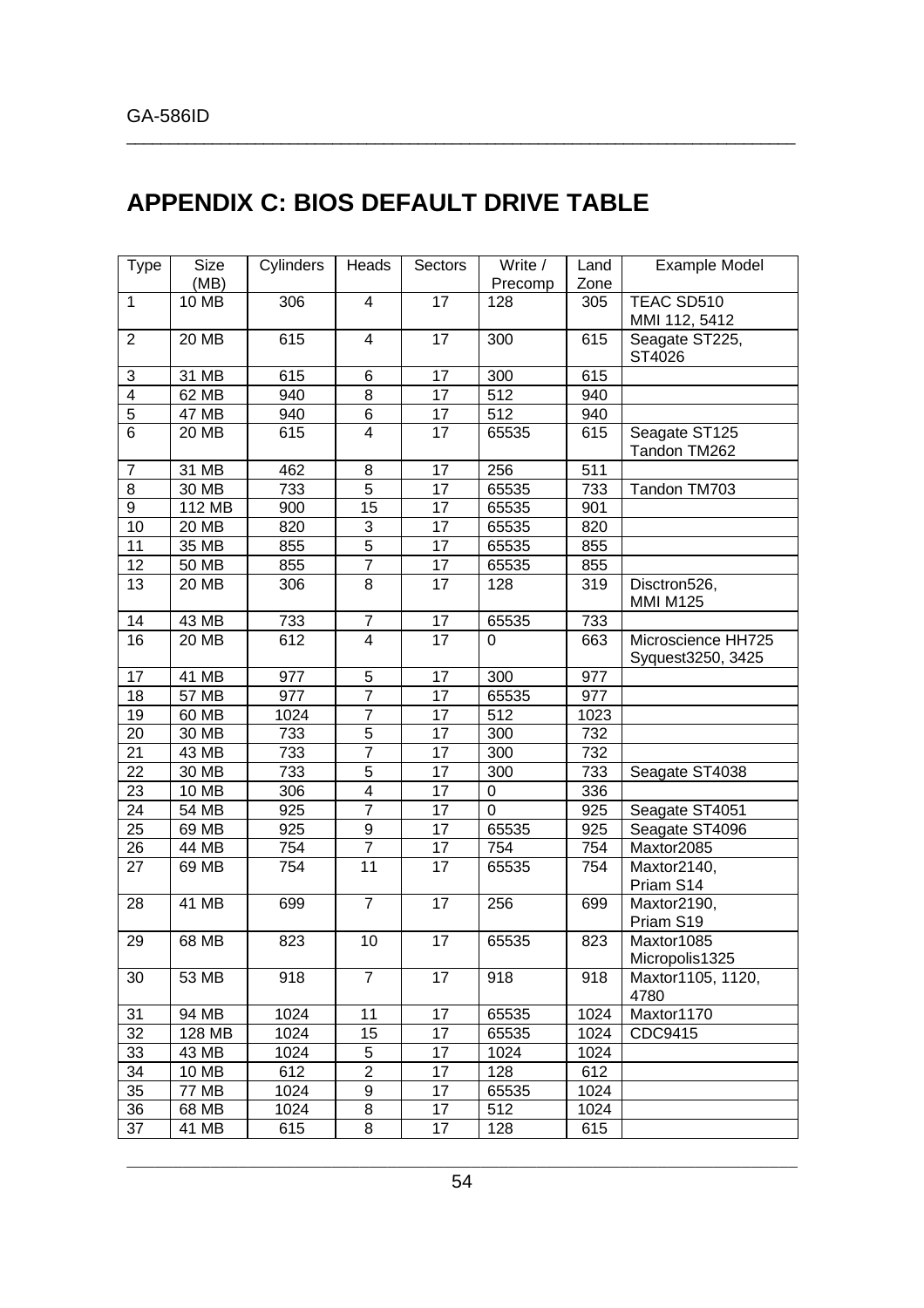# Appendix C: BIOS Default Table

| 38   | 25 MB  | 987  | 3  | 17 | 987   | 987  |                                       |
|------|--------|------|----|----|-------|------|---------------------------------------|
| 39   | 57 MB  | 987  | 7  | 17 | 987   | 987  | Maxtor1140, 4380                      |
| 40   | 41 MB  | 820  | 6  | 17 | 820   | 820  | Seagate ST251                         |
| 41   | 41 MB  | 977  | 5  | 17 | 977   | 977  | Seagate ST4053<br>Miniscribe3053/6053 |
| 42   | 41 MB  | 981  | 5  | 17 | 981   | 981  | Miniscribe3053/6053<br><b>RLL</b>     |
| 43   | 48 MB  | 830  |    | 17 | 512   | 830  | Miniscribe 3650                       |
| 44   | 69 MB  | 830  | 10 | 17 | 65535 | 830  | Miniscribe 3650 RLL                   |
| 45   | 114 MB | 917  | 15 | 17 | 65535 | 918  | Conner CP3104                         |
| 46   | 152 MB | 1224 | 15 | 17 | 65535 | 1223 | Conner CP3204                         |
| User |        |      |    |    |       |      |                                       |